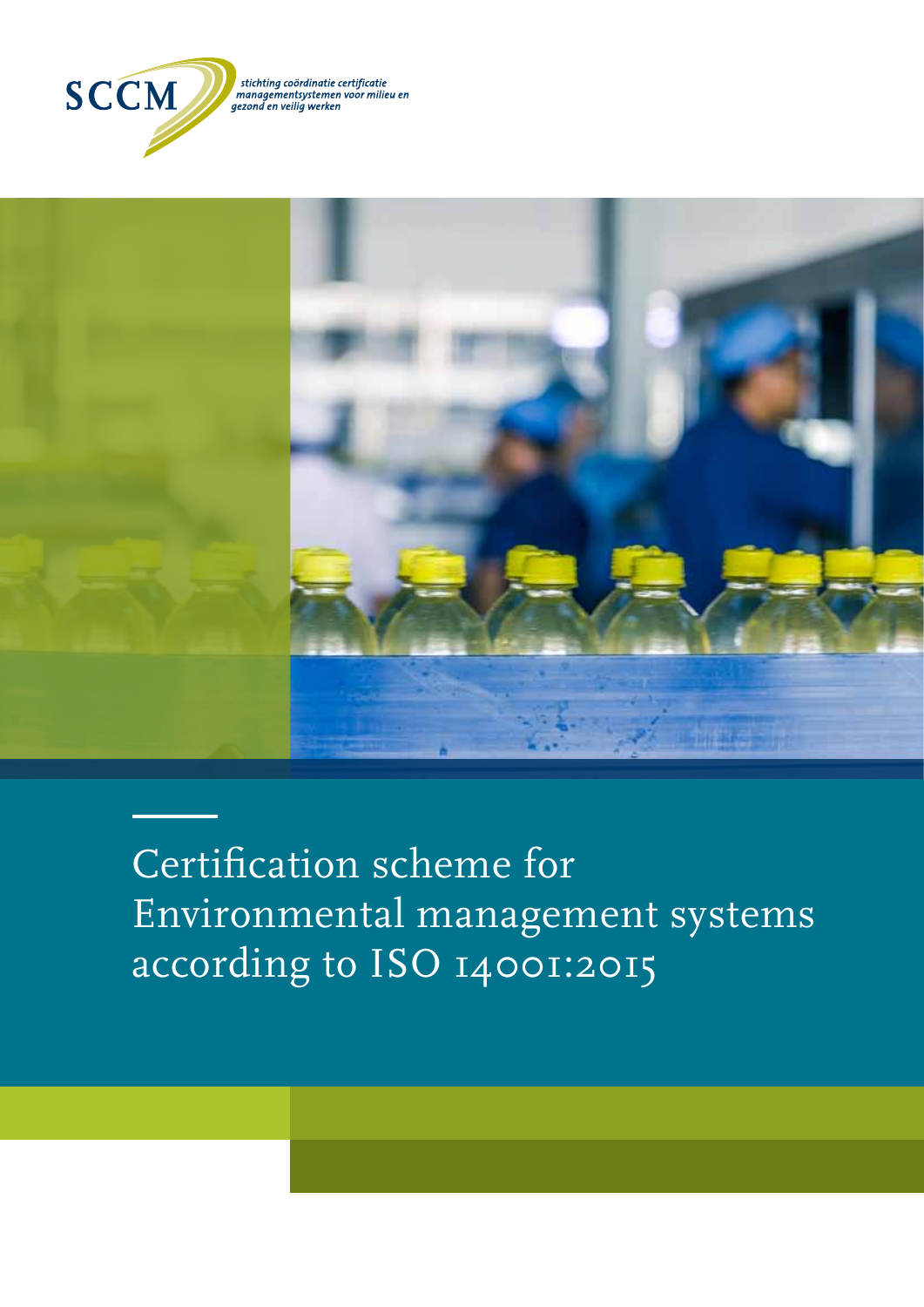*We at SCCM are convinced – and our experience has proven – that any organization, large or small, will achieve better environmental performance by using the 'plan-do-check-act' approach outlined in the ISO 14001 standard.*

### **Copyright SCCM**

All rights reserved. Nothing included in this publication may be made public, and/or reproduced by means of printing, photocopying, microfilm or any other method, without prior written permission from SCCM.

### **Disclaimer**

Although the utmost care has been taken with this publication, errors and omissions cannot be entirely excluded. SCCM therefore accepts no liability, not even for direct or indirect damage occurring due to or in relation with the use of the content of this publication.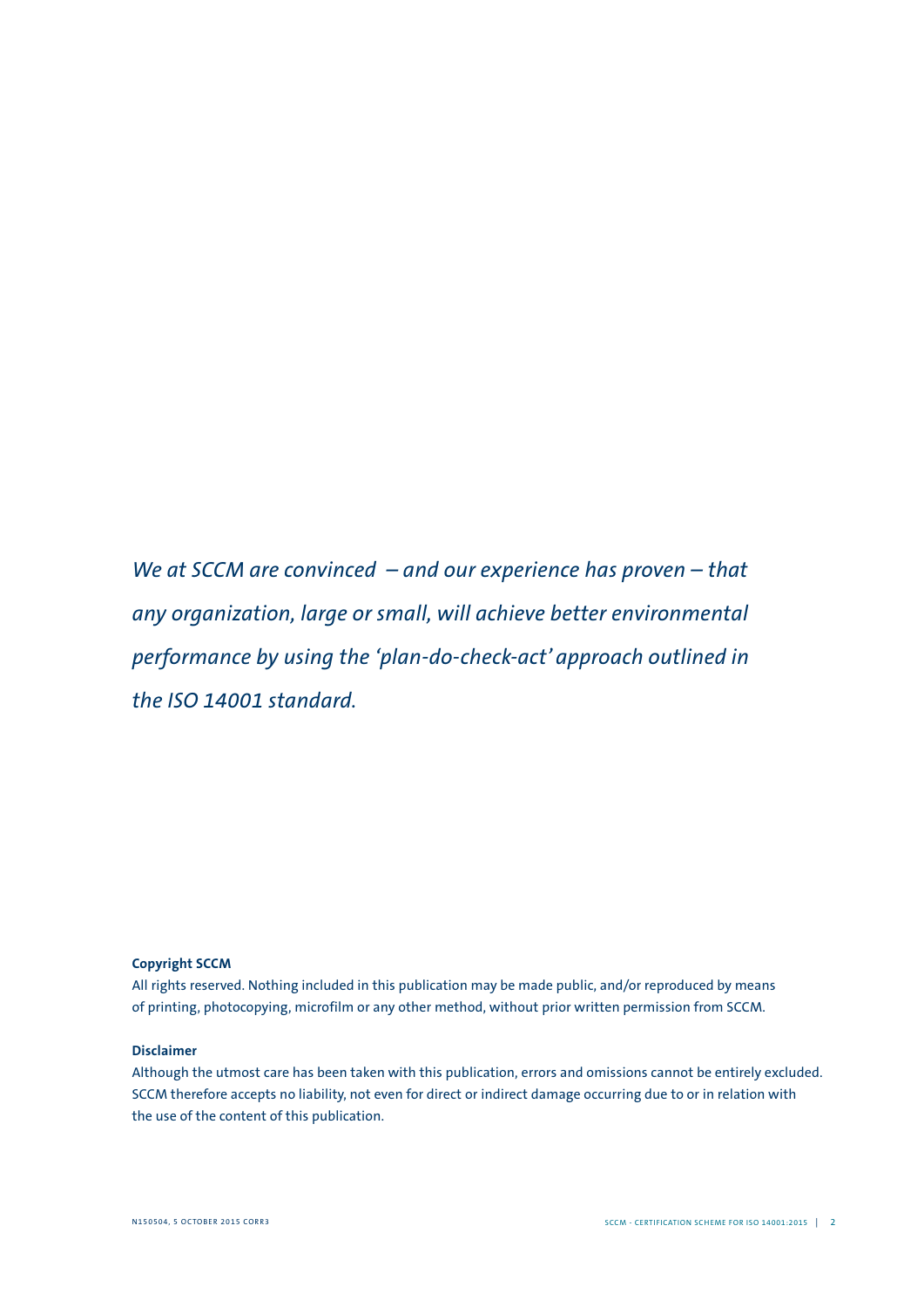## Certification scheme for Environmental management systems according to ISO 14001:2015\*

**N150504, 5 october 2015 corr3**

\* This (translated) certification scheme is based on NEN-EN-ISO 14001: 2015, the Dutch translation of the European standard EN ISO 14001: 2015. This European standard is identical to the international standard ISO 14001:2015. For convenience, in this certification scheme, the term ISO 14001 is used instead of NEN-EN-ISO 14001:2015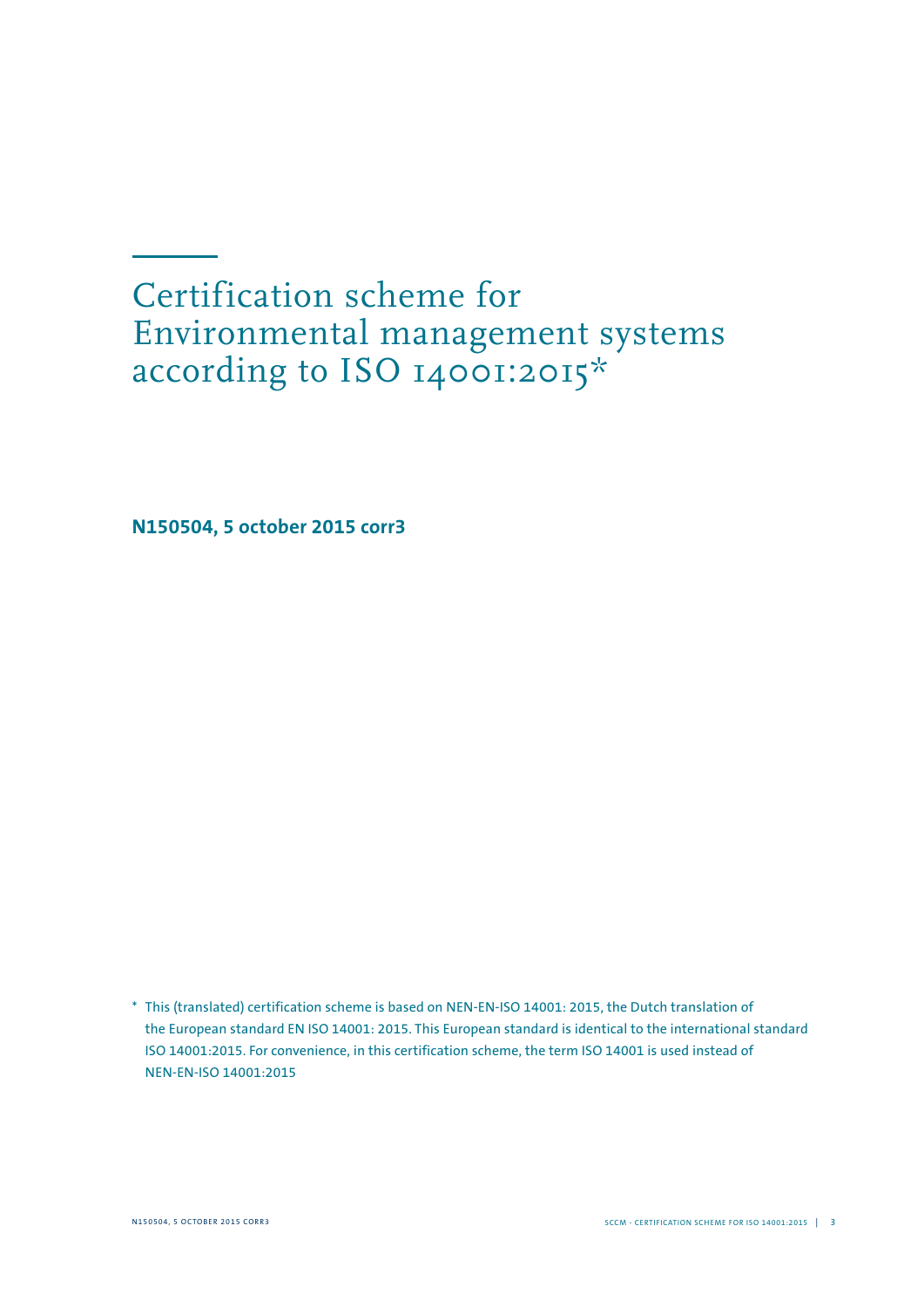## **Contents**

|               | <b>CHAPTER I</b>                                                                     |               |
|---------------|--------------------------------------------------------------------------------------|---------------|
|               | Introduction                                                                         | 6             |
|               | <b>CHAPTER 2</b>                                                                     |               |
|               | Guide to and interpretation of ISO 14001:2015                                        | 8             |
|               | CHAPTER 3                                                                            |               |
|               | Organization of the certification body                                               | <sup>16</sup> |
| 3.1           | Principles and general requirements (IS 17021-1 chapters 4 and 5)                    | 16            |
|               | 3.1.1 Impartiality (ISO 17021-1 sections 4.2, 5.2 and 5.3)                           | 16            |
|               | 3.1.2 Response to complaints (ISO 17021-1 section 9.6.7)                             | 16            |
| 3.2           | Organizational structure of the CB (ISO 17021-1 chapter 6)                           | 16            |
| 3.3           | Personnel within the CB (ISO 17021-1 chapter 7)                                      | 16            |
|               | 3.3.1 Competence of management and personnel (ISO 17021-1 section 7.1)               | 16            |
| $3.4^{\circ}$ | Information exchange between CB and third parties (ISO 17021-1 chapter 8)            | 17            |
|               | 3.4.1 Publically accessible information (ISO 17021-1 sections 8.1, 8.2, 8.3 and 8.4) | 17            |
|               | 3.4.2 Information exchange between CB and clients (ISO 17021-1 section 8.5)          | 17            |

## chapter 4

| 4 |     | Procedures used by the certification body                                          |    |  |
|---|-----|------------------------------------------------------------------------------------|----|--|
|   | 4.1 | Preparation for certification (ISO 17021-1 section 9.1)                            | 18 |  |
|   |     | 4.1.1 Application review ISO 17021-1 sections 9.1.1 and 9.1.2)                     | 18 |  |
|   |     | 4.1.2 Audit time (ISO 17021-1 sections 9.1.4 and 9.1.5)                            | 19 |  |
|   |     | 4.1.3 Government involvement                                                       | 19 |  |
|   | 4.2 | Initial certification (ISO 17021-1 section 9.3)                                    | 19 |  |
|   |     | 4.2.1 Phase 1 audit (preliminary audit) (ISO 17021-1 section 9.3.1.2)              | 19 |  |
|   |     | 4.2.2 Phase 2 (certification audit) (ISO 17021-1 section 9.3.1.3)                  | 20 |  |
|   | 4.3 | Conducting audits (ISO 17021-1 section 9.4)                                        | 20 |  |
|   |     | 4.3.1 Evaluation of compliance with legislation and regulations (EA-7/04)          | 20 |  |
|   |     | 4.3.2 Evaluation of continual improvement                                          | 22 |  |
|   |     | 4.3.3 Evaluation of environmental information                                      | 22 |  |
|   |     | 4.3.4 Procedures for significant environmental violations and dangerous situations | 23 |  |
|   |     | 4.3.5 Audit reports (ISO 17021-1 section 9.4.8)                                    | 23 |  |
|   | 4.4 | Maintaining certification (ISO 17021-1 section 9.6)                                | 24 |  |
|   |     | 4.4.1 Surveillance audit (ISO 17021-1 section 9.6.2)                               | 24 |  |
|   |     | 4.4.2 Special audits (ISO 17021-1 section 9.6.4)                                   | 24 |  |
|   |     |                                                                                    |    |  |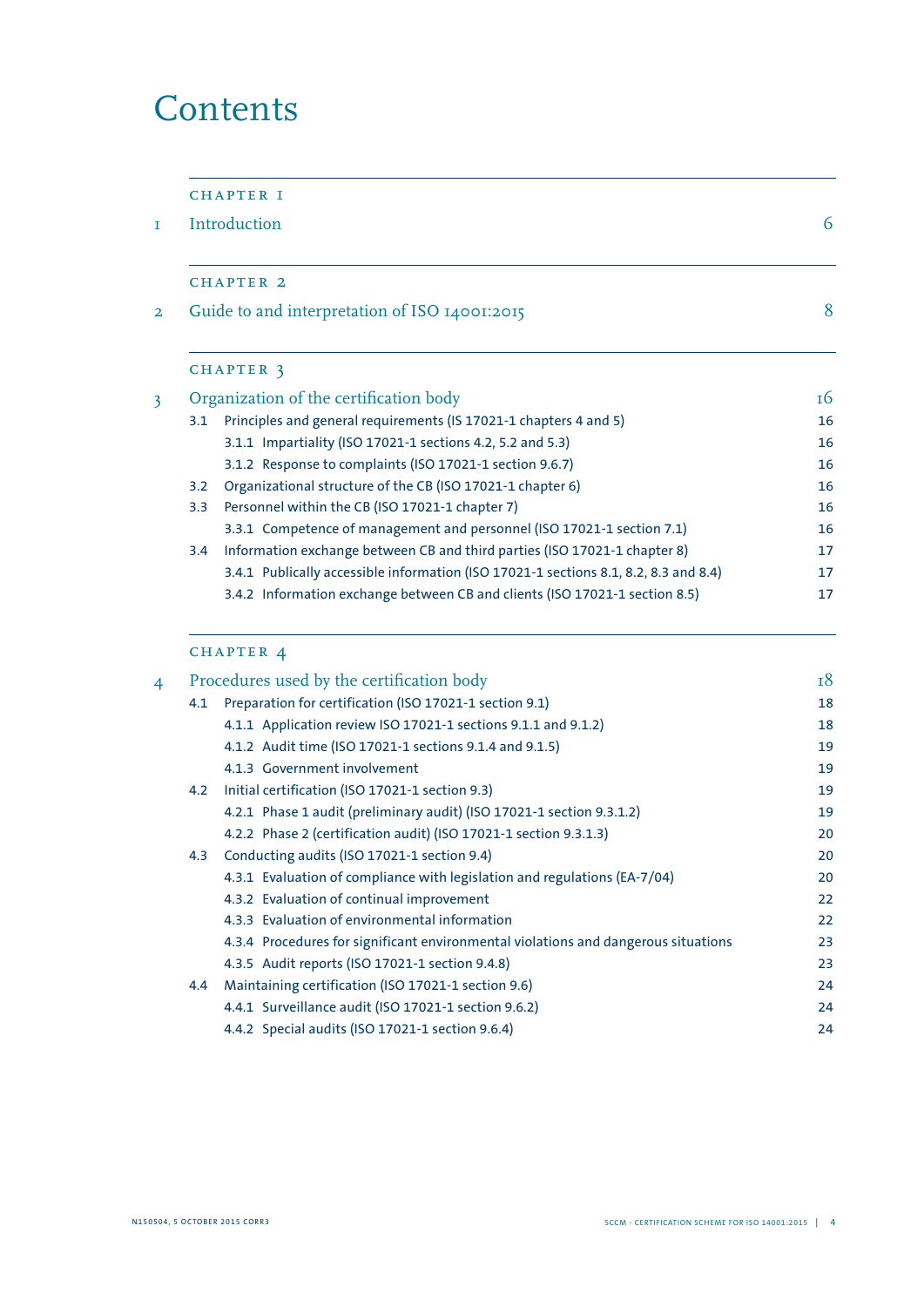### annexes

| T.             | Documents available for certification                              | 25 |
|----------------|--------------------------------------------------------------------|----|
| $\overline{2}$ | Explanatory diagrams regarding the environmental management system | 26 |
| $\mathbf{3}$   | Letter notifying government authorities of certification audit     | 29 |
|                | 4 Definition of 'technical area'                                   | 3I |
| 5 <sup>1</sup> | Knowledge of legislation and regulations in the Netherlands        | 33 |
|                | 6 Use of the ISO 14001 certification scheme abroad                 | 35 |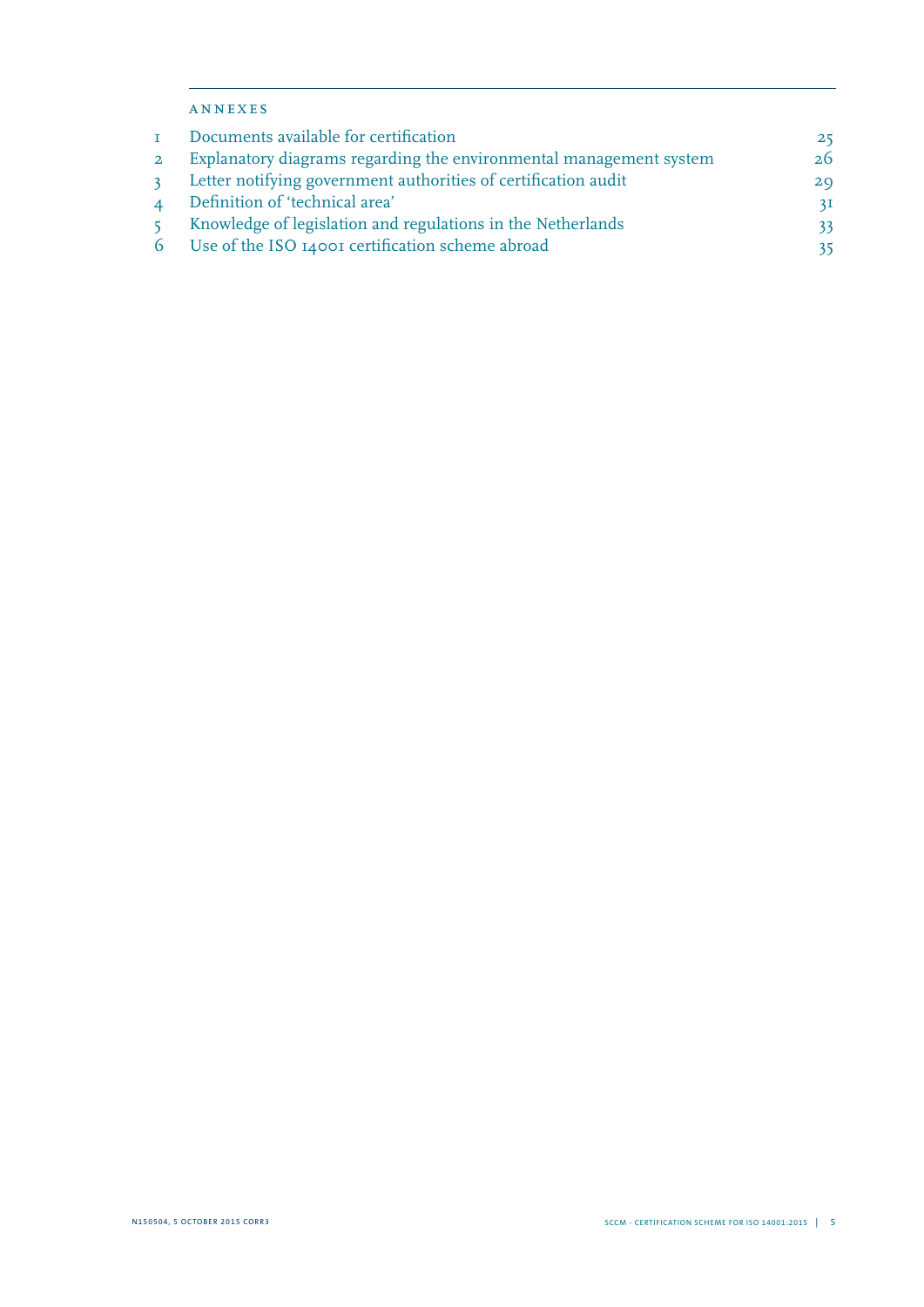### <span id="page-5-0"></span>CHAPTER I

## Introduction

By entering into an agreement with SCCM (the Association for the Coordination of Certification of Environmental and Occupational Health and Safety Management Systems in the Netherlands), accredited certification bodies can use this certification scheme, which is based on the worldwide standard ISO 14001:2015 (ISO: International Standardization Organization, based in Geneva). The certification scheme was developed by a Central Committee of Experts (CCE) operating within SCCM and has been approved by the board of SCCM. SCCM qualifies as scheme supervisor in conformance with the requirements set by the Council for Accreditation. Certification bodies (CBs) associated with SCCM are obliged to follow the scheme drawn up by SCCM for certification based on the ISO 14001 standard.

The Dutch Council for Accreditation (CA) (RvA) is a body designated by the government to supervise the functioning of the certification and inspection bodies. Certification bodies complying with the requirements set by the RvA can be accredited by the RvA. If a CB develops a certification scheme, it must involve the relevant interested parties. Using an independent scheme manager obviates the need for each CB to develop its own separate scheme. This also promotes a uniform interpretation of the standard at the basis of the scheme, and a single scheme has added value as an information provider to both CB auditors and organizations wishing certification.

SCCM concludes agreements solely with certification bodies accredited by the RvA or an accreditation body accepted by the IAF (International Accreditation Forum), which is an MLA (Multilateral Recognition Agreement) partner for ISO 14001. In addition to the ISO 14001 standard, there are specific requirements from the following documents that are of importance for environmental management systems and accrediting CBs:

- **<sup>&</sup>gt;** NEN-EN-ISO/IEC ISO 17021-1: Conformity assessment Requirements for bodies providing audit and certification of management systems Part 1: Requirements.
- **<sup>&</sup>gt;** ISO/IEC TS 17021-2: Conformity assessment Requirements for bodies providing audit and certification of management systems Part 2: Competence requirements for auditing and certification of environmental management systems.
- **<sup>&</sup>gt;** NPR-ISO/IEC TS 17022: Conformity assessment Requirements and recommendations for content of a third-party audit report on management systems.
- **<sup>&</sup>gt;** IAF MD 1: Certification of multiple sites based on sampling.
- **<sup>&</sup>gt;** IAF MD 2: Transfer of Accredited Certification of Management Systems.
- **<sup>&</sup>gt;** IAF MD 5: Mandatory document for duration of QMS and EMS audits.
- **<sup>&</sup>gt;** IAF MD 11: Audits of integrated management systems.
- **<sup>&</sup>gt;** EA-7/04: a clarification of the European co-operation for Accreditation on legal compliance within the ISO 14001 standard.
- **<sup>&</sup>gt;** SAP-C005: the CA's Accreditation Protocol specifically for ISO 14001.
- **<sup>&</sup>gt;** Any new guidelines published by the EA and/or IAF related to ISO 14001 certification.

This requirement concerns the most recently published version of the above documents, keeping in mind possible transition periods. As far as these documents are freely available, the latest versions can be found on our website, [www.sccm.nl](https://www.sccm.nl/). References to sections of ISO 17021-1 are based on ISO 17021:2015.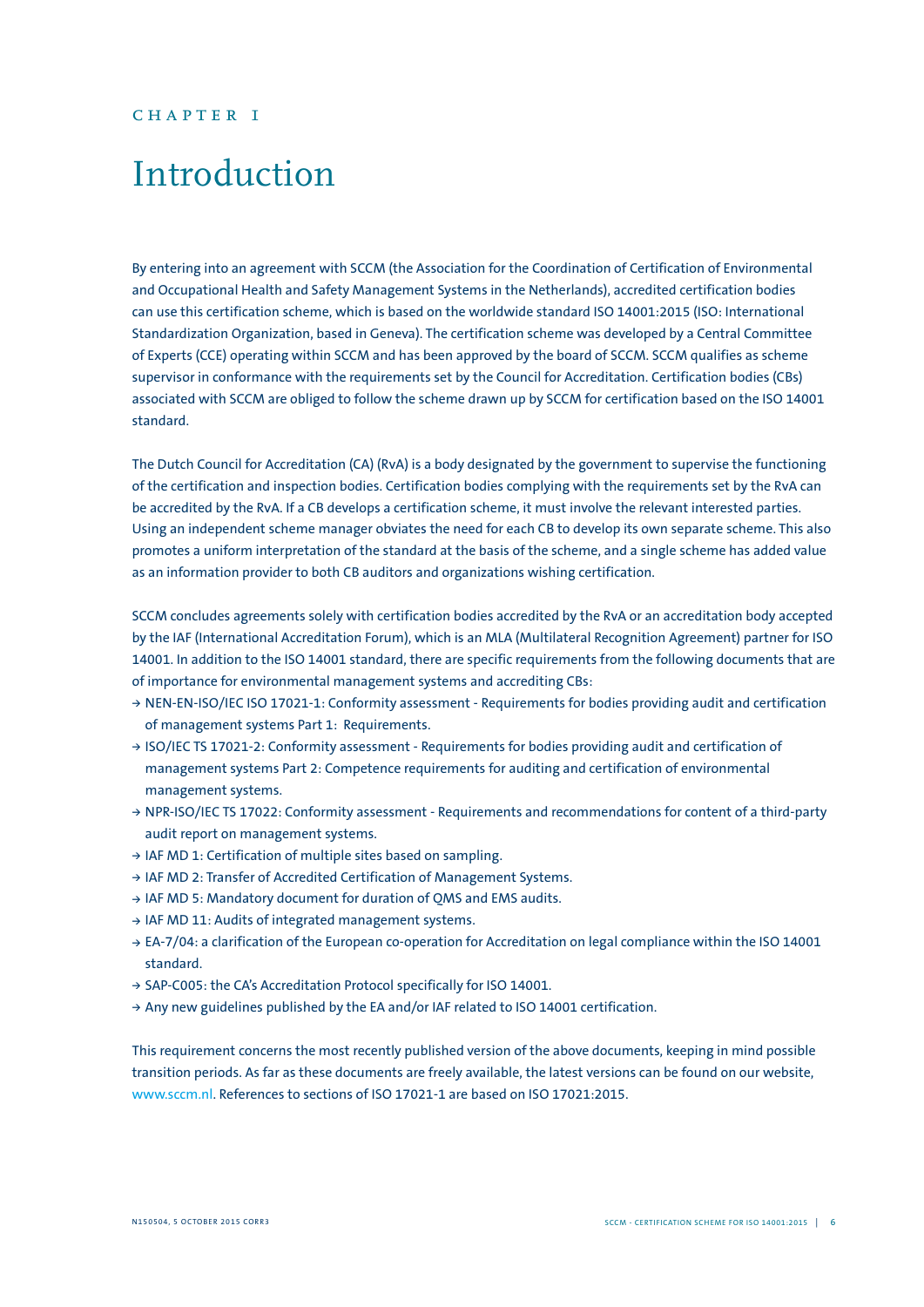SCCM's aim is to prepare a high-quality certificate with a broad support base that adds particular value to the relationship between the certified organization and those around it (the government, customers, suppliers and its neighbours). To achieve this broad base, SCCM's Central Committee of Experts (CCE) includes representatives of trade and industry (including trade organizations), the various authorities and other concerned parties.

The certification scheme consists of the following three elements:

- **<sup>&</sup>gt;** The interpretation of the ISO 14001 standard (chapter 2)
- **<sup>&</sup>gt;** The organization of the certification body (chapter 3)
- **<sup>&</sup>gt;** The procedures used by the certification body (chapter 4)

A number of passages in this document state what SCCM 'expects'. This means that SCCM urgently recommends the action but will waive the requirement if there is good reason to do so.

The certification scheme of 5 october 2015 is the first version of the certification scheme for ISO 14001:2015 and is unrelated to the certification scheme for ISO 14001:2004. The Dutch version of the certification scheme is leading.

An overview of corrections and amendments is published on [www.sccm.nl](https://www.sccm.nl/) (in Dutch). In the case of a correction the publication date is not changed. Only a correction number is added. A new publication date is given if there is an amendment. An amendment means that there is a new requirement for the certified organization and/or the certification body.

To issue certificates based on the SCCM certification scheme, (and thus for SCCM to be listed on the certificate) the SCCM-participating certification bodies must be accredited for ISO 14001:2015.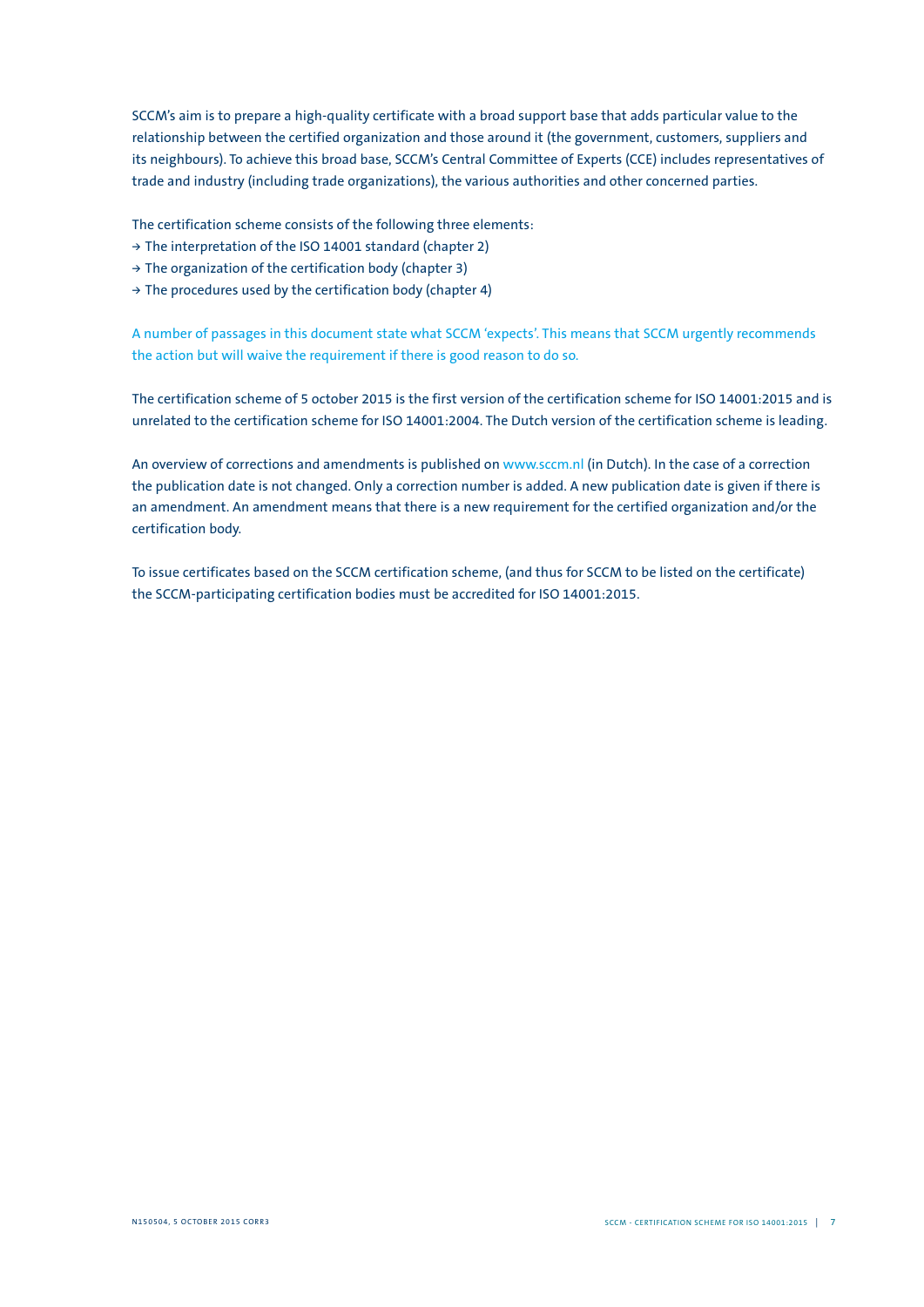## <span id="page-7-0"></span>chapter 2

# Guide to and interpretation of ISO 14001:2015

## Unless otherwise indicated, the section numbers in this chapter refer to sections in ISO 14001:2015.

| <b>SECT.</b><br>NO. | <b>STANDARD</b>                                      | TITLE OF SECTION IN GUIDE AND INTERPRETATION                                                                                                                                                                                                                                                                                                                                                                                                                                                                                                                                                                                                                                                                                                                                                                                                                                                                                                                                                                                 |  |
|---------------------|------------------------------------------------------|------------------------------------------------------------------------------------------------------------------------------------------------------------------------------------------------------------------------------------------------------------------------------------------------------------------------------------------------------------------------------------------------------------------------------------------------------------------------------------------------------------------------------------------------------------------------------------------------------------------------------------------------------------------------------------------------------------------------------------------------------------------------------------------------------------------------------------------------------------------------------------------------------------------------------------------------------------------------------------------------------------------------------|--|
|                     | <b>General</b>                                       | Annex A provides a guide to the standard, which is important for a proper understanding of its intention.                                                                                                                                                                                                                                                                                                                                                                                                                                                                                                                                                                                                                                                                                                                                                                                                                                                                                                                    |  |
|                     |                                                      | Several parts of the system use the phrase 'to establish, implement and maintain a process'. Although the term<br>'procedures' is not used in the standard, 'processes' comes very close. The processes do not have to be laid down in<br>writing. For 6.1, 8.1 and 8.2, there must be documentation demonstrating that the processes are being carried out<br>as planned, which can be a reason to document the process itself. Organizations may choose to document processes<br>because it offers the organization an advantage for example when the process is delegated or performed again.<br>A documented process can also simplify both internal and external audits. Annex 1 of this publication has an<br>overview of required documents and records, as well as documents and records recommended by SCCM.<br>In order to evaluate the processes, the standard asks at several points that documents or records be kept and to<br>make it demonstrable that the system works effectively.                         |  |
| 4.1                 | Understanding<br>the organization and<br>its context | Understanding context is about identifying high-level important issues that may be of significance for the<br>environmental policy in both the short and (especially) the long term, because they present either opportunities<br>or risks. It also entails understanding the environmental conditions that can affect the organization. The idea<br>of this element is not to determine all of an organization's environmental aspects/effects (this is the subject of<br>section 6.1.2). However, environmental aspects can emerge that require special attention. Section A.4.1 names<br>some examples of issues, but the list is not exhaustive. In addition, the following may be relevant: developments in<br>town and country planning, developments among competitors, the desires of shareholders and the technical state<br>of facilities. Important technological options (important in 6.1.4) also come into the picture when examining the<br>context. ISO 31000 (Risk management) also has examples of issues. |  |
|                     |                                                      | The context analysis is essentially the same for both small and large organizations. The circumstances (such as<br>operations, location, etc.) will determine which issues to use for the context analysis.                                                                                                                                                                                                                                                                                                                                                                                                                                                                                                                                                                                                                                                                                                                                                                                                                  |  |
|                     |                                                      | The identified significant issues can result in risks and opportunities. Opportunities can exist at different levels.<br>They can be opportunities to reduce the effect (or the risks) of environmental aspects (preventive measures).<br>They can also be strategic opportunities, for example, opportunities to introduce new products or services in<br>response to environment-related developments.                                                                                                                                                                                                                                                                                                                                                                                                                                                                                                                                                                                                                     |  |
|                     |                                                      | Section 9.3 requires that changes in the external and internal relevant issues be considered during the management<br>review. This means that the understanding of the context must be kept up to date. It will only be possible to<br>recognize changes if there is a structured understanding of the context.                                                                                                                                                                                                                                                                                                                                                                                                                                                                                                                                                                                                                                                                                                              |  |
|                     |                                                      | The standard does not require using documentation or records for the context analysis. The issues that emerge as<br>relevant from the context analysis must be used to determine the scope (4.3), set environmental policy (5.2) and<br>determine the risks and opportunities (6.1). Documentation makes it easier to demonstrate implementation and<br>the consistent use of the results of the context analysis.                                                                                                                                                                                                                                                                                                                                                                                                                                                                                                                                                                                                           |  |
|                     |                                                      | Figure 1 in Annex 2 shows the relationship between the context analysis and the determination of risks and<br>opportunities.                                                                                                                                                                                                                                                                                                                                                                                                                                                                                                                                                                                                                                                                                                                                                                                                                                                                                                 |  |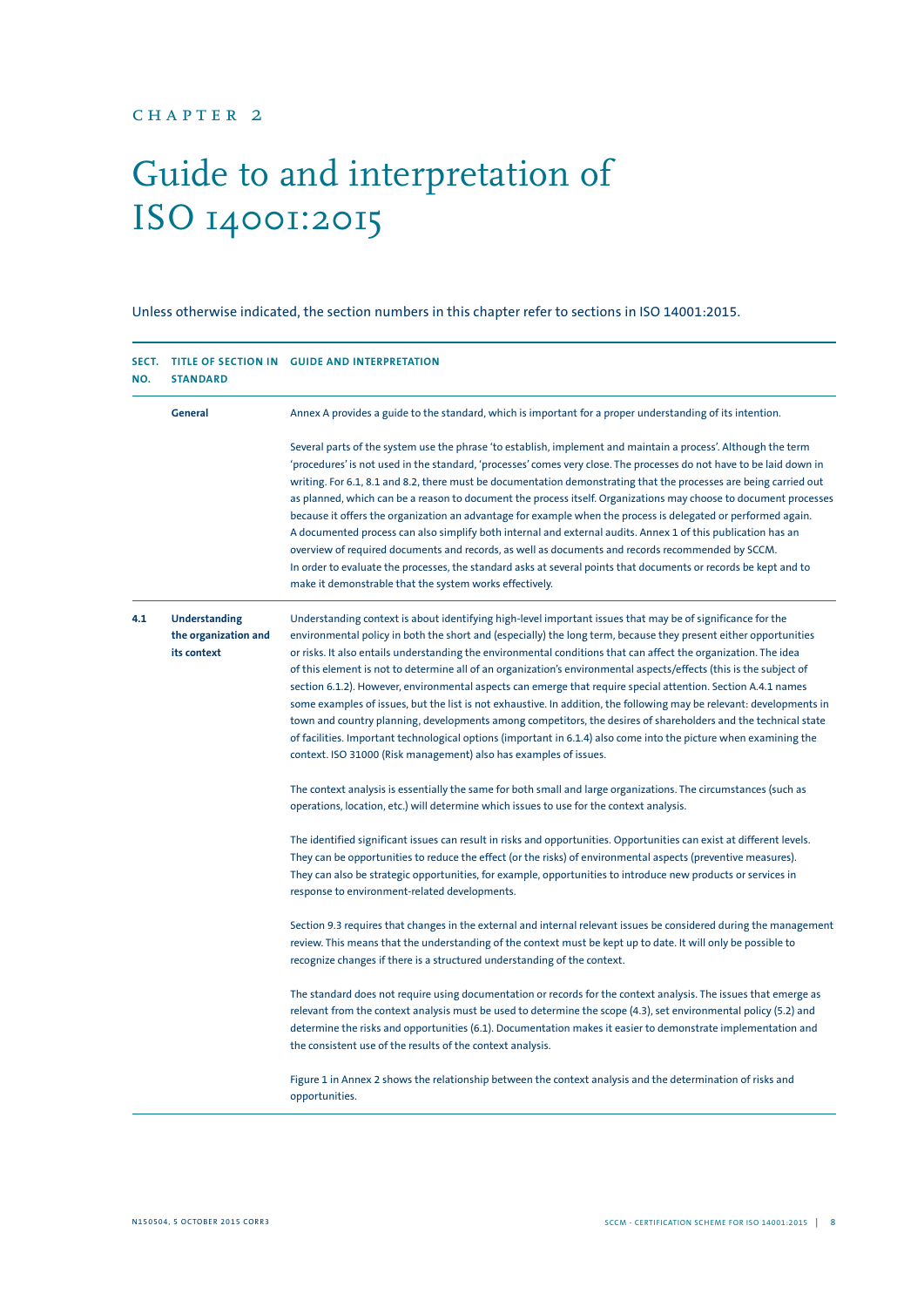| 4.2 | <b>Understanding the</b><br>of interested parties | An understanding of the needs of interested parties (who may also be called stakeholders) must be used in<br>needs and expectations determining the scope (4.3), the risks and opportunities (6.1) and the compliance obligations (6.1.3). This<br>understanding of the needs and expectations is important for determining the criteria used to determine the<br>organization's significant environmental aspects as well as risks and opportunities. This understanding is also<br>important when documenting communication in 7.4.                                                                                                                                                                                                                                                                                                                                                                                                                                                                                                                                                                                                                                                                                                                                                                                                                                                                                                                                                                                                                  |  |  |
|-----|---------------------------------------------------|--------------------------------------------------------------------------------------------------------------------------------------------------------------------------------------------------------------------------------------------------------------------------------------------------------------------------------------------------------------------------------------------------------------------------------------------------------------------------------------------------------------------------------------------------------------------------------------------------------------------------------------------------------------------------------------------------------------------------------------------------------------------------------------------------------------------------------------------------------------------------------------------------------------------------------------------------------------------------------------------------------------------------------------------------------------------------------------------------------------------------------------------------------------------------------------------------------------------------------------------------------------------------------------------------------------------------------------------------------------------------------------------------------------------------------------------------------------------------------------------------------------------------------------------------------|--|--|
|     |                                                   | Every organization has internal and external stakeholders, such as personnel, owners, suppliers (including banks and<br>insurers), customers and neighbours. Organizations can also have interested parties farther away, such as sectoral<br>organizations, local interest groups and NGOs.                                                                                                                                                                                                                                                                                                                                                                                                                                                                                                                                                                                                                                                                                                                                                                                                                                                                                                                                                                                                                                                                                                                                                                                                                                                           |  |  |
|     |                                                   | The number and kind of interested parties will differ for every organization, and will depend on factors such as<br>the nature of the organization's operations, its position in the chain, siting, and its size and ambitions.<br>This understanding of the needs and expectations of interested parties can be built up by both direct contact and<br>desk research.                                                                                                                                                                                                                                                                                                                                                                                                                                                                                                                                                                                                                                                                                                                                                                                                                                                                                                                                                                                                                                                                                                                                                                                 |  |  |
| 4.3 | <b>Determining the scope</b>                      | Understanding of these interested parties and their expectations must be kept up to date so that changes can be<br>evaluated during the management review (see guide to 4.1).<br>One of the objectives of the environmental management system is meeting compliance obligations. These are<br>obligations voluntarily entered into (such as covenants, demands from customers, contractual agreements) as well<br>as applicable legislation and regulations. Examples of compliance obligations can be found in subsection A.6.1.3.<br>The expectations of the competent government authorities and others are identified on the basis of 4.2.<br>The competent authority and other interested parties expect that, at a minimum, the organization will comply<br>with applicable legal and regulatory requirements. The obligations arising from this legislation and regulations<br>(and other applicable obligations taken on) are worked out in more detail in 6.1.3. Figure 2 in Annex 2 shows<br>the elements of the standard that are relevant for ensuring compliance.<br>The strategy and/or guidelines of the parent organization (or concern) that are relevant for environmental policy<br>are also part of the compliance obligations. The guide to 4.3 (scope) indicates under what conditions a part of the<br>organization can introduce its own environmental management system on the basis of this standard.<br>The scope is partly based on the outcome of the context analysis (4.1) and expectations of interested parties (4.2) |  |  |
|     |                                                   | and is the basis for determining the environmental policy (5.2) and identifying environmental aspects (6.1.2).<br>One of the possible outcomes of the management review (9.3) is a need to modify the environmental management<br>system. This may also entail modifying its scope. Reasons to do this can include changes within the organization<br>itself, or in the context. Determining the scope is a responsibility of top management (although this is not stated<br>explicitly in 5.1).                                                                                                                                                                                                                                                                                                                                                                                                                                                                                                                                                                                                                                                                                                                                                                                                                                                                                                                                                                                                                                                       |  |  |
|     |                                                   | The organization implementing the environmental management system to be certified can be part of a larger<br>organization, as long as the to be certified organization has its own top management, authorized to implement<br>an environmental management system. This means that the organization is empowered to formulate its own<br>environmental policy and has the resources to implement it.                                                                                                                                                                                                                                                                                                                                                                                                                                                                                                                                                                                                                                                                                                                                                                                                                                                                                                                                                                                                                                                                                                                                                    |  |  |
|     |                                                   | Defining the scope and determining the organizational boundaries may not be used to exclude operations with<br>significant environmental aspects and/or compliance obligations (see A.4.3). These elements are related to the<br>outcome of the context analysis and the credibility of the organization's leadership.                                                                                                                                                                                                                                                                                                                                                                                                                                                                                                                                                                                                                                                                                                                                                                                                                                                                                                                                                                                                                                                                                                                                                                                                                                 |  |  |
|     |                                                   | A distinction must be made between the scope based on section 4.3 in the standard and the scope on the<br>certificate. The scope on the certificate is based on the scope determined in its environmental management system<br>(see chapter 4 of this certification scheme). The scope in the environmental management system must make it<br>absolutely clear what is and is not covered by the system; it will therefore be more detailed than the scope on the<br>certificate. The scope includes information about, for example, operations, processes (both in-house and contracted<br>out), products/services, address(es) with their physical boundaries, organizational boundaries, legal structure and<br>Chamber of Commerce (in Dutch KvK) registration. In the event the organization participates in other organizations,<br>then stating what is not covered under its environmental management system will provide clarification.                                                                                                                                                                                                                                                                                                                                                                                                                                                                                                                                                                                                       |  |  |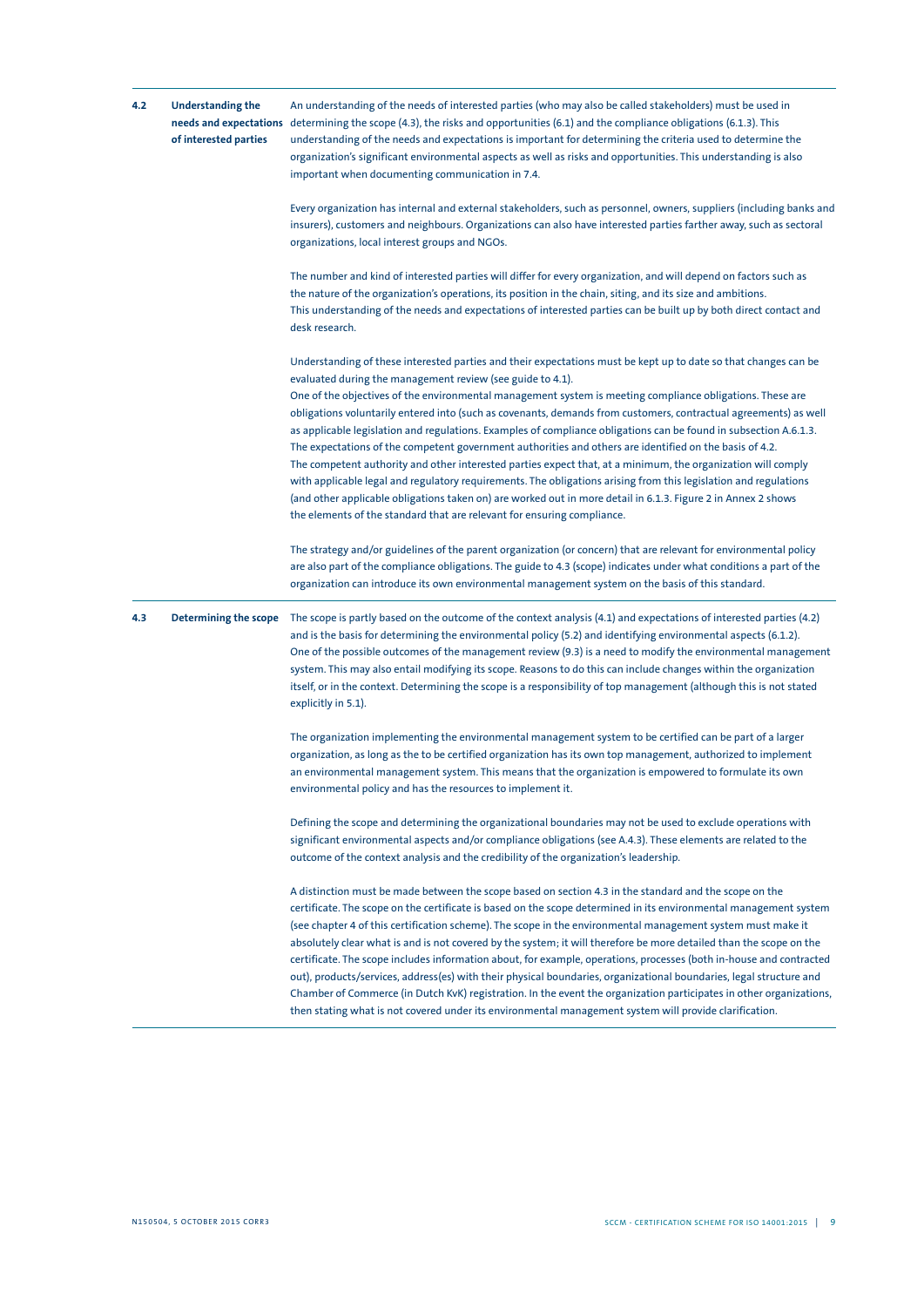| 4.4                                                                                                                                                                                                                                                                                                | <b>Environmental</b><br>management system | Organizations can interpret the elements of the standard at the level appropriate to the nature of their operations,<br>risks, and scope. This involves, among other things, the way elements are interpreted, the degree of detail and of<br>integration with other company functions and processes.                                                                                                                                                                                                                                                                                                                                                                                                                                                                                                                                                                                                                                                                                                                                                                |  |  |
|----------------------------------------------------------------------------------------------------------------------------------------------------------------------------------------------------------------------------------------------------------------------------------------------------|-------------------------------------------|----------------------------------------------------------------------------------------------------------------------------------------------------------------------------------------------------------------------------------------------------------------------------------------------------------------------------------------------------------------------------------------------------------------------------------------------------------------------------------------------------------------------------------------------------------------------------------------------------------------------------------------------------------------------------------------------------------------------------------------------------------------------------------------------------------------------------------------------------------------------------------------------------------------------------------------------------------------------------------------------------------------------------------------------------------------------|--|--|
|                                                                                                                                                                                                                                                                                                    |                                           | This allows the environmental, quality assurance and/or occupational health and safety management systems<br>(or elements of them) to be integrated in a single system.<br>Organizations using ISO 26000 to implement their sustainability policy can, for elements of the environmental<br>management system (such as 4.1 and 4.2), make use of the processes developed in that framework (see 0.1 and 1<br>in which ISO 14001 is considered one of the pillars of sustainability).                                                                                                                                                                                                                                                                                                                                                                                                                                                                                                                                                                                 |  |  |
|                                                                                                                                                                                                                                                                                                    |                                           | The standard does not require a manual. To be certified, the organization must provide demonstrable evidence<br>that the system satisfies the requirements in the standard, and that it works. This must be demonstrated by<br>the documented information required in the standard (see 7.5), which also includes the required records.<br>An organization can choose to expand the documented information by also establishing processes (see Annex 1<br>of this certification scheme).                                                                                                                                                                                                                                                                                                                                                                                                                                                                                                                                                                             |  |  |
| Leadership and<br>5.1<br>commitment<br>implementing the environmental policy and allocating the necessary resources.<br>they can direct and adapt them if needed and make necessary resources available.<br>the results of the environmental management system must be reported to top management. |                                           | The standard defines top management as the person or group of people who directs and controls the organization<br>at the highest level (see 3.2). In the event that the organization to be certified is part of a larger organization, top<br>management is the person or group of people who directs that part of the organization (see remark 2 in<br>the definition). Directing means that the top management is authorized to make decisions about establishing and<br>Top management has final responsibility for the operation of the environmental management system. In order to<br>be able to elaborate the points stated in 5.1, top management will have to be actively engaged, and be sufficiently<br>involved and up to date about the various elements of its environmental management system that if necessary<br>Top management has explicit responsibility for establishing, implementing and maintaining the environmental<br>policy (5.2), defining responsibilities and authorities (5.3) and the management review (9.3). On the basis of 5.3, |  |  |
| 5.2                                                                                                                                                                                                                                                                                                | <b>Environmental policy</b>               | The environmental policy must be available as documented information, be communicated within the organization<br>and be available to interested parties. How this is to be done is an element of communication (7.4).<br>The standard requires that the policy provide a framework for establishing the objectives. This means that, in addition<br>to general commitments to continual improvement and meeting compliance obligations, the policy is also sufficiently<br>strategic to allow more tactical and operational environmental objectives as in 6.2 to be formulated. One way to do<br>this is to document the organization's ambitions with regard to the important issues from the context analysis.                                                                                                                                                                                                                                                                                                                                                    |  |  |
| 5.3<br>Organizational roles,<br>responsibilities and<br>authorities<br>required. This is part of the responsibility that top management itself must take.                                                                                                                                          |                                           | In line with the requirements in 5.1 regarding leadership, top management has the responsibility to assign<br>responsibilities and authorities. The 'management representative' in previous versions of ISO 14001 is no longer                                                                                                                                                                                                                                                                                                                                                                                                                                                                                                                                                                                                                                                                                                                                                                                                                                       |  |  |
| 6.1.1                                                                                                                                                                                                                                                                                              | and opportunities,<br>general             | Actions to address risks The organization must determine its risks and opportunities. These can be both short- and long-term. Long-term<br>risks and opportunities will mainly be found during the context analysis (4.1 and 4.2). In the short term, risks<br>and opportunities will be mainly related to the significant environmental aspects from 6.1.2 and the compliance<br>obligations from 4.1.3. Some of the criteria used in the method for determining the significance of environmental<br>aspects come from the results of the context analysis (4.1 and 4.2). Two PDCA cycles can be seen here: an<br>improvement cycle at strategic level and one at operational level (see figure 3 of Annex 2).                                                                                                                                                                                                                                                                                                                                                     |  |  |
|                                                                                                                                                                                                                                                                                                    |                                           | Measures aimed at improved control over risks can be viewed as opportunities for improvement. These opportunities<br>result from the context analysis (e.g. technological options) and other processes.                                                                                                                                                                                                                                                                                                                                                                                                                                                                                                                                                                                                                                                                                                                                                                                                                                                              |  |  |
|                                                                                                                                                                                                                                                                                                    |                                           | It is expected that the system of weighing (criteria, scores / weights etc.) be part of the documented information<br>(see 6.1.2) used to determine risks and opportunities. This enables a correct and unambiguous re-evaluation as<br>required in the management review (see 9.3).                                                                                                                                                                                                                                                                                                                                                                                                                                                                                                                                                                                                                                                                                                                                                                                 |  |  |
|                                                                                                                                                                                                                                                                                                    |                                           | The documentation required by sections 6.1.1 through 6.1.3 can be combined in a single document. However,<br>the different steps in the process must be traceable.                                                                                                                                                                                                                                                                                                                                                                                                                                                                                                                                                                                                                                                                                                                                                                                                                                                                                                   |  |  |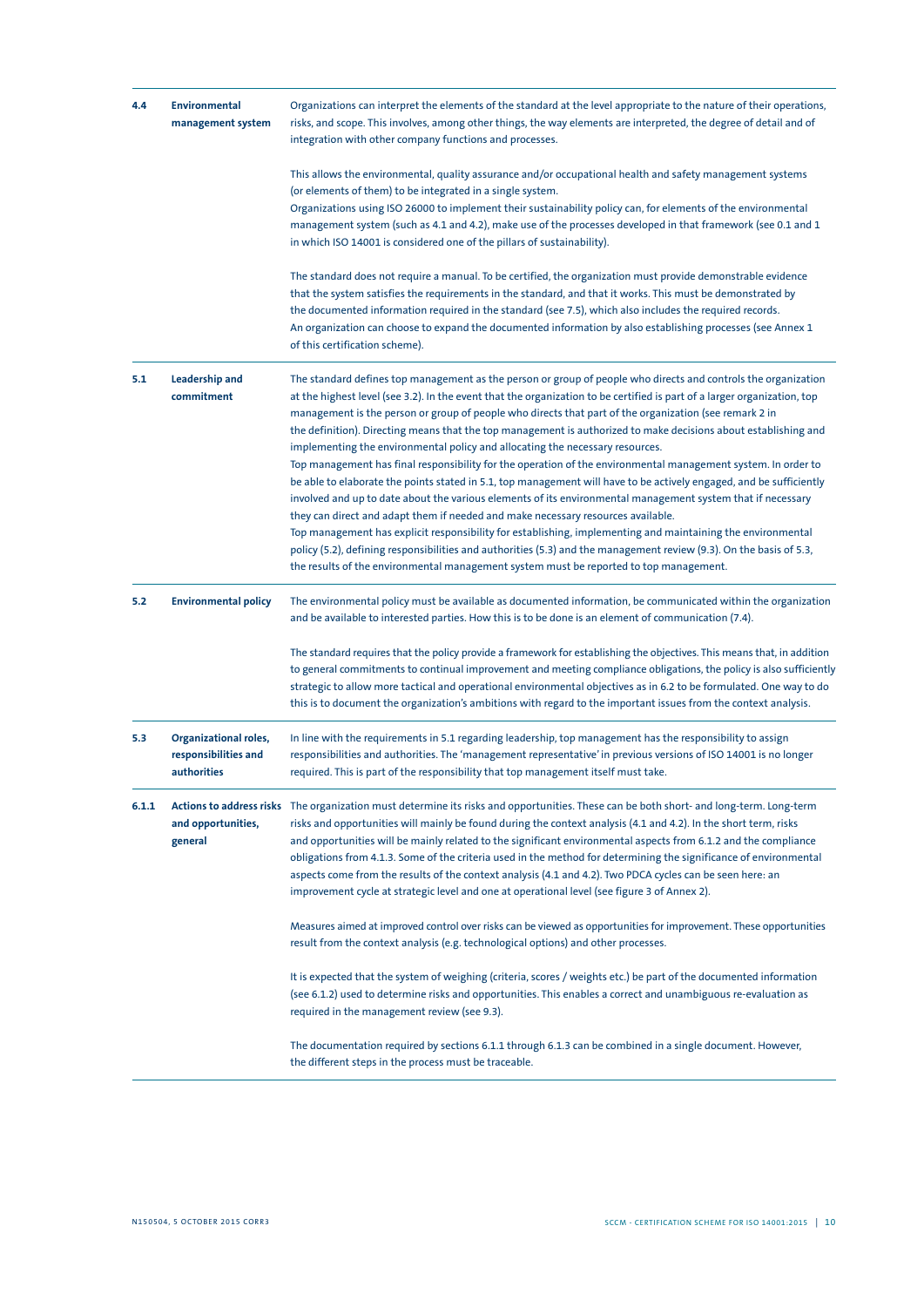| 6.1.2 | <b>Environmental aspects</b> | The organization uses the significant environmental aspects determined according to 6.1.2 to determine in 6.1.1<br>what risks and opportunities these aspects present to the organization. Significance is determined on the basis of<br>the environmental impact. The outcomes of the context analysis (4.1 and 4.2) are used to determine the criteria<br>for determining significance. The (significant) environmental aspects are used to determine whether legislation<br>and regulations apply (6.1.3), establish objectives (6.2.1), create awareness (7.3), in the necessary monitoring and<br>measurements (9.1.1) and the management review (9.3).                                                                                                                                                                                                                                                                                                                                                                                                                                                                                                                                                                                                                                                                                                                                                                                                                                                                                          |  |  |
|-------|------------------------------|-------------------------------------------------------------------------------------------------------------------------------------------------------------------------------------------------------------------------------------------------------------------------------------------------------------------------------------------------------------------------------------------------------------------------------------------------------------------------------------------------------------------------------------------------------------------------------------------------------------------------------------------------------------------------------------------------------------------------------------------------------------------------------------------------------------------------------------------------------------------------------------------------------------------------------------------------------------------------------------------------------------------------------------------------------------------------------------------------------------------------------------------------------------------------------------------------------------------------------------------------------------------------------------------------------------------------------------------------------------------------------------------------------------------------------------------------------------------------------------------------------------------------------------------------------|--|--|
|       |                              | Significant environmental aspects that do not emerge in 6.1.1 as a risk or opportunity for the organization may still<br>require control measures to ensure that a low risk remains low.<br>The description of the scope determines the breadth of the identification of environmental aspects (see 4.3). The<br>standard requests that a life-cycle perspective be considered in this identification. As indicated in A.6.1.2, this is a<br>global or holistic approach, which looks at the environmental aspects over the different phases in the life cycle, to<br>the degree that the organization can influence them. The organization will therefore have to be familiar with the<br>potentially significant environmental impacts that can occur as a result of its various operations and processes.<br>These are the operations/processes necessary from the acquisition or mining of raw materials to producing the<br>organization's product/service, as well as in the use of the product/service and ultimately, the disposal of a product.<br>Once an organization knows where in the life cycle significant environmental impacts may occur, it can determine<br>if and how it can influence the impact. Understanding the potential environmental impacts in the life cycle is also<br>important to working out the requirements in 8.1 with regard to<br>$\rightarrow$ processes the organization outsources;<br>$\rightarrow$ procuring of products and services;<br>$\rightarrow$ design;<br>$\rightarrow$ information disclosure. |  |  |
|       |                              | On the basis of 6.1.1, there must be documented information in order to determine if the process of identifying the<br>significant environmental aspects has been carried out as planned. The 'probability x consequences' formula may<br>be used in this process. The results, that is, all environmental aspects and related environmental impacts and the<br>environmental aspects ultimately determined to be significant, must also be documented along with the criteria<br>used.                                                                                                                                                                                                                                                                                                                                                                                                                                                                                                                                                                                                                                                                                                                                                                                                                                                                                                                                                                                                                                                               |  |  |
| 6.1.3 |                              | <b>Compliance obligations</b> Section 6.1.3 is used as a basis to further work out and document the compliance obligations (both legally required<br>and voluntary) identified in 4.2. The organization must establish how the relevant legal and other requirements<br>apply to the organization. This means that it must determine whether the requirements apply to the environmental<br>aspects, down to the level of specific requirements. The obligations must be worked out in sufficient detail that both<br>the risks of non-compliance and the measures to ensure compliance can be determined. In addition, the elaboration<br>must be such that it works out the details of the requirements in 9.1.2 regarding the evaluation of compliance (see<br>figure 2 of Annex 2 for the relationship between the elements in the standard related to compliance obligations).                                                                                                                                                                                                                                                                                                                                                                                                                                                                                                                                                                                                                                                                   |  |  |
|       |                              | The documented compliance obligations must be kept up to date. Top management must evaluate any changes in<br>the compliance obligations (see 9.3).                                                                                                                                                                                                                                                                                                                                                                                                                                                                                                                                                                                                                                                                                                                                                                                                                                                                                                                                                                                                                                                                                                                                                                                                                                                                                                                                                                                                   |  |  |
| 6.1.4 | <b>Planning action</b>       | The organization must decide on action to take to address its risks and opportunities, for example:<br>$\rightarrow$ Organizational and technical control measures aimed at continuously meeting a previously set performance level.<br>$\rightarrow$ Measures for improvement, in order to achieve a higher performance level. Measures for improvement may also<br>include research into new technologies or products with better environmental performance.                                                                                                                                                                                                                                                                                                                                                                                                                                                                                                                                                                                                                                                                                                                                                                                                                                                                                                                                                                                                                                                                                        |  |  |
|       |                              | Using 6.1.4 as a basis, it must be indicated which control measures are being implemented for the significant<br>environmental aspects and compliance obligations and/or where they are integrated in its environmental<br>management system. Where necessary, objectives based on 6.2 can be formulated for these measures.                                                                                                                                                                                                                                                                                                                                                                                                                                                                                                                                                                                                                                                                                                                                                                                                                                                                                                                                                                                                                                                                                                                                                                                                                          |  |  |
|       |                              | The effectiveness of these measures must be evaluated, as this is part of monitoring and measuring as described in<br>9.1.1 and 9.1.2.                                                                                                                                                                                                                                                                                                                                                                                                                                                                                                                                                                                                                                                                                                                                                                                                                                                                                                                                                                                                                                                                                                                                                                                                                                                                                                                                                                                                                |  |  |
|       |                              | Measures for improvement will be primarily directed at the environmental aspects and/or compliance obligations<br>with higher risks. Objectives and plans as in 6.2 will be primarily formulated for these risks.                                                                                                                                                                                                                                                                                                                                                                                                                                                                                                                                                                                                                                                                                                                                                                                                                                                                                                                                                                                                                                                                                                                                                                                                                                                                                                                                     |  |  |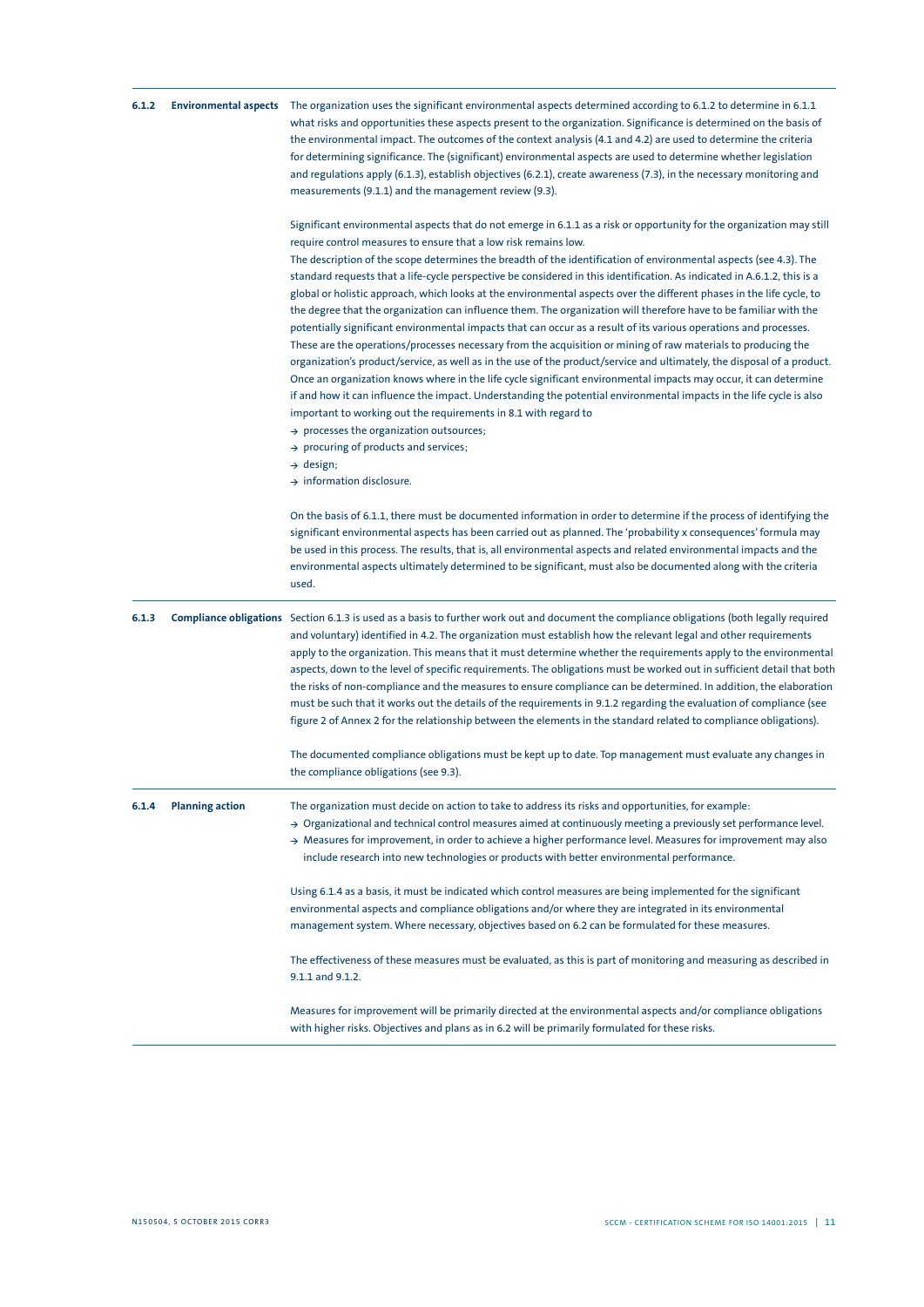| 6.2 | <b>Environmental</b><br>to achieve them                                                                                                                                                                                                                                                                                                                                                                                                                                                                                                                                                                                                                                                                                                                                                                                                                                                                                   | Environmental objectives can exist at different levels: strategic, tactical and operational (see A.6.2). The more<br>objectives and planning strategic environmental objectives can be included in the environmental policy (5.2).<br>The environmental policy (5.2) establishes the issues for which objectives are formulated and the level of ambition<br>(within the technological, financial and operational limitations).<br>To follow the process of achieving the objectives, it is important that they are 'translated' into objectives at the<br>various levels and/or positions involved in the organization. This integrates them (and the efforts to undertake to<br>achieve them) in the organization's everyday operations. |  |
|-----|---------------------------------------------------------------------------------------------------------------------------------------------------------------------------------------------------------------------------------------------------------------------------------------------------------------------------------------------------------------------------------------------------------------------------------------------------------------------------------------------------------------------------------------------------------------------------------------------------------------------------------------------------------------------------------------------------------------------------------------------------------------------------------------------------------------------------------------------------------------------------------------------------------------------------|--------------------------------------------------------------------------------------------------------------------------------------------------------------------------------------------------------------------------------------------------------------------------------------------------------------------------------------------------------------------------------------------------------------------------------------------------------------------------------------------------------------------------------------------------------------------------------------------------------------------------------------------------------------------------------------------------------------------------------------------|--|
|     |                                                                                                                                                                                                                                                                                                                                                                                                                                                                                                                                                                                                                                                                                                                                                                                                                                                                                                                           | For organizations that are a part of a larger organization, the level of the objectives must be in line with the<br>hierarchical position of the top management of the organization to be certified.                                                                                                                                                                                                                                                                                                                                                                                                                                                                                                                                       |  |
|     |                                                                                                                                                                                                                                                                                                                                                                                                                                                                                                                                                                                                                                                                                                                                                                                                                                                                                                                           | It is important that environmental objectives are formulated using the SMART system, which makes it possible to<br>follow progress using indicators (see 9.1.1). The objectives must be documented.                                                                                                                                                                                                                                                                                                                                                                                                                                                                                                                                        |  |
| 7.1 | <b>Resources</b>                                                                                                                                                                                                                                                                                                                                                                                                                                                                                                                                                                                                                                                                                                                                                                                                                                                                                                          | The responsibility for allocating sufficient resources lies primarily with top management (see 5.1). Top management<br>must make a complete assessment since according to 5.1, the environmental policy must be compatible with the<br>strategic direction of the organization.<br>One criterion for assessing the availability of resources in the context of the environmental policy is the Best<br>Available Technologies (BAT). The context analysis provides information about technological and other options, such<br>as those used in similar organizations.                                                                                                                                                                      |  |
| 7.2 | Competence                                                                                                                                                                                                                                                                                                                                                                                                                                                                                                                                                                                                                                                                                                                                                                                                                                                                                                                | Competence must be expressed in the knowledge and skills a person needs to have. Education or training helps one<br>acquire competences. The knowledge and skills necessary will depend on the duties and responsibility of an individual.<br>The necessary competences, and their acquisition by individuals, must be established and documented. If someone<br>lacks a required competence, then the organization must take action, for example by providing them with training or<br>employing different people. The training necessary for a given task must be identified.                                                                                                                                                            |  |
|     |                                                                                                                                                                                                                                                                                                                                                                                                                                                                                                                                                                                                                                                                                                                                                                                                                                                                                                                           | The requirements regarding competence also relate to temporary or long-term contracted (temporary) personnel<br>whose tasks can influence the organization's environmental performance.                                                                                                                                                                                                                                                                                                                                                                                                                                                                                                                                                    |  |
|     |                                                                                                                                                                                                                                                                                                                                                                                                                                                                                                                                                                                                                                                                                                                                                                                                                                                                                                                           | A.7.2 indicates that this applies to employees who can influence the identified environmental aspects as well as<br>persons who have responsibilities for its environmental management system itself (such as internal auditors).                                                                                                                                                                                                                                                                                                                                                                                                                                                                                                          |  |
|     |                                                                                                                                                                                                                                                                                                                                                                                                                                                                                                                                                                                                                                                                                                                                                                                                                                                                                                                           | Competence requirements can also emerge from compliance obligations.                                                                                                                                                                                                                                                                                                                                                                                                                                                                                                                                                                                                                                                                       |  |
| 7.3 | Awareness is expressed by a person's attitude and behaviour. It is the products of, for example, the way in which top<br><b>Awareness</b><br>management interprets showing leadership as required in 5.1, of internal communications about the environmental<br>policy and significant environmental aspects or of training and instructions. To achieve this awareness, personnel<br>must be familiar with the environmental policy, significant environmental aspects related to their own tasks, their<br>potential contribution to achieving the environmental performance, and the compliance obligations.<br>The degree of awareness will be clear from e.g. reports of nonconformities and near-nonconformities, from people<br>addressing others as to their attitude and behaviour, from root-cause analyses of nonconformities, from results of<br>internal audits, and results of measurements and monitoring. |                                                                                                                                                                                                                                                                                                                                                                                                                                                                                                                                                                                                                                                                                                                                            |  |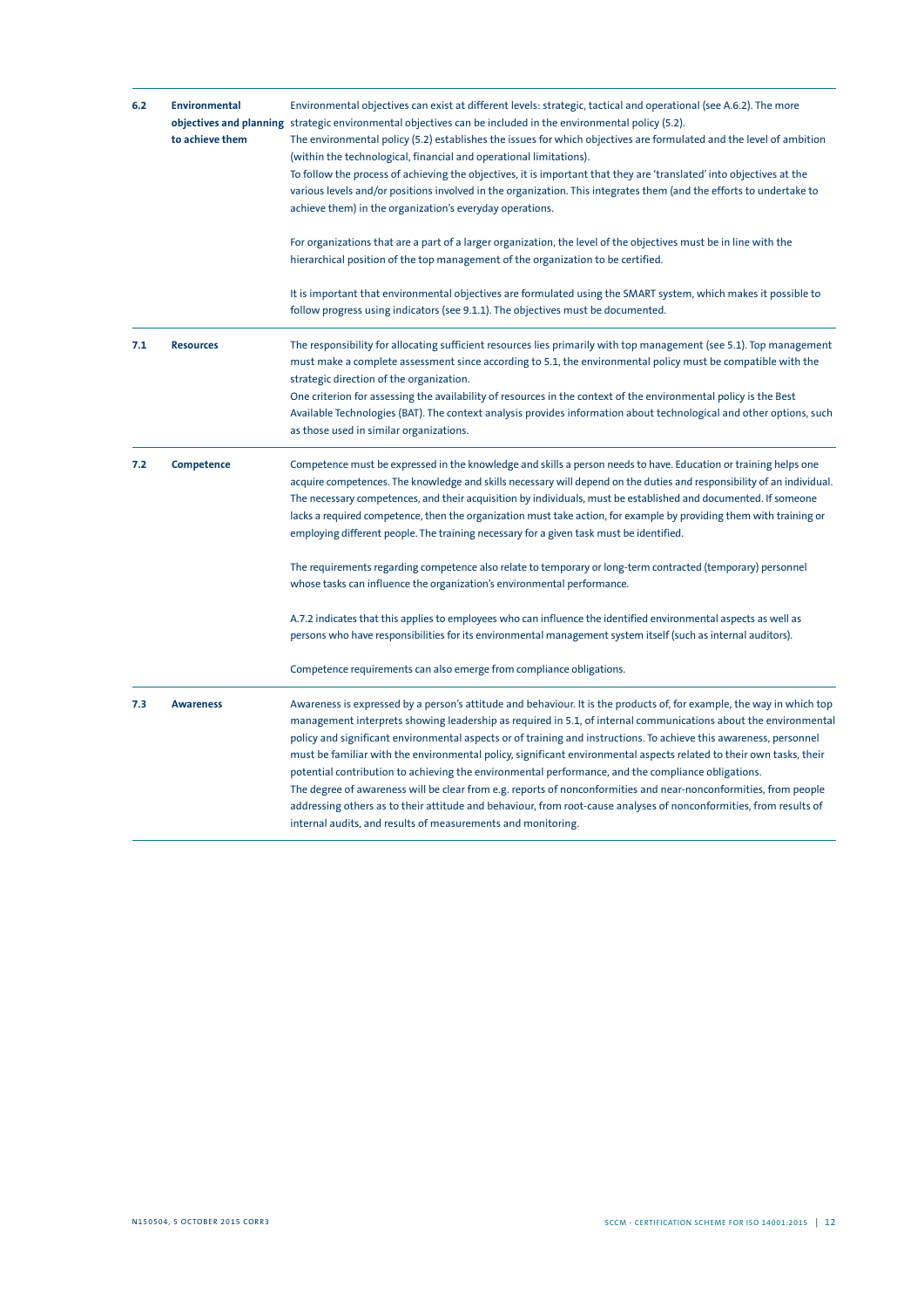| 7.4                                                   | Communication                    | Communication involves both receiving and distributing information (see A.7.4). Internal and external<br>communication also includes communications for the purpose of updating the context analysis. Bringing about<br>a dialogue can be important in this process.                                                                                                                                                                                                                                                                                                                                                                                                                                                        |  |  |
|-------------------------------------------------------|----------------------------------|-----------------------------------------------------------------------------------------------------------------------------------------------------------------------------------------------------------------------------------------------------------------------------------------------------------------------------------------------------------------------------------------------------------------------------------------------------------------------------------------------------------------------------------------------------------------------------------------------------------------------------------------------------------------------------------------------------------------------------|--|--|
|                                                       |                                  | The results of the context analysis, in particular 4.2 with regard to interested parties, will provide information<br>for working out the element of communication in more detail. The compliance obligations (6.1.3) may produce<br>reporting obligations, both legally required reports and voluntary contractual obligations (such as Responsible Care<br>and CO <sub>2</sub> -Performance Ladder).                                                                                                                                                                                                                                                                                                                      |  |  |
|                                                       |                                  | SCCM expects that if an organization that is required to have an environmental permit/licence (called a Category C<br>company) applies for an initial certificate, it will announce its intention to be certified to the competent authority,<br>in order to encourage communication with the competent authority about the functioning of its environmental<br>management system (see chapter 4 and Annex 3 of this certification scheme).<br>Compliance obligations regarding whether or not to report noncompliance, unusual incidents or changes (to bodies<br>such as the competent authority) must be included in the process of communication, as well as other information<br>related to performance (sect. 9.1.1). |  |  |
|                                                       |                                  | The information the organization communicates must agree with the information obtained using the environmental<br>management system, and it must be reliable. This indirectly sets requirements for the quality of monitoring,<br>measuring, analysis and evaluation of performance in 9.1.1 and 9.1.2. 'Reliable' information is understood to be<br>complete and relevant, as well as of high quality. Communication must not be misleading (see A.7.4).                                                                                                                                                                                                                                                                  |  |  |
| Complaint handling is part of external communication. |                                  |                                                                                                                                                                                                                                                                                                                                                                                                                                                                                                                                                                                                                                                                                                                             |  |  |
|                                                       |                                  | Section 8.1 contains obligation regarding communication with suppliers (including service contractors) and<br>customers. These are covered by 7.4.3 external communication.                                                                                                                                                                                                                                                                                                                                                                                                                                                                                                                                                 |  |  |
|                                                       |                                  | Communication is also necessary as part of emergency preparedness; see notes at 8.2.                                                                                                                                                                                                                                                                                                                                                                                                                                                                                                                                                                                                                                        |  |  |
| 7.5                                                   | <b>Documented</b><br>information | Documented information, according to A.7.5, supports the effective implementation of the environmental<br>management system and is not a goal in itself.<br>The documented information must provide evidence demonstrating that the environmental management system<br>works properly. Documented information may also be in digital form. It must be clear from the documented<br>information:                                                                                                                                                                                                                                                                                                                             |  |  |
|                                                       |                                  | $\rightarrow$ what the status and date of revision are;<br>$\rightarrow$ who has access to it and can modify it;                                                                                                                                                                                                                                                                                                                                                                                                                                                                                                                                                                                                            |  |  |
|                                                       |                                  | $\rightarrow$ how long it is retained and how it will be removed and/or destroyed.<br>Since certification has a three-year cycle, the documented information must be kept and be accessible for at least<br>three years.                                                                                                                                                                                                                                                                                                                                                                                                                                                                                                    |  |  |
|                                                       |                                  | The information must be protected from improper use and/or modification.<br>The rules for access and security can differ for different kinds of information. For example, production figures can be<br>important for the environmental management system, but at the same time can also be confidential in connection<br>with sensitivity to competition.                                                                                                                                                                                                                                                                                                                                                                   |  |  |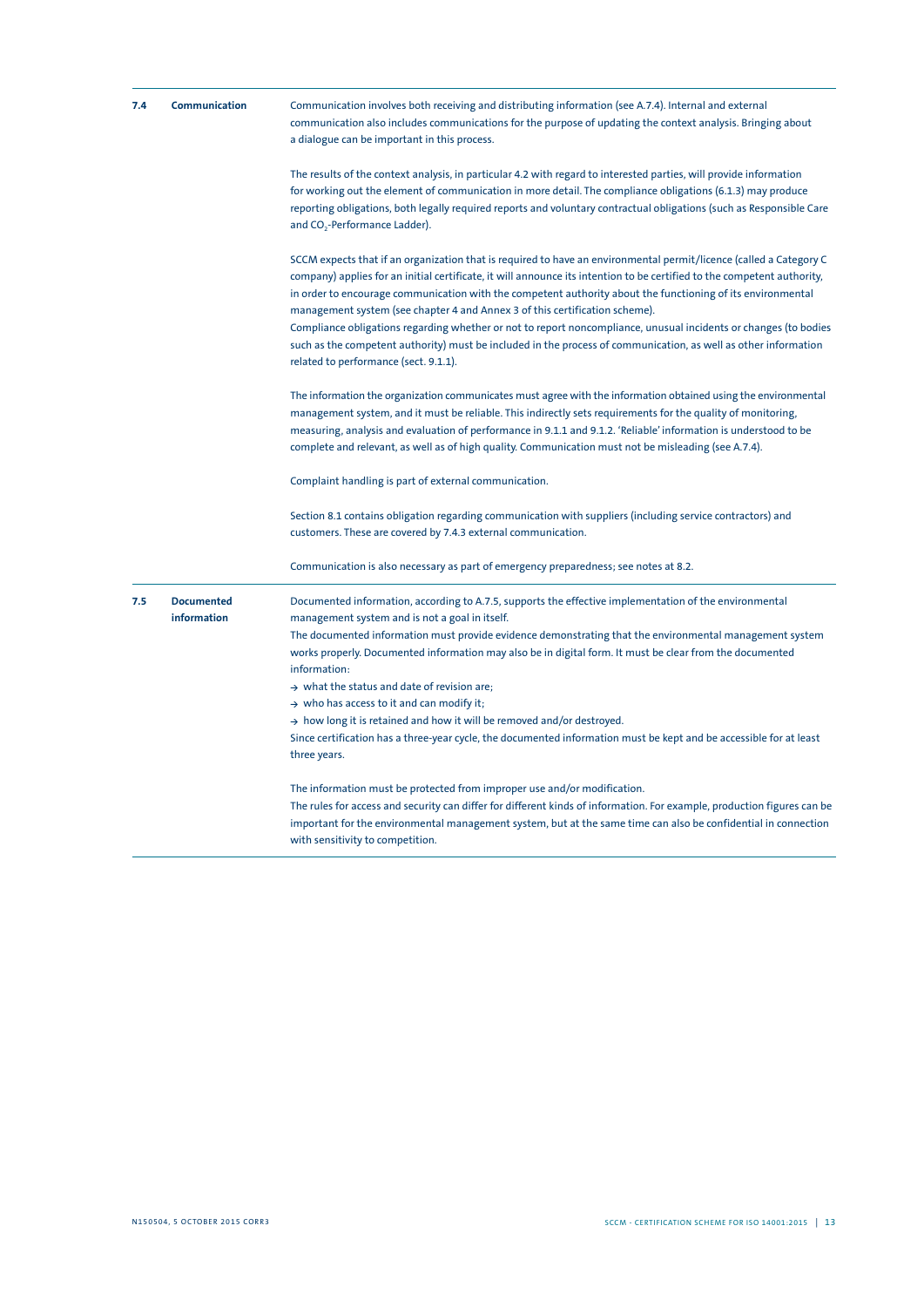| 8.1 | <b>Operational planning</b><br>and control             | Operational planning and control involve the operations, products and services established within the scope of<br>the environmental management system (see 4.3).<br>The risks associated with environmental aspects, as well as the compliance obligations for which operational planning<br>and control is necessary, in order to achieve the environmental objectives and/or meet compliance obligations<br>will come from 6.1. Operational control can consist of, for example, technical measures, control instruments, or<br>procedures and operational instructions that are relevant for achieving the environmental objectives.                                                                                                                                                                                                                                                                                                                                                                                   |  |  |
|-----|--------------------------------------------------------|---------------------------------------------------------------------------------------------------------------------------------------------------------------------------------------------------------------------------------------------------------------------------------------------------------------------------------------------------------------------------------------------------------------------------------------------------------------------------------------------------------------------------------------------------------------------------------------------------------------------------------------------------------------------------------------------------------------------------------------------------------------------------------------------------------------------------------------------------------------------------------------------------------------------------------------------------------------------------------------------------------------------------|--|--|
|     |                                                        | The details and the severity of the control measures (and possibly measures for monitoring and measurements<br>necessary for control in 9.1) will depend on the scope of the risks and the objectives determined in 6.2.                                                                                                                                                                                                                                                                                                                                                                                                                                                                                                                                                                                                                                                                                                                                                                                                  |  |  |
|     |                                                        | Managing planned or unplanned changes (MoC - Management of Change) is an element of 8.1. As indicated in<br>A.1 this is an important element of the environmental management system which also relates to other elements<br>of the environmental management system, such as determining the environmental aspects (6.1.2), internal<br>communication (7.4.2), internal audit programme (9.2) and the management review (9.3).<br>Because the significant environmental aspects in 6.1.2 are established using a life-cycle perspective, they also<br>generate the environmental aspects that must be considered for organizations to which the organization contracts<br>(outsource) work and/or organizations from which it procures materials, products or services. A control measure<br>for these aspects can be to lay down performance requirements in the contract stipulations related to the<br>environmental aspects and/or the methods for ensuring and reporting whether they are met.                        |  |  |
|     |                                                        | On the basis of 8.1, there must be communication with suppliers (including contractors) and customers about<br>relevant environmental requirements. These are identified in 6.1.2, and this communication is worked out in more<br>detail in section 7.4 on communication. Communication about environmental requirements can be combined with<br>operations that are part of operational control.                                                                                                                                                                                                                                                                                                                                                                                                                                                                                                                                                                                                                        |  |  |
|     |                                                        | The term 'contractor' includes all parties performing work under the control of the organization.                                                                                                                                                                                                                                                                                                                                                                                                                                                                                                                                                                                                                                                                                                                                                                                                                                                                                                                         |  |  |
| 8.2 | <b>Emergency</b><br>preparedness and<br>response       | The potential causes of emergencies and accidents can reside both within and outside the organization (for example,<br>flooding or accidents happening to neighbours. Potentially relevant information related to potential emergencies<br>and accidents can also arise from the context analysis (4.1 and 4.2) and must be included when determining<br>environmental aspects (see 6.1.2).                                                                                                                                                                                                                                                                                                                                                                                                                                                                                                                                                                                                                               |  |  |
|     |                                                        | Emergency preparedness and response requests communication with people such as employees, neighbours,<br>government authorities and emergency services. Thus, these parties must be included in plans for communication<br>(see 7.4).                                                                                                                                                                                                                                                                                                                                                                                                                                                                                                                                                                                                                                                                                                                                                                                     |  |  |
| 9.1 | Monitoring,<br>measurement, analysis<br>and evaluation | The certificate holder must measure and monitor in order to provide evidence that its environmental management<br>system is working properly. The organization itself defines the methods to use and the frequency of measuring and<br>monitoring. The frequency will depend partly on the risks at issue and on any compliance obligations. The minimal<br>frequency with which issues are measured and monitored must be in line with the frequency of the management<br>review, which is usually once a year in connection with the planning and budget cycle.<br>The standard requires that the results of monitoring, measurement, and evaluation be reproducible, the sources<br>traceable and that they produce reliable results (see also A 9.1.1). The method also includes the way that results<br>of measurements are processed into environmental information (such as calculation methods). Providing reliable<br>information requires devoting some attention to the necessary administrative capabilities. |  |  |
|     |                                                        | An organization itself determines the form and frequency with which it determines if it is meeting the requirements<br>arising from its compliance obligations. The frequency depends on the risks associated with particular requirements.<br>If a noncompliance is identified, measures must be taken to control and correct it (see 10.2). In the event of<br>nonconformities, it must determine whether it is necessary to communicate with interested parties such as the<br>competent authority for legal requirements (see 7.4 and 4.2).                                                                                                                                                                                                                                                                                                                                                                                                                                                                           |  |  |
|     |                                                        | Having knowledge and understanding of the compliance status means that the organization always has a total<br>overview of the degree to which its compliance obligations are being met and what the strong and weak points of<br>its compliance are.                                                                                                                                                                                                                                                                                                                                                                                                                                                                                                                                                                                                                                                                                                                                                                      |  |  |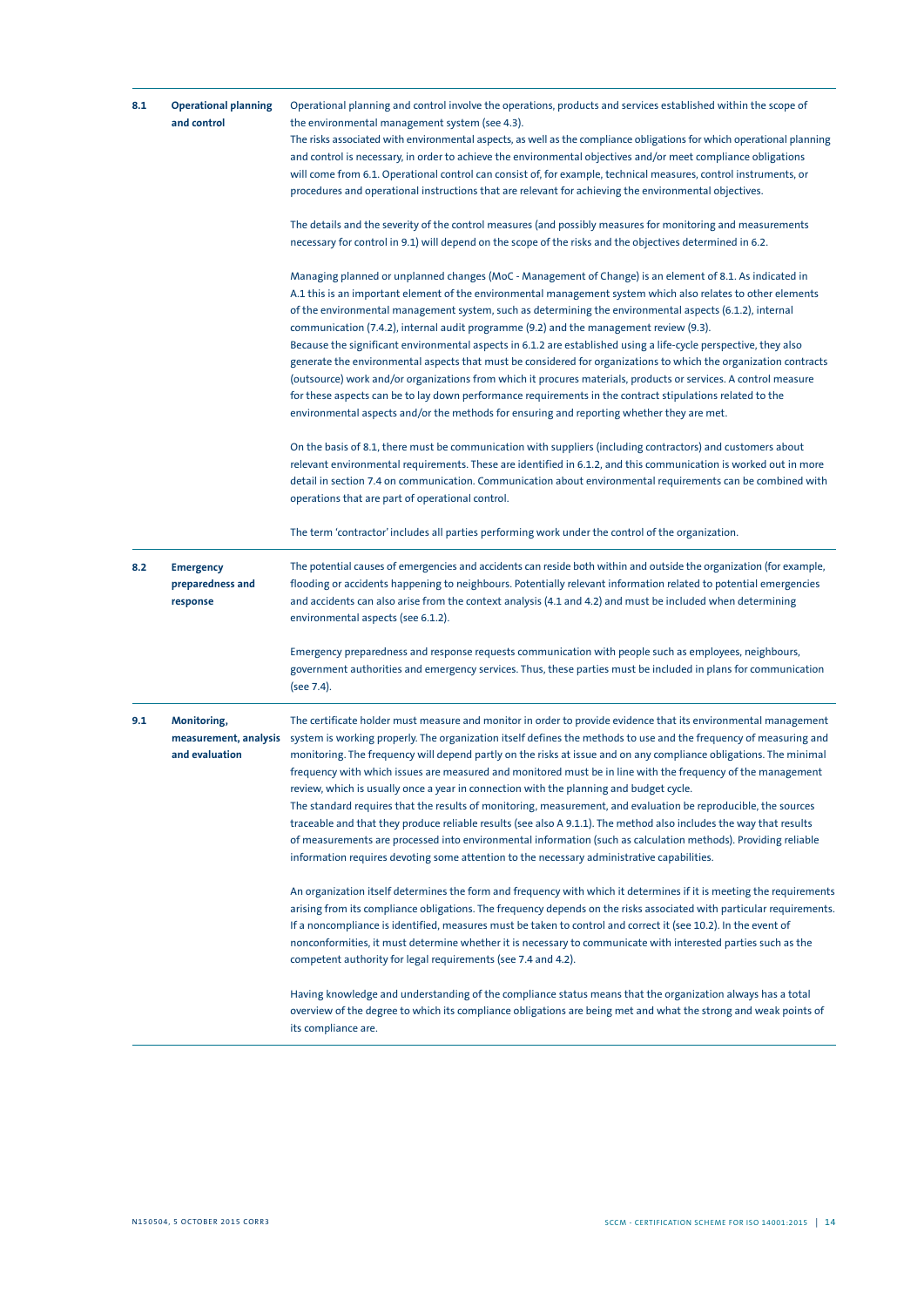| 9.2  | <b>Internal audit</b>                         | The internal audits are intended to evaluate whether the environmental management system meets the requirements<br>in the standard, the organization's own requirements, and that it functions in practice and is maintained. The<br>frequency with which given operations/processes are audited is linked to factors such as the associated risks and<br>opportunities (see 6.1), any changes that need to be addressed, and the monitoring results (see 9.1).<br>The audit programme must be designed so that the organization can make an evaluation of the implementation of<br>its environmental management system in all operations/processes and any other offices covered by its scope (see<br>4.3). The audit results must be reported to 'relevant' management. Top management shall assign the responsibilities<br>for reporting on the performance of the management system (see 5.3). |  |
|------|-----------------------------------------------|----------------------------------------------------------------------------------------------------------------------------------------------------------------------------------------------------------------------------------------------------------------------------------------------------------------------------------------------------------------------------------------------------------------------------------------------------------------------------------------------------------------------------------------------------------------------------------------------------------------------------------------------------------------------------------------------------------------------------------------------------------------------------------------------------------------------------------------------------------------------------------------------------|--|
|      |                                               | If nonconformities are identified during an internal audit, they must be dealt with according to the requirements in<br>10.2.                                                                                                                                                                                                                                                                                                                                                                                                                                                                                                                                                                                                                                                                                                                                                                      |  |
| 9.3  | <b>Management review</b>                      | Section 5.1 of the standard asks that the environmental management system be integrated with other business<br>processes and the organization's strategic direction. For most organizations this is a one-year cycle, and the<br>management review must be linked to this cycle. Given the commitment asked of top management in 5.1, some<br>issues, e.g. those with a higher risk, need more frequent attention from top management in order to steer any<br>developments in a timely manner.                                                                                                                                                                                                                                                                                                                                                                                                    |  |
|      |                                               | The standard requires that a number of issues be at least considered during the management review. It must be<br>demonstrable that top management itself has made an evaluation, in line with the requirements for demonstrating<br>leadership for top management in 5.1.                                                                                                                                                                                                                                                                                                                                                                                                                                                                                                                                                                                                                          |  |
|      |                                               | The input for the management review is not defined in 9.3, as it results from the issues mentioned in 9.3 that are<br>to be considered in the management review. As indicated in A.9.3, complaints and the organization's responses to<br>them are covered by 'communication with external parties', which is a topic of the management review.                                                                                                                                                                                                                                                                                                                                                                                                                                                                                                                                                    |  |
| 10.1 | Improvement -general                          | Opportunities for improvement emerge from the monitoring, measurement, analysis and evaluation (9.1), internal<br>audits (9.2) and the management review (9.3). The management review will also add improvements from the<br>context analysis (4.1/4.2). Improvements can be related to short-term organizational and/or technical measures as<br>well as strategic improvements requiring a longer preparation.                                                                                                                                                                                                                                                                                                                                                                                                                                                                                   |  |
| 10.2 | <b>Nonconformity and</b><br>corrective action | An organization, according to 10.2, must respond to a nonconformity and deal with any consequences it has. A root-<br>cause analysis is of great importance in an effective environmental management system (see 10.2 b). The root-cause<br>analysis can also be related to resources (7.1), competencies (7.2), awareness (7.3) or control of processes (8.1).                                                                                                                                                                                                                                                                                                                                                                                                                                                                                                                                    |  |
|      |                                               | If a nonconformity is related to compliance obligations, the organization must determine whether it is necessary<br>to communicate with the interested parties involved (such as the competent authority) about the nonconformity,<br>and if necessary to communicate (see also 7.4 and 9.1.1).                                                                                                                                                                                                                                                                                                                                                                                                                                                                                                                                                                                                    |  |
|      |                                               | Nonconformities can be a reason to make changes to the environmental management system (10.2 e). In particular,<br>the need to make changes in the identified risks and opportunities (6.1) must be considered.                                                                                                                                                                                                                                                                                                                                                                                                                                                                                                                                                                                                                                                                                    |  |
| 10.3 |                                               | <b>Continual improvement</b> Continual improvement must aim to improve the organization's environmental performance as laid down in the<br>environmental policy (5.2). The improvement is a result of taking action that results in a reduction of risks and/or<br>taking identified opportunities. The outcome of the context analysis (4.1 and 4.2) gives a frame of reference for the<br>level of the improvement. If documents such as the BAT reference documents apply, the improvement has a legal<br>basis. The identified technological options and the degree to which these are applied by colleagues and considered<br>the state of the art are also frames of reference.                                                                                                                                                                                                              |  |
|      |                                               | The organization will have to justify its continual improvement process on the basis of the outcomes of the context<br>analysis.                                                                                                                                                                                                                                                                                                                                                                                                                                                                                                                                                                                                                                                                                                                                                                   |  |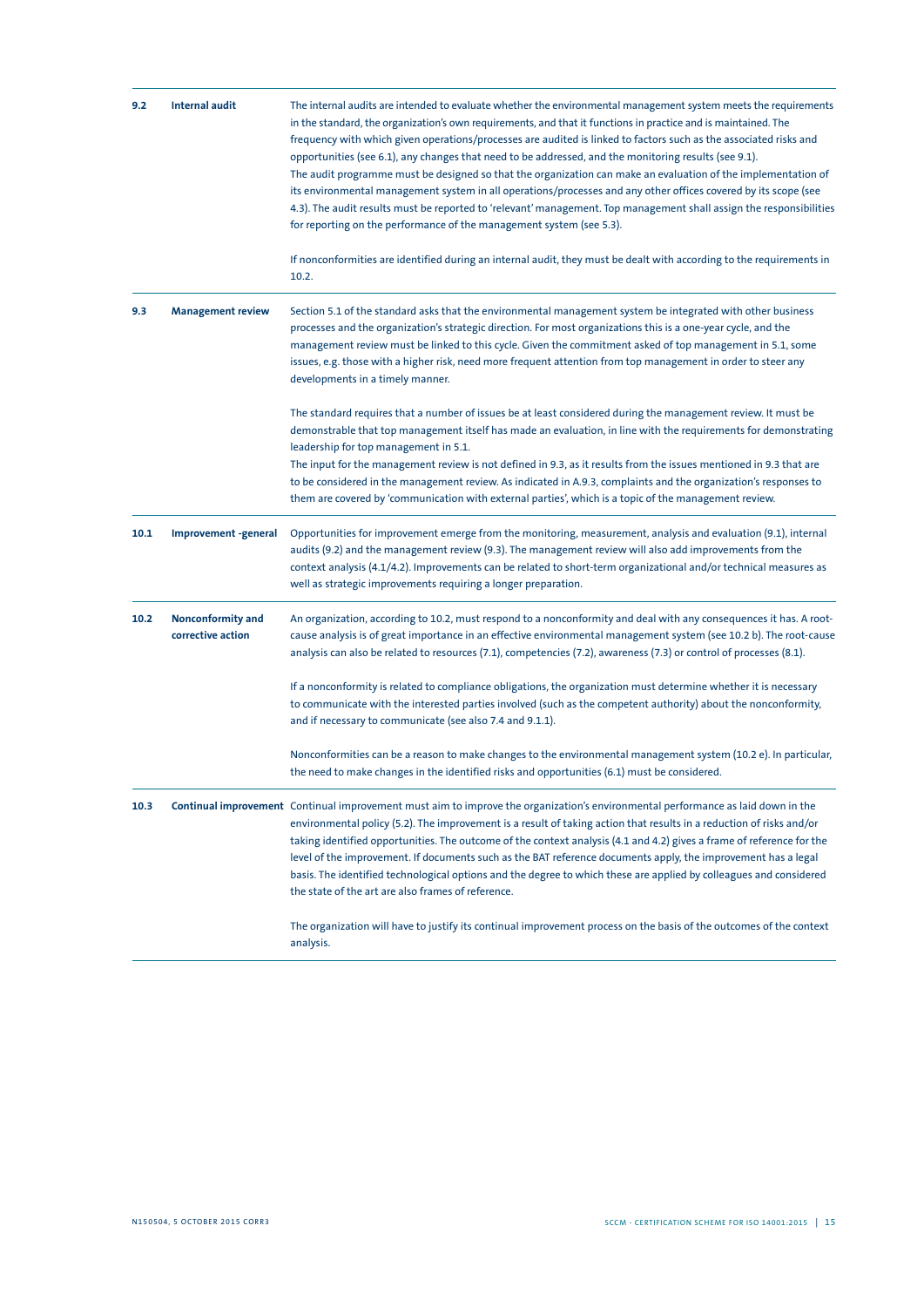## <span id="page-15-0"></span>Organization of the certification body

To be accredited to perform certification work, a certification body (CB) must meet the NEN-EN-ISO/IEC ISO 17021-1 standard 'Conformity Assessment - requirements for bodies providing audit and certification of management systems' and other related standards and guidelines as mentioned in the introduction. The ISO 17021 contains both structural and procedural requirements. SCCM can interpret these requirements where necessary and can set additional requirements.

Chapters 1 through 8 and 10 of the ISO 17021-1 contain organizational requirements.

In the event of an accreditation evaluation, the text of the NEN-EN-ISO/IEC ISO 17021-1, along with this certification scheme, is binding.

## 3.1 Principles and general requirements (ISO 17021-1 chapters 4 and 5)

## **3.1.1 Impartiality (ISO 17021-1 sections 4.2, 5.2 and 5.3)**

Personnel may not have been involved as consultants for the organization to be certified about either its environmental management system or any other management systems.

If a member of the certification personnel has worked for the CB for less than two years, or works part-time for the CB, the CB must make sure that this person is not, and has not been, involved with the organization to be certified (for example as a consultant or internal auditor).

Performing a 'pre-audit' is not considered consultancy as long as it only involves an evaluation of the implemented system, and no advice is given about rectifying eventual violations or non-compliance.

### **3.1.2 Response to complaints (ISO 17021-1 section 9.6.7)**

The CB must inform SCCM as soon as possible, but in any case within two weeks, of complaints submitted by third parties (such as the competent authority) to the CB about a certificate it has issued (i.e. not objections from organizations certified by the CB). SCCM will publish the number and nature of the complaints in its annual report.

## 3.2 Organizational structure of the CB (ISO 17021-1 chapter 6)

-

## 3.3 Personnel within the CB (ISO 17021-1 chapter 7)

### **3.3.1 Competence of management and personnel (ISO 17021-1 section 7.1)**

ISO 17021-2 specifies the competence requirements set in ISO 17021-1. A CB can use its own system to define the management of competences.

ISO 17021-1 and ISO 17021-2 use the term 'technical area', which is defined in annex 4.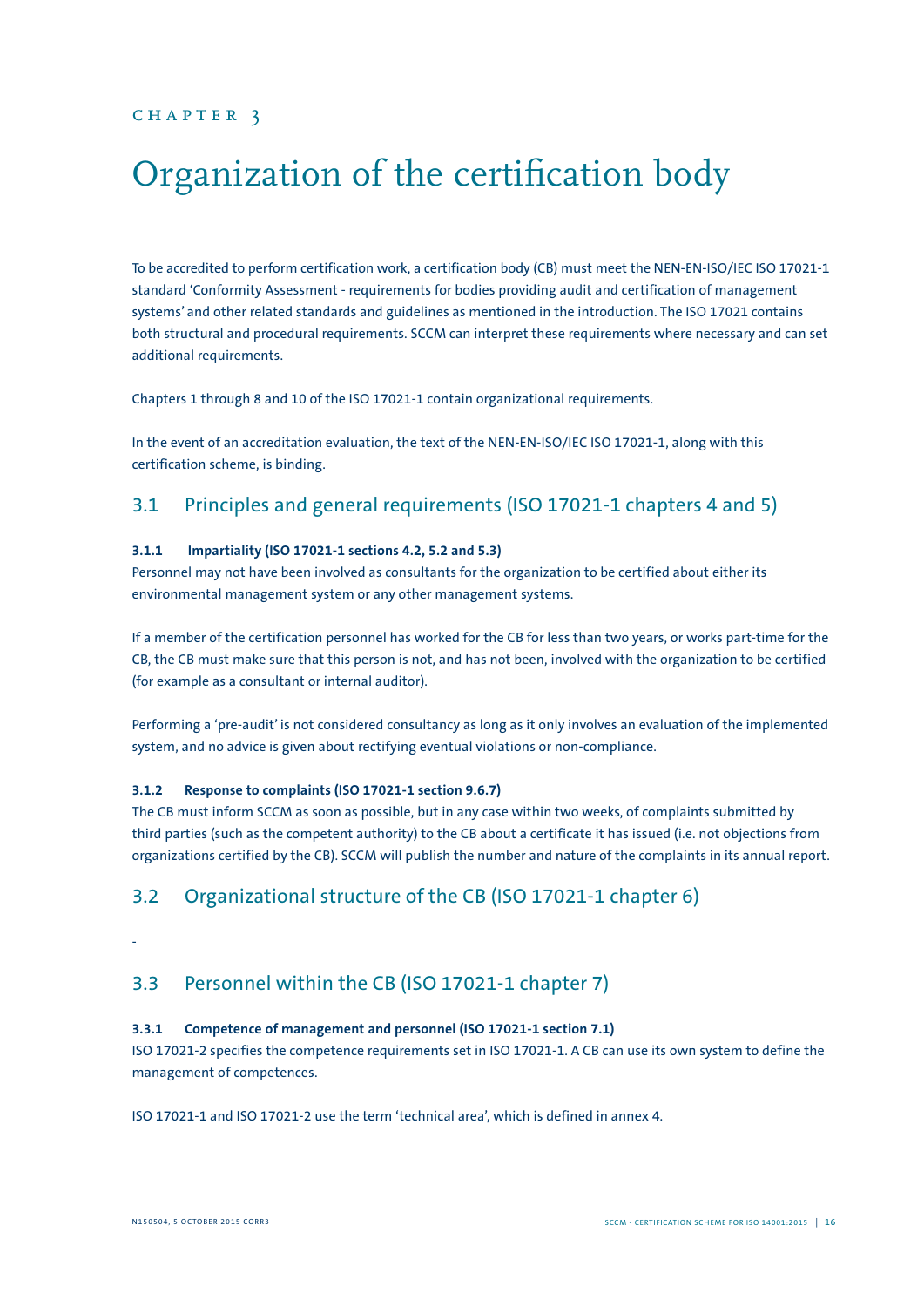<span id="page-16-0"></span>Annex 5 defines the knowledge of legislation and regulations for certification in the Netherlands necessary for the different certification positions.

## 3.4 Information exchange between CB and third parties (ISO 17021-1 chapter 8)

## **3.4.1 Publicly accessible information (ISO 17021-1 sections 8.1, 8.2, 8.3 and 8.4)**

The CBs must include on the certificate the fact that the certificate was issued on the basis of the SCCM certification scheme. A copy of the certificate or a modified certificate must be provided to SCCM immediately. SCCM publishes the certificates on the Internet.

The following apply to suspension or withdrawal of a certificate:

- **<sup>&</sup>gt;** The CB shall inform SCCM immediately if a certificate has been suspended, and SCCM will indicate the suspension on its Internet database;
- **<sup>&</sup>gt;** If the CB suspends a certificate, it will inform SCCM of the suspension as soon as possible, but in any case within 1 week. SCCM will remove the certificate from its directory of certified organizations.

The information on the certificate must make it clear to potential users which organization is certified for what activities and must not be misleading. In particular:

- **<sup>&</sup>gt;** The name of the organization as it appears on the certificate must correspond with the level of hierarchy at which the management review is performed (such as Organization x, business unit y).
- **<sup>&</sup>gt;** The scope on the certificate contains a concise description of the operations of the organization covered by the certificate. The scope must be within the scope established by the organization to be certified (ISO 14001 sec. 4.3). This description may not contain value judgements.
- **<sup>&</sup>gt;** Branches of the organization at other addresses and/or cities will be included on the certificate in such a way that they are traceable.
- **<sup>&</sup>gt;** If a partial certificate is granted to one part or location covered by a larger concern's certificate, it must be clear for all concerned that this partial certificate is not an independent certification and cannot be seen as separate from the certificate of this larger concern, the number of which must be included on the partial certificate.
- **<sup>&</sup>gt;** If there is a need for more detailed information about what the ISO 14001 certificate involves (such as addresses of other sites, names of products or services) the certificate may make reference to an annex, validated by the CB, where this information appears.

#### **3.4.2 Information exchange between a CB and clients (ISO 17021-1 section 8.5)**

The organization with a certified environmental management system is responsible for continuing to comply with all requirements. If this is no longer the case, the organization itself must report this to the CB.

This is not a question of nonconformities identified in internal audits, for example, and which can be solved quickly, but of structural nonconformities which have or can have consequences for the environment or those in the vicinity such that complaints or action from the authorities can be expected. See also section 4.5.2, which discusses nonconformities for which a CB must perform an additional interim audit.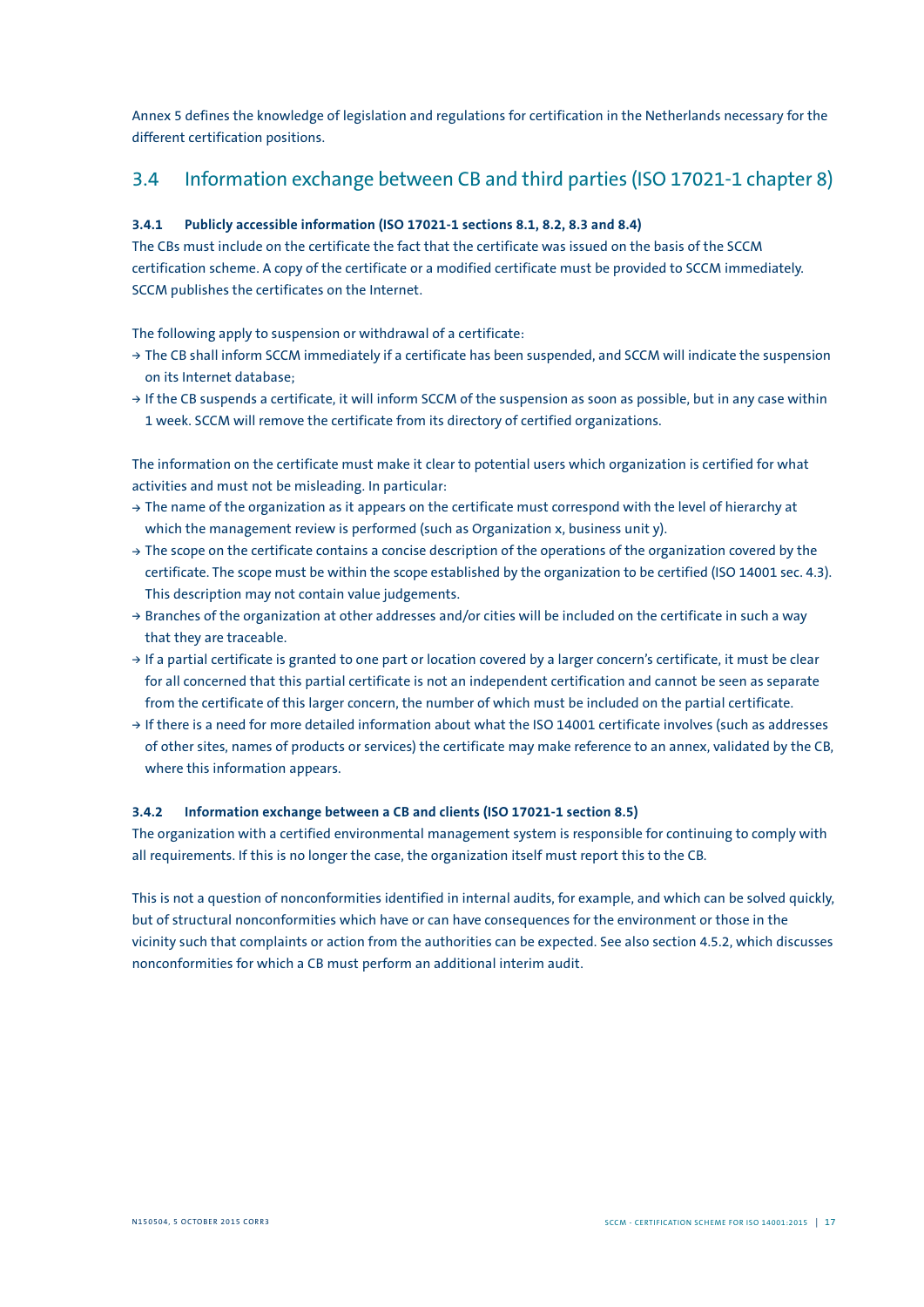## <span id="page-17-0"></span>Procedures used by the certification body

A CB wanting to be accredited for performing certification must meet the NEN-EN-ISO/IEC ISO 17021-1 standard 'Conformity Assessment - requirements for bodies providing audit and certification of management systems' and other related standards and guidelines as stated in the introduction. The ISO 17021-1 standard contains requirements for both organizational structure and the CB's procedures. SCCM can provide an interpretation of these requirements, where necessary.

Chapter 9 of ISO 17021-1 contains requirements related to the procedures used during the certification process.

In any accreditation assessment, the text of NEN-EN-ISO/IEC ISO 17021-1, along with this document, is binding.

## 4.1 Preparation for certification (ISO 17021-1 section 9.1)

### **4.1.1 Application review (ISO 17021-1 sections 9.1.1 and 9.1.2)**

The organization to be certified must establish the scope of its environmental management system (ISO 14001 section 4.3). Chapter 2 of this certification scheme provides a guide to how to do this. A distinction must be made between the scope defined in its environmental management system and the information on the certificate. A succinct description of the operations and all sites covered by the certificate must appear on the certificate. This information on the certificate comes from the description of the scope within the environmental management system.

The CB must determine whether the scope is in line with the requirements in the ISO 14001 standard (section 4.3) regarding including all operations, products and services with significant environmental aspects within the scope.

SCCM has further specified the procedures for determining the scope for a number of special situations: *Certification of an activity within a large organization with multiple activities*

If within an organization, more than one division, business unit, subsidiary, etc. carry out activities, then a separate activity can be certified if it:

- **<sup>&</sup>gt;** has its own management;
- **<sup>&</sup>gt;** can pursue its policy and has an independently functioning environmental management system;
- **<sup>&</sup>gt;** has its own production or other facilities, each separately responsible for the observance of legislation and regulations and any environmental permits.

Section 3.4.1 of this certification scheme contains indications for the organization mentioned on the certificate.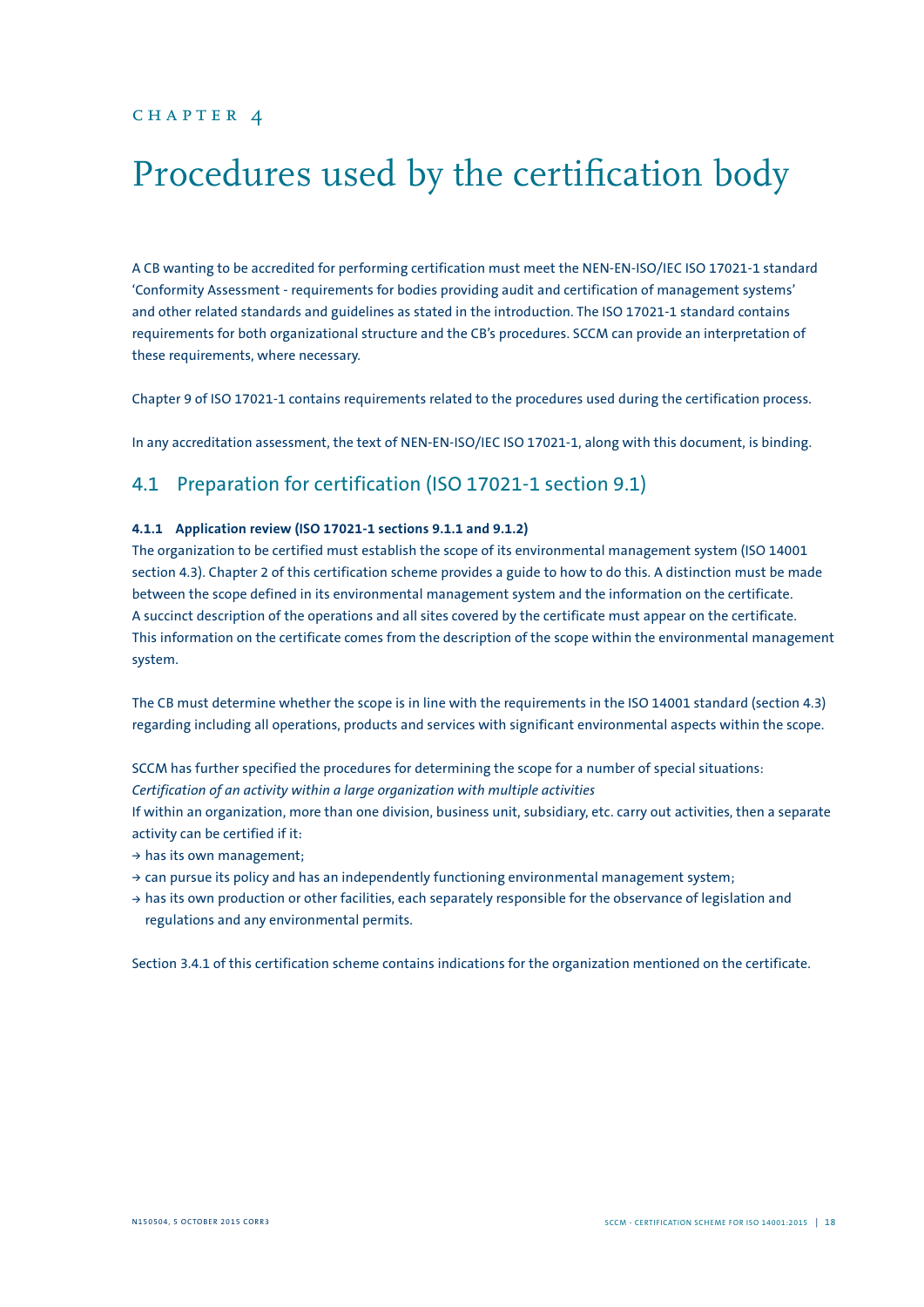#### <span id="page-18-0"></span>**4.1.2 Audit time (ISO 17021-1 sections 9.1.4 and 9.1.5)**

The IAF MD 5 (Duration of QMS and EMS audits) must be used to determine time schedules. The number of employees and complexity of the organization will play a part in determining how much time is to be spent. Annex B of the IAF MD 5 distinguishes between 5 levels of complexity:

- **<sup>&</sup>gt;** high
- **<sup>&</sup>gt;** medium
- **<sup>&</sup>gt;** low
- **<sup>&</sup>gt;** limited
- **<sup>&</sup>gt;** special cases

A sector's level is determined on the basis of the number and nature as well as the severity of its environmental aspects. Although the times indicated in this guidance are not prescriptive, the CB must be able to justify deviations from the reference. SCCM has developed an [overview of environmental aspects by sector](https://sccm.nl/node/47755/attachment/newest/) (in Dutch), which may be of help.

Chapter 8 of the IAF MD 5 describes the criteria for increase or decrease of audit time. During phase 1 there is a test to see if the estimates are correct and if any modifications to the time schedules and/or composition of the audit team are necessary.

The following guidelines are important when determining time schedules:

- **<sup>&</sup>gt;** The IAF MD 1 (Certification of multiple sites based on sampling) provides possible ways to reduce the amount of time spent by sampling if there is a centrally coordinated environmental management system which covers several sites with similar activities.
- **<sup>&</sup>gt;** The IAF MD 11 (Audits of integrated management systems) provides possible ways to reduce the amount of time spent by combining audits of different management systems.

### **4.1.3 Government involvement**

The certification body must inform the organization to be certified, in a timely manner, that it is important to give government bodies responsible for granting and renewing environmental licences advance written notice that a certification audit will be taking place. SCCM has provided a sample letter for use in these cases (see Annex 3). In order to ensure sufficient response time, the letter must be sent at least three weeks before the preliminary audit is to be performed. The function of the letter is to offer the relevant government organization the opportunity to indicate in writing points for attention for the certification audit, by stating the dates and numbers of relevant correspondence. The certification body must be able to demonstrate that it has encouraged the organization to be certified to inform the authorities concerned in writing previous to the certification audit. SCCM expects that this will result in the sending of the letter of announcement, certainly in the case of organizations which intend to use the certificate in their relations with the authorities. Sending a letter of announcement is only necessary in the case of an initial certification audit. If a certificate has been awarded, government authorities wishing to object can use the complaint procedure.

## 4.2 Initial certification (ISO 17021-1 section 9.3)

#### **4.2.1 Phase 1 (preliminary) audit (ISO 17021-1 section 9.3.1.2)**

According to SCCM, the CB must determine whether the scope chosen by the organization corresponds with the factual situation.

One element of the preliminary audit is a document audit (see ISO 17021-1 sec. 9.3.1.2). The place where the preliminary audit is to be performed can be determined in consultation with the organization. Annex 1 has a list of documents important for the preliminary audit.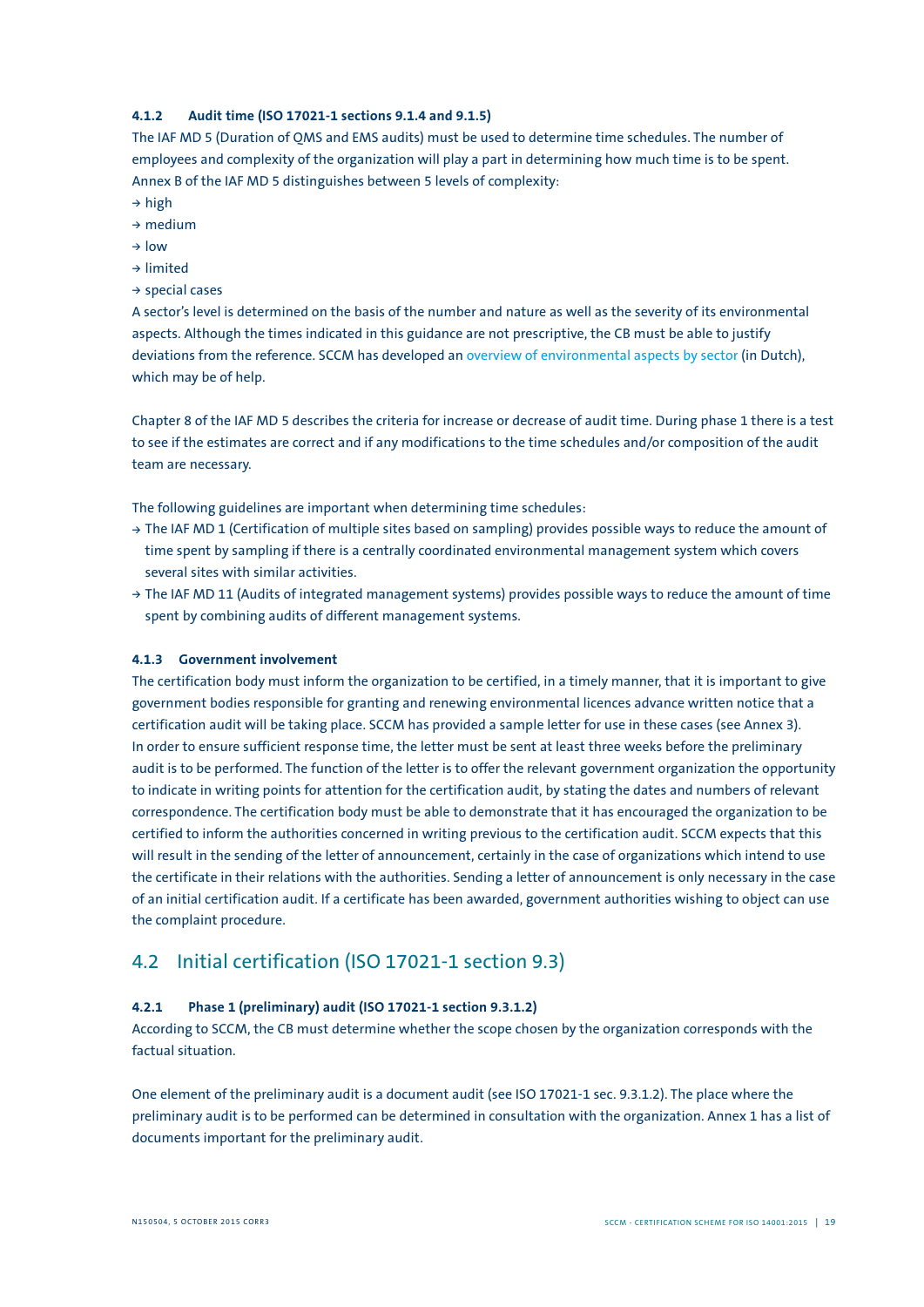<span id="page-19-0"></span>The preliminary audit must determine whether the various elements of the environmental management system are in place and have been implemented. The quality of implementation is determined during phase 2. The implementation must be complete enough that there can be a finding in the phase 2 audit report about the functioning of its environmental management system (see 4.3.1 and 4.3.2 of this certification scheme). The purpose of phase 1 is to determine whether the organization is ready for the evaluation of the implementation in phase 2.

The preliminary audit may be combined with audits of other management systems. However, doing so must not jeopardize the quality and depth of the audit. In a combined audit as well, the report must clearly indicate all the aspects relevant to the environmental management system.

### **4.2.2 Phase 2 (certification audit) (ISO 17021-1 section 9.3.1.3)**

Chapter 2 (interpretation and guide to ISO 14001) explains the relationship between the various elements of the standard. This relationship is evaluated by following audit trails during phase 2.

In addition to the points required by ISO 17021-1, SCCM expects that the certification audit shall also include:

- **<sup>&</sup>gt;** an interview with the top management responsible for that site;
- **<sup>&</sup>gt;** a tour of the site, including an investigation of the implementation of the environmental management system on the work floor (among other things by conducting interviews).

## 4.3 Conducting audits (ISO 17021-1 section 9.4)

#### **4.3.1 Evaluation of compliance with legislation and regulations (EA-7/04)**

According to ISO 17021-1 section 9.4.8.3, the audit report must contain a statement regarding the effectiveness of the environmental management system as concerns its compliance with legislation and regulations. The following points are important for evaluating whether the environmental management system is implemented in such a way that the organization is able to comply with legislation and regulations:

- **<sup>&</sup>gt;** The CB must evaluate whether the various elements of the ISO 14001 standard that are important for ensuring compliance (including the level of detail of the identified legislation and regulations, the procedure for updating the list of identified legal and other compliance points, identification and communication of incidents, the selfassessment procedure, the procedure for reporting to management) are worked out in sufficient detail that it is possible to ensure compliance.
- **<sup>&</sup>gt;** The CB must evaluate the functioning of the elements by using a combination of audit trails in which all the relevant steps for ensuring compliance with particular requirements in legislation and regulations are followed, and by sampling (spot checks) to evaluate compliance with specific requirements from legislation and regulations. The purpose of these evaluations is to understand how the environmental management system works and not to report on the actual compliance.
- **<sup>&</sup>gt;** A properly functioning environmental management system will provide results indicating the degree of compliance with legislation and regulations. These results must be documented within the environmental management system.
- **<sup>&</sup>gt;** The functioning of the environmental management system must be the basis for the CB's justified confidence that the organization is indeed in compliance with legislation and regulations.
- **<sup>&</sup>gt;** Since the evaluation is based on a spot check and on a limited period of time, having well-grounded confidence does not necessarily mean that compliance with legislation and regulations can be guaranteed.

The certification body does not assess the quality of environmental requirements contained in the permit, e.g. whether maximum permitted emission limits complies with the best available technologies. Evaluating the quality of environmental requirements is the task of the licensing authority.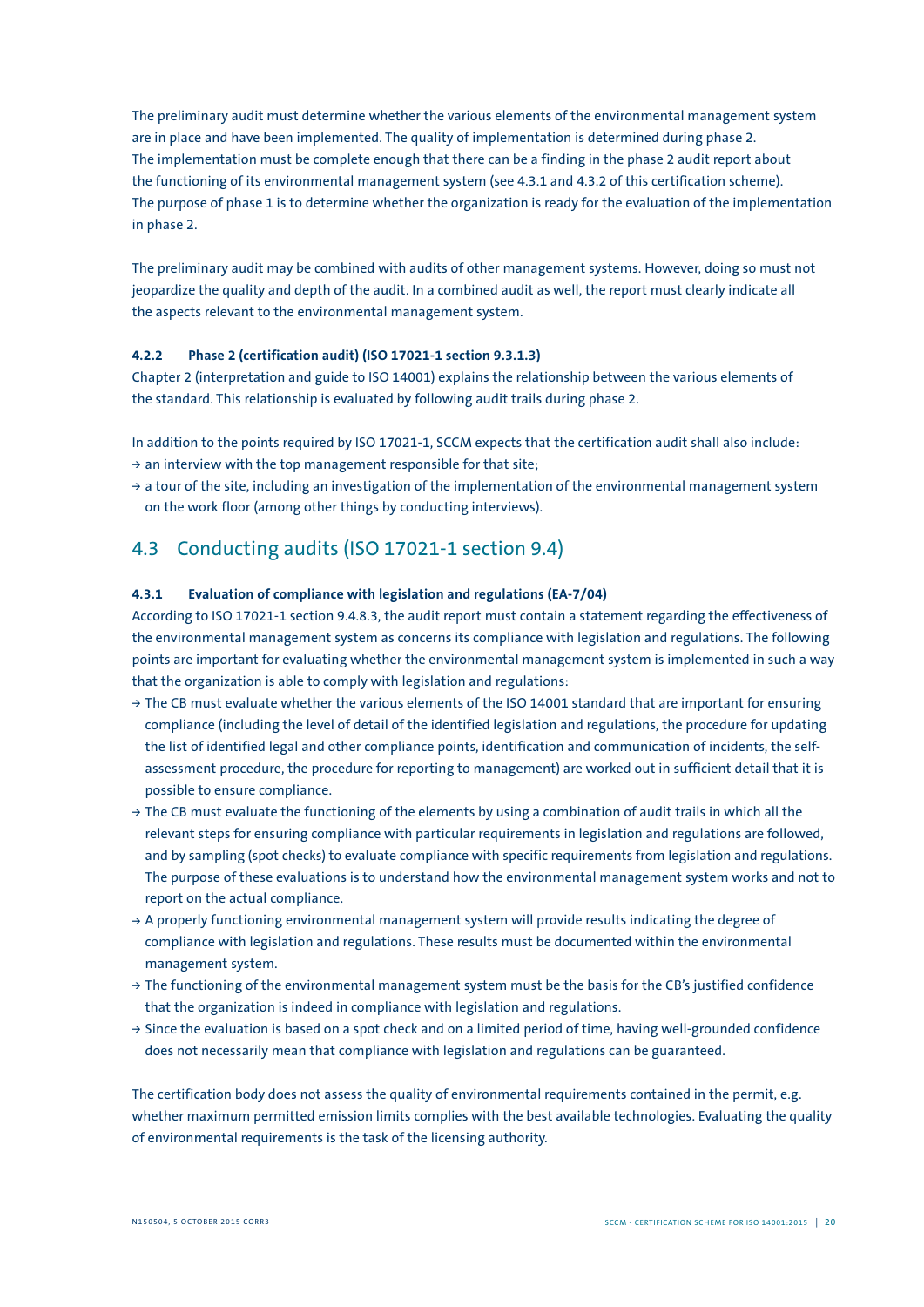An organization lacking a necessary license can still be certified as long as the lack of licence is not due to deliberate neglect on its part. The organization's lack of culpability must be obvious from its correspondence with the authorities.

If there are sufficient grounds to do so, the certification body may consult public sources in order to verify whether the information supplied by the organization is correct. Under the Netherland's Open Government Act (Wet Openbaarheid Bestuur), the competent authority's public information sources may be consulted in order to evaluate whether:

- **<sup>&</sup>gt;** the organization's records of communication with the government are complete, for example inspection reports made public on the Internet;
- **<sup>&</sup>gt;** all sites and facilities of the organization to be certified are also covered by the current licence;
- **<sup>&</sup>gt;** here are new developments regarding differences of opinion between the organization and the authorities;
- **<sup>&</sup>gt;** the organization cannot be reproached for the fact that permits are lacking.

This opportunity may be taken when it contributes to acquiring justifiable confidence. In principle, the certification body makes use of information supplied by the organization, or available within the organization.

If the CB wishes information from the competent authority other than that already in publicly available sources, then in principle the organization itself shall request this information, unless other agreements have been made between the organization and the CB.

The CB must in any case decide against certification, or withdraw the certificate<sup>1</sup> if one or more of the following situations occurs:

- **<sup>&</sup>gt;** The procedure and responsibilities laid down in the environmental management system for applying for permits and/or the required notification or the procedure for handling the continuation of the application or of the required notification, are found not to function $^2$ .
- **<sup>&</sup>gt;** The certification body has serious doubts about whether the organization can achieve its intention to comply with legal requirements using its environmental management system.
- **<sup>&</sup>gt;** Procedures for corrective and preventive action are not effective. This is certainly the case if, for example, environmental requirements for significant environmental aspects have been systematically violated and written agreements with authorities regarding this matter are not available.
- **<sup>&</sup>gt;** Procedures for reporting incidents and/or violations of legal requirements to the competent authority do not work properly.

 $1$  Before a certificate is withdrawn, the certification body shall allow the organization concerned a period during which it can repair the nonconformity. The duration of this period depends on the nature of the nonconformity. This period can be considered a suspension if the certification body determines that the certificate must not be used and/or that the certified organization must notify its clients of the nonconformities. If the non-compliances have been repaired within the stated period, the suspension is terminated. If not, the certificate is withdrawn.

<sup>2</sup> This is only the case when the organization's written procedure within the EMS for the application of an environmental permit or the notification of changes does not function. The CB determines if procedures are functioning based on the description of activities of the organization, the environmental impact analysis and an inspection of the site.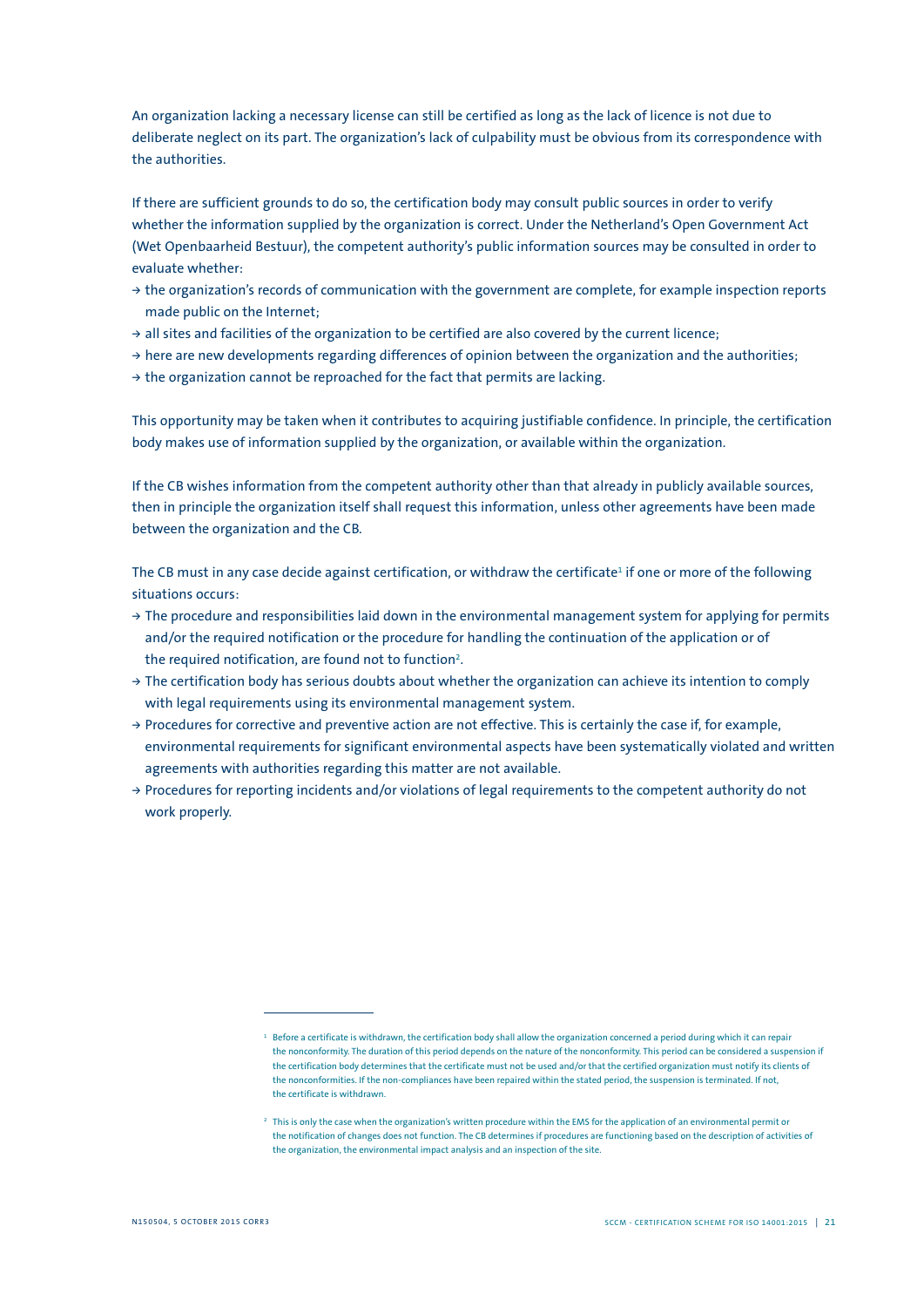#### <span id="page-21-0"></span>**4.3.2 Evaluation of continual improvement**

According to ISO 17021-1 section 9.4.8.3, the audit report must contain a statement about the effectiveness of the environmental management system with regard to the expected outcomes. SCCM considers achieving a continual improvement in environmental performance to be an expected outcome. The following points are important to consider in evaluating whether the environmental management system has been implemented such that the organization is capable of continually improving its environmental performance:

- **<sup>&</sup>gt;** The CB must evaluate whether the various elements of the ISO 14001 standard that are important for achieving continual improvement of products and services from a life-cycle approach have been worked out so as to enable continual improvement. These elements include identifying opportunities for improvement, involvement of top management in continual improvement, planning improvements and the availability of resources and people, following and if necessary modifying the improvement processes.
- **<sup>&</sup>gt;** The CB must evaluate the working of the improvement process through a combination of audit trails in which all the steps relevant for making improvements for particular risks or opportunities, and from spot checks evaluating how particular options for improvement are carried out.
- **<sup>&</sup>gt;** If the environmental management system is functioning properly, the results of the system will show to what degree the environmental performances are improving. This is then documented within the environmental management system.

One or more of the following situations can be grounds for a refusal to grant or withdraw a certificate:

- **<sup>&</sup>gt;** The organization has not gained, or has very little, understanding of the opportunities for improving its environmental performance related to the identified risks and opportunities for improvement.
- $\rightarrow$  There is no plan for improvement, or the plan is not well founded with respect to content $^3$ .
- **<sup>&</sup>gt;** The plans are repeatedly not carried out and no convincing explanations are provided. This refers to the environmental management programmes which include concrete plans for activities as part of the continual improvement process.

#### **4.3.3 Evaluation of environmental information**

The ISO 14001 standard requires that the methods for monitoring and measurements produce valid results and that the environmental information communicated is reliable.

The certification audit must focus on the processes related to monitoring and measurements, and how this information is converted into environmental information. Although the certification process is not focused on making pronouncements about individual figures, it does mean that:

- **<sup>&</sup>gt;** during the certification audit, random checks will be performed for a number of important risks to evaluate whether the measuring and recording system produces valid and reliable results;
- **<sup>&</sup>gt;** for a number of issues, the procedure for processing the measurements and records, and if appropriate, how they are adapted into environmental information, will be evaluated;
- **<sup>&</sup>gt;** there will be an evaluation of whether the information communicated internally and externally (including reports to the government) agrees with the information obtained in the environmental management system;
- **<sup>&</sup>gt;** it is verified that the system works in such a way that the results are reproducible and that the environmental information can be compared to previous and/or future periods.

<sup>&</sup>lt;sup>3</sup> The evaluation of this part is subjective. Considerations are:

**<sup>&</sup>gt;** The improvement of environmental performance is best evaluated over a number of years.

**<sup>&</sup>gt;** If an organization has significantly improved its environmental performance in the recent past, the CB should take this into consideration. **>** If an organization has planned and/or undertaken very little action to improve its environmental performance, while there have been

improvements in technology that many of its competitors have used, the plan is probably not well grounded.

**<sup>&</sup>gt;** The exchange of experiences between CBs will be encouraged, as it is important they come to similar conclusions.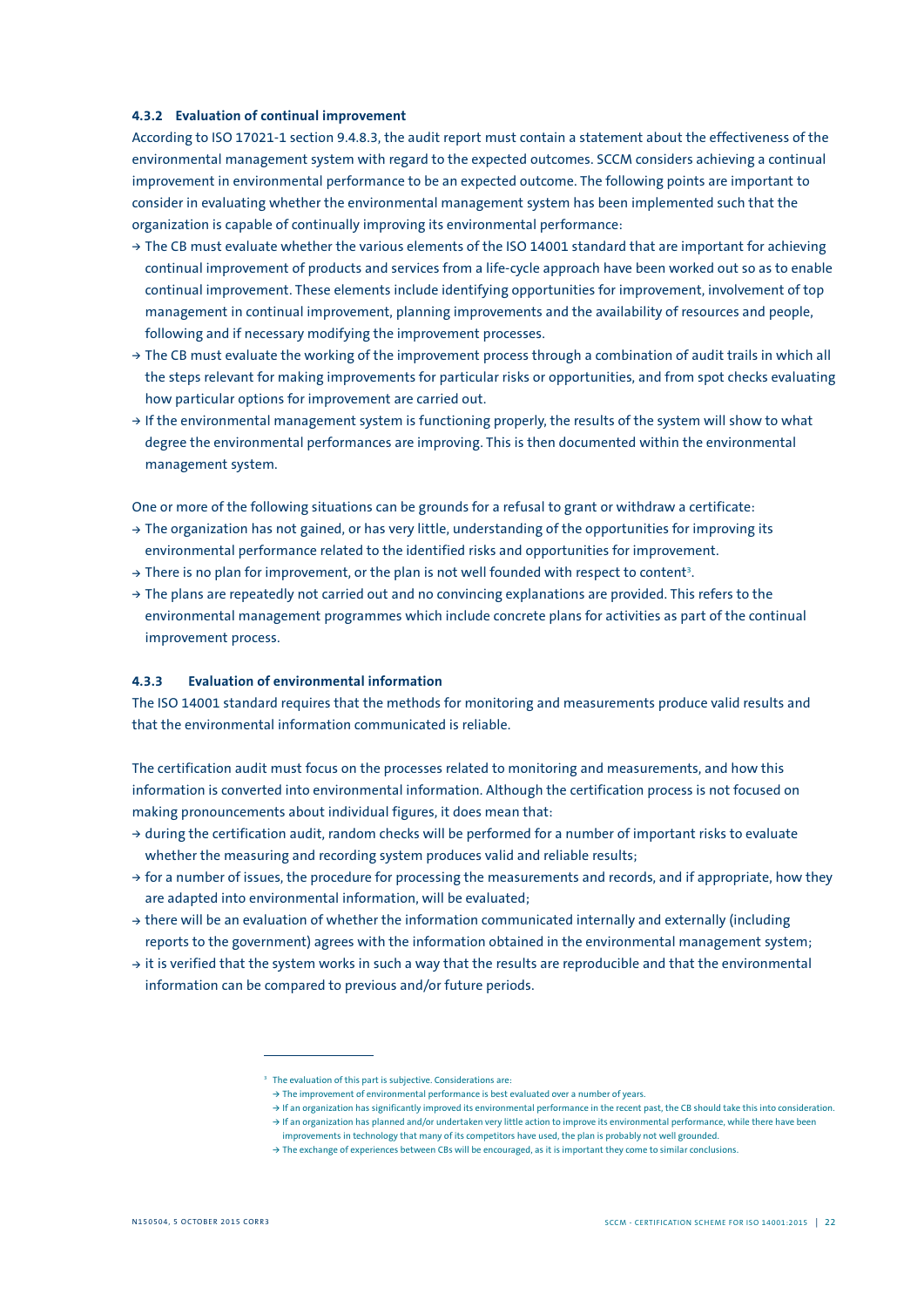<span id="page-22-0"></span>An ISO 14001 certificate means that various elements of the system have been assessed that are important for generating reliable environmental information. In this sense, it gives a positive value to the information generated using the environmental management system. However, an ISO 14001 certificate is not a value judgement about the reliability of individual figures, since these are only assessed using spot checks, with the aim of evaluating the system.

An organization that creates an incorrect image by providing incomplete or incorrect environmental information in its external communications is not meeting the requirements of ISO 14001 with regard to communication.

#### **4.3.4 Procedures for significant environmental violations and dangerous situations**

In the Netherlands, article 1.1a of the Environment Act is relevant as it establishes 'duty of care'. This implies that an entity will do all that can reasonably be expected.

The CB/environmental auditor may be expected to:

- **<sup>&</sup>gt;** report violations of legislation and regulations to the top management;
- **<sup>&</sup>gt;** suspend or withdraw certification if the environmental management system does not result in violations being prevented or dangerous situations being resolved.
	- This action should be considered reasonable.

If there is immediate danger to individuals, for example, because of the violation or dangerous situation, then the procedure above will not be adequate. An auditor could be prosecuted for a punishable offence if people are put in danger as a result of the auditor's failure to take action.

In the context of the CB's liability, it is in the first place important that the CB can demonstrate that it has done what reasonably can be expected of it to prevent any potential danger.

The company must decide whether or not to report the violation or dangerous situation to government authorities on a case-by-case basis.

### **4.3.5 Audit reports (ISO 17021-1 section 9.4.8)**

A CB must report the results of the certification audit to the organization to be certified, and in doing so must formulate opportunities for improvement. This is not considered a recommendation to be paid for separately. The CB is not permitted to make recommendations for altering the environmental management system and/or to make suggestions for concrete solutions based on the results of this report.

According to SCCM, the report must include sufficient information after the fact to account for its procedures, for example if there are any objections/appeals. The CB must maintain records with information about the audits performed (see ISO 17021-1 section 9.6.8).

ISO 17021 sec. 9.4.8.3 a requires that the audit report contain a statement with a summary of the evidence showing the degree to which the environmental management system is capable of meeting the applicable requirements and achieving the intended outcomes. 'Outcomes' is understood to mean the intended results that, as explained in A3, are – at a minimum – aimed at improving environmental performance, meeting compliance obligations and achieving the environmental objectives. According to SCCM, this statement should focus on achieving the intended results and the functioning of the elements of the environmental management system that are relevant for ensuring compliance obligations and ensuring an improvement in environmental performance. Besides the points above, the report about surveillance audits must pay special attention to the implementation of plans for rectifying nonconformities identified in previous audits.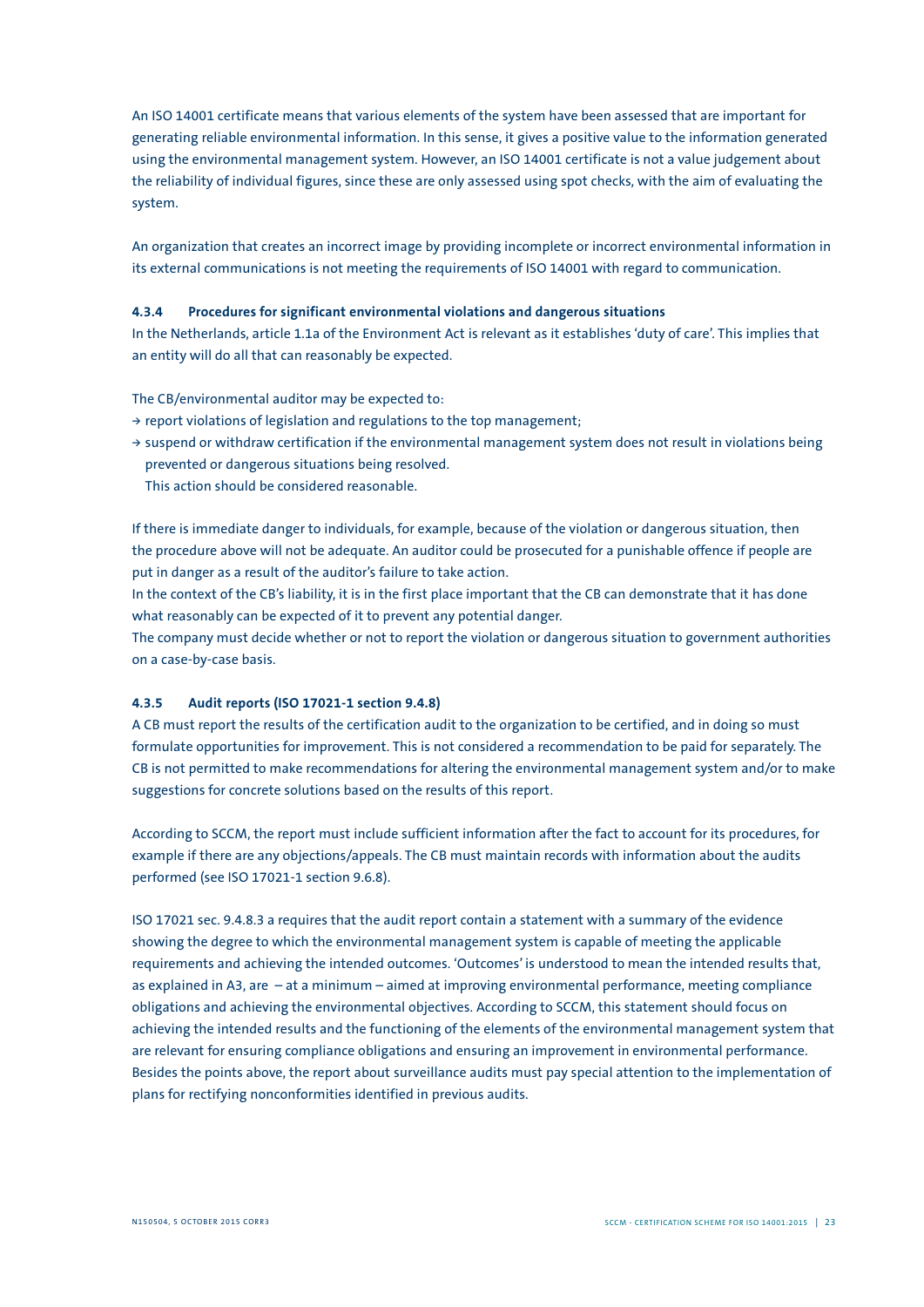<span id="page-23-0"></span>According to SCCM, in the event of combined systems, the assessment of the environmental management system based on the ISO 14001 standard must be readable on its own in the report. The result of the application for a certificate for one management system must not affect the result for any other part.

## 4.4 Maintaining certification (ISO 17021-1 section 9.6)

## **4.4.1 Surveillance audit (ISO 17021-1 section 9.6.2)**

SCCM expects that the following points will be given attention in a surveillance audit, in addition to the elements required by ISO 17021-1:

- **<sup>&</sup>gt;** the involvement of top management;
- **<sup>&</sup>gt;** the functioning of procedures related to the communications with interested third parties (including correspondence with government authorities);
- **<sup>&</sup>gt;** the functioning of processes for the organization's assessment of its own compliance with legislation and regulations, and the outcomes of these procedures;

Surveillance audits can be combined with audits of other management systems. However, this must not jeopardize the quality and depth of the audit. In a combined audit, the report must clearly indicate all the aspects relevant to the environmental management system.

## **4.4.2 Special audits (ISO 17021 section 9.6.4)**

A CB must consider an additional (interim) audit during the audit cycle if:

- **<sup>&</sup>gt;** the CB is informed of decisions made by the competent authority related to enforcement (formulated in an official letter) in which the government has identified a violation of important environmental regulations;
- **<sup>&</sup>gt;** there are other signs that give the CB reason to doubt that environmental management system is functioning properly.

An interim audit does not always have to be performed at the site of the certified organization. The CB can sometimes make a judgement by requesting the relevant information.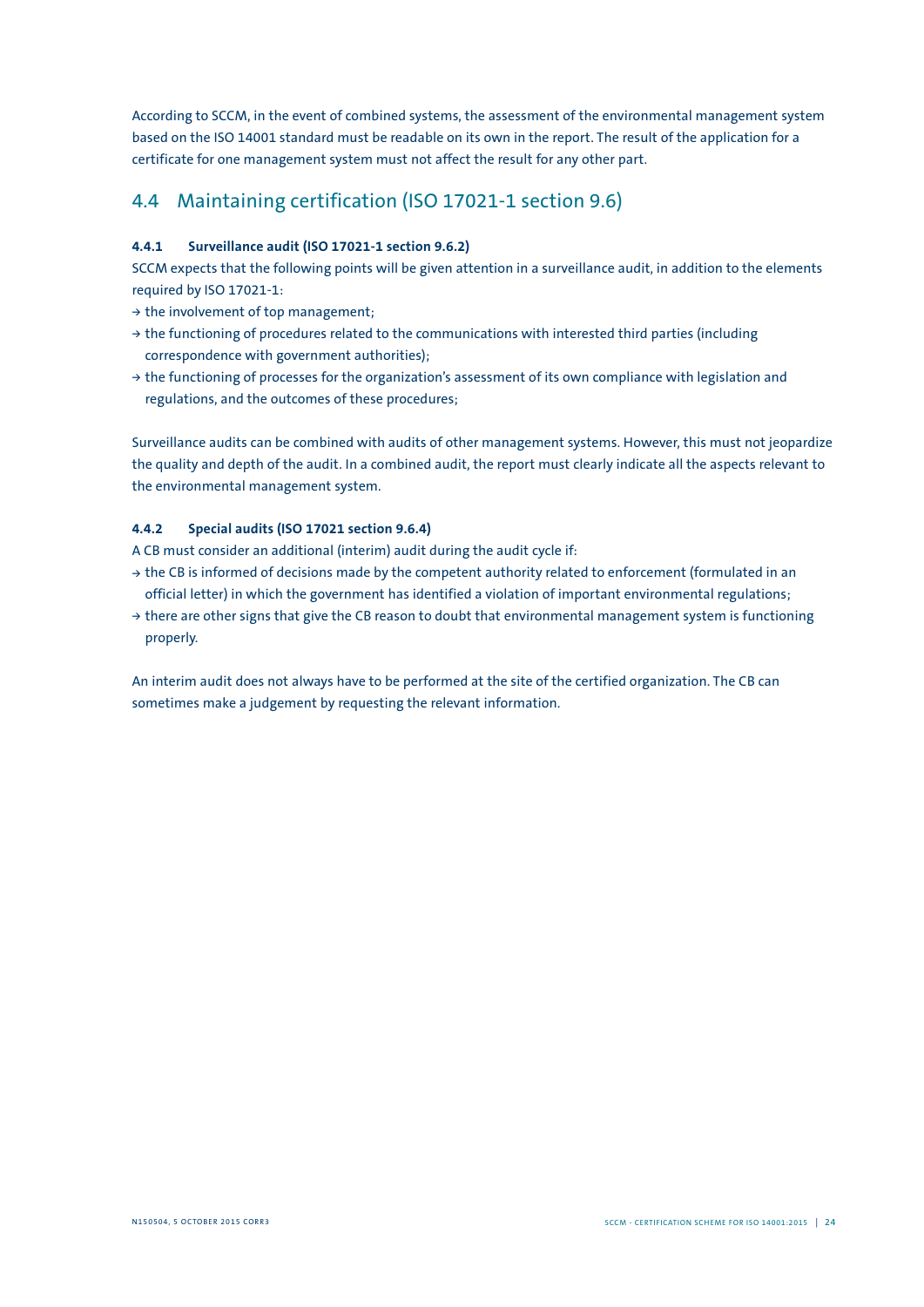## <span id="page-24-0"></span>Documents available for certification

The organization must have and keep the following documents/records available (for a period of three years for recertification).

- **<sup>&</sup>gt;** Description of the scope (4.3)
- **<sup>&</sup>gt;** Environmental policy (5.2)
- **<sup>&</sup>gt;** Risks and opportunities needing attention (6.1.1)
- **<sup>&</sup>gt;** The processes for addressing the risks and opportunities in 6.1.1-6.1.4 (6.1.1)\*
- **<sup>&</sup>gt;** Environmental aspects and their associated environmental impacts, significant environmental aspects and the criteria used to determine them (6.1.2)
- **<sup>&</sup>gt;** Compliance obligations (6.1.3)
- **<sup>&</sup>gt;** Environmental objectives (6.2.1)
- **<sup>&</sup>gt;** Evidence of competences (7.2)
- **<sup>&</sup>gt;** Evidence of communications activities (7.4.1)
- **<sup>&</sup>gt;** Processes for operational planning and control (8.1)\*
- **<sup>&</sup>gt;** Processes for emergency preparedness and response (8.2)\*
- **<sup>&</sup>gt;** Evaluation of compliance (9.1.2)
- **<sup>&</sup>gt;** Internal audit programme and results of internal audits (9.2.1)
- **<sup>&</sup>gt;** Results of management review (9.3)
- **<sup>&</sup>gt;** Nature of nonconformities and actions taken. Results of any corrective action (10.2)

Documents/records SCCM recommends be available:

- **<sup>&</sup>gt;** Results of the context analysis (see 4.1 and 4.2)
- **<sup>&</sup>gt;** Description of the organization and responsibilities
- **<sup>&</sup>gt;** Overview of documented information and records (including any descriptions of processes/procedures other than those more or less required on the basis of 6.1.1, 8,1 and 8.2)
- \* The documented information must be retained and updated to the extent necessary to create confidence that the processes have been implemented as planned.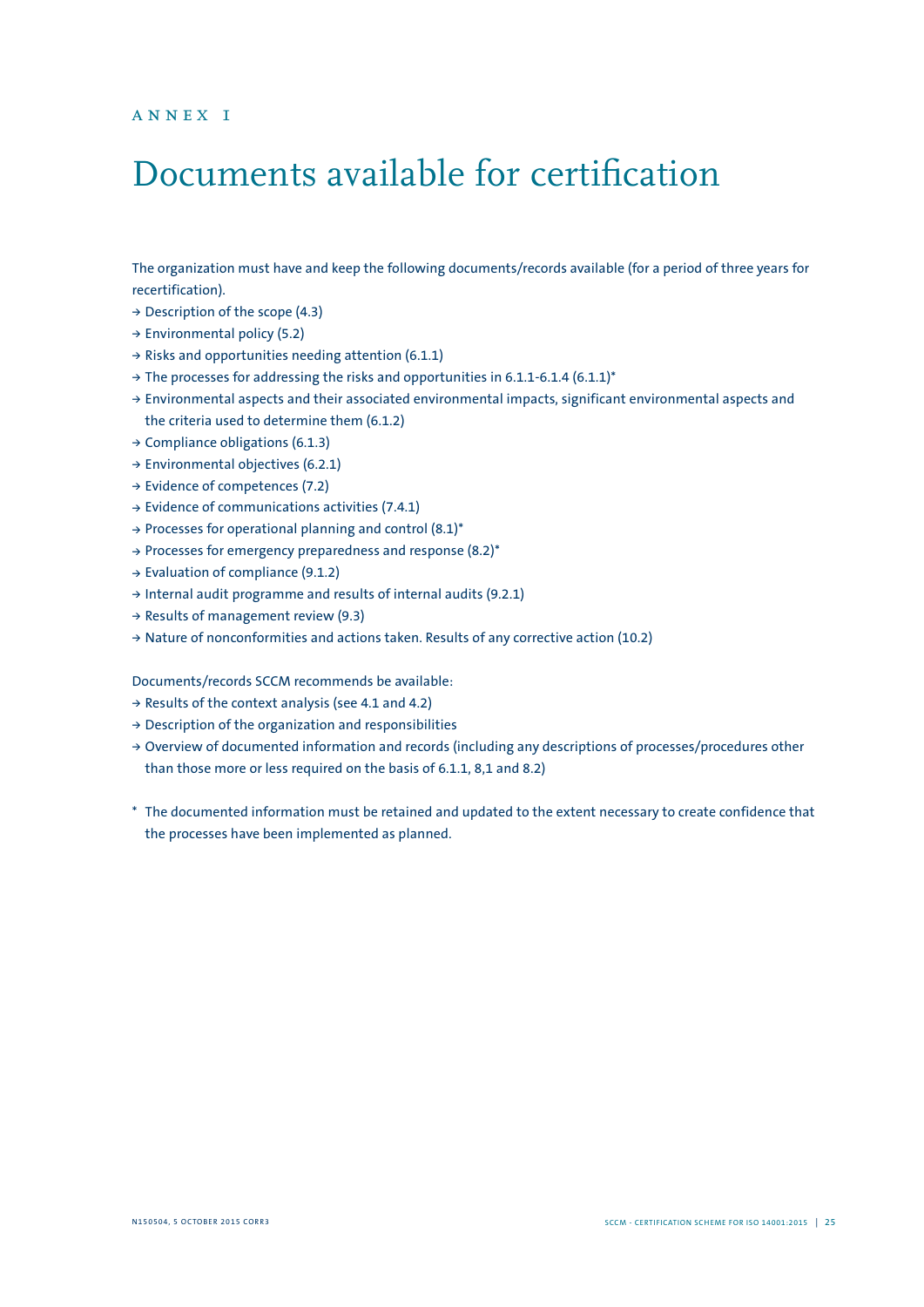## <span id="page-25-0"></span>Explanatory diagrams regarding the environmental management system

Figure 1: Relationship of context analysis, environmental aspects, risks etc. / operational and strategic improvement cycle

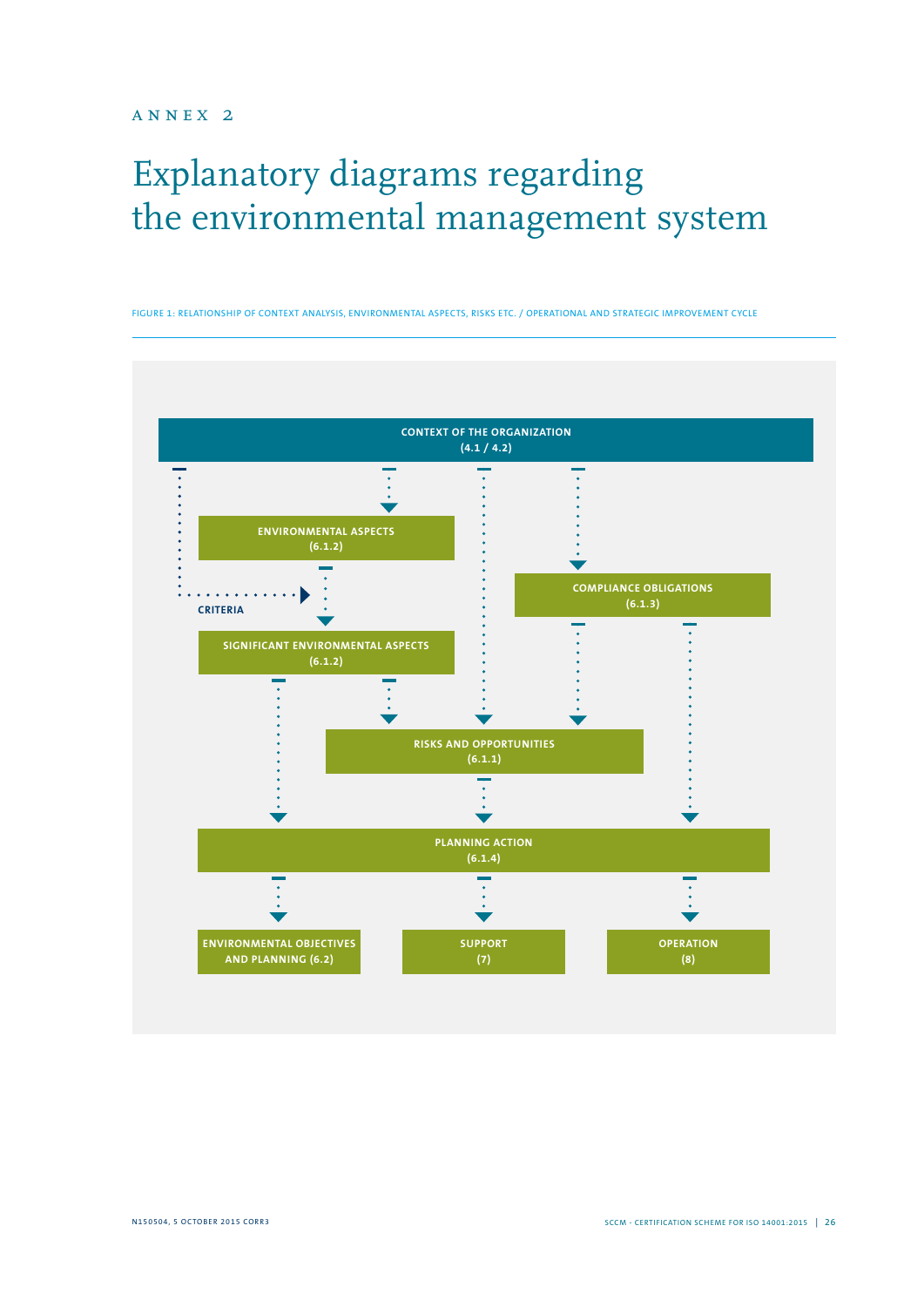

#### Figure 2: Relationship of elements of the standard relevant for compliance management

**(9.1.2) <sup>&</sup>gt;**resources (7.1) **>** competence (7.2) **>** awareness (7.3) ł  $\cdots$  ) **<sup>&</sup>gt;**determine frequency of evaluating satisfaction **<sup>&</sup>gt;**communication internal and external(7.4) **<sup>&</sup>gt;**documented information (7.5) of concrete requirements  $\ldots$ **<sup>&</sup>gt;**action in event of noncompliance (also 10.2) **Operational planning and control <sup>&</sup>gt;**determining compliance status **Emergency preparedness and response**

**(8.1)**

**(8.2)**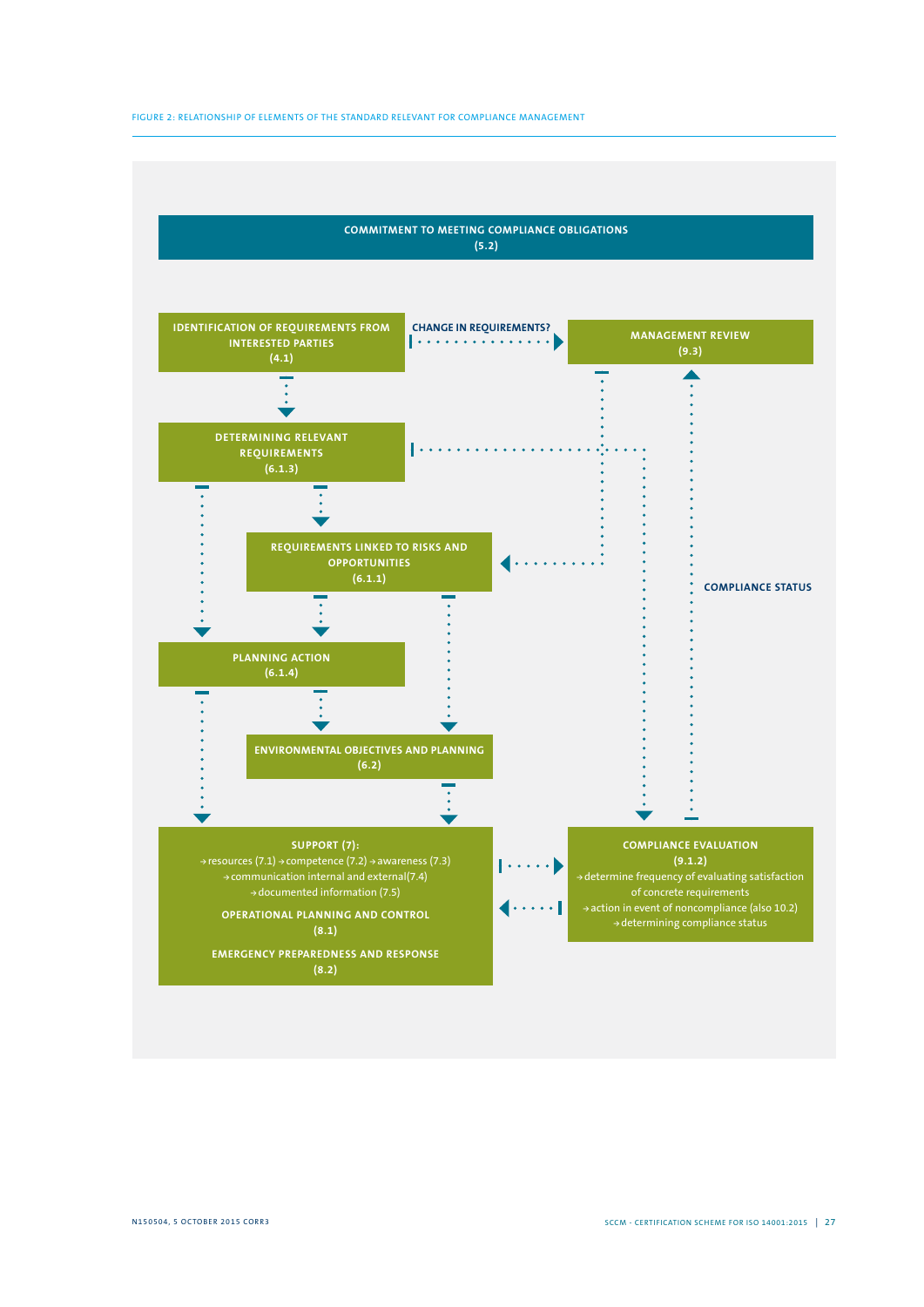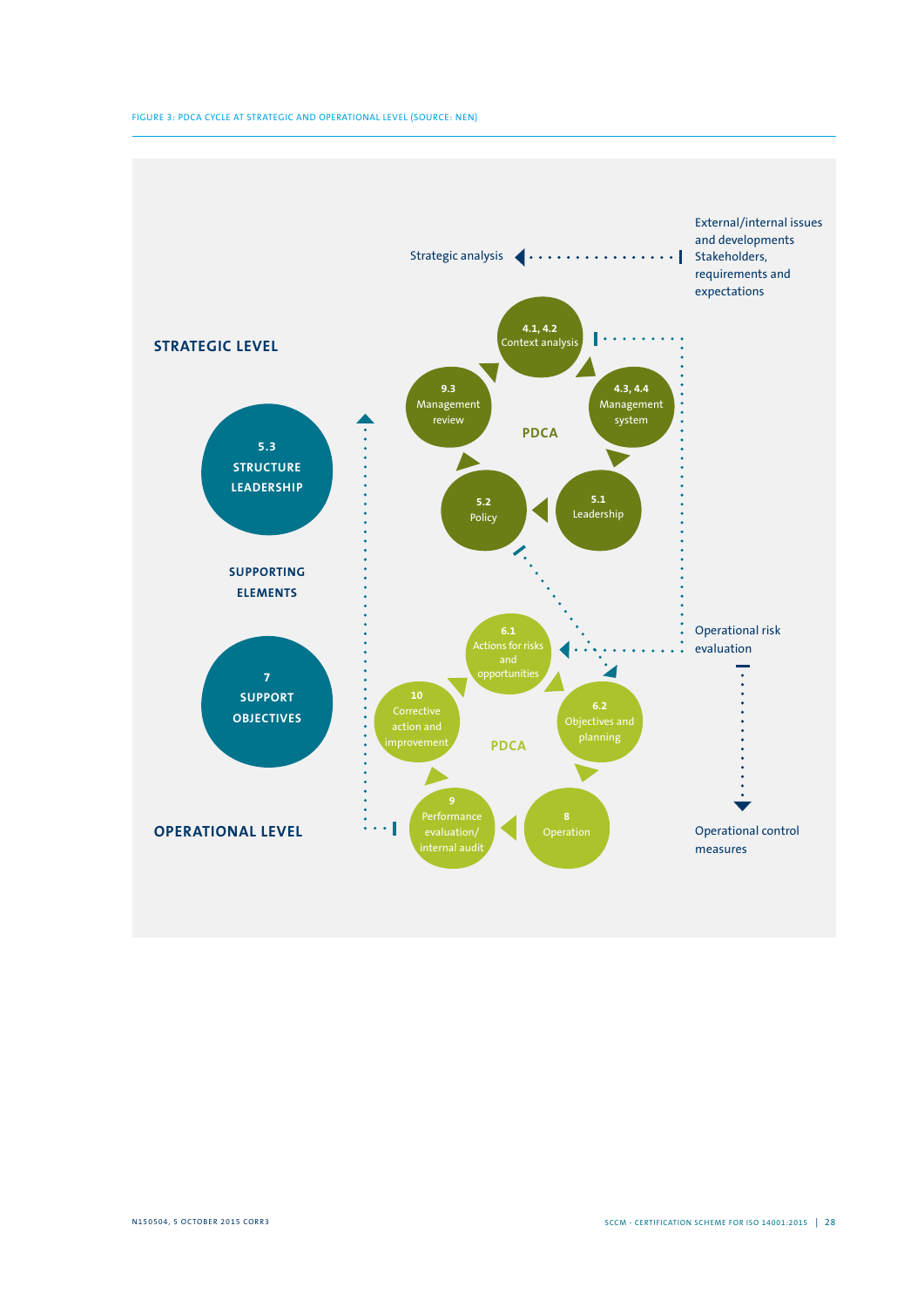## <span id="page-28-0"></span>annex 3

## Letter notifying government authorities of certification audit

- from: company wishing to obtain ISO 14001 certificate and subject to licences (thus not a category A or B company under the Activities decree)
- to: the competent authorities for the (Netherlands) Environmental Management Act (delegated by a province or municipality to a regional implementation authority) and Water Act (often Public Works Department or district water board).

**<sup>&</sup>gt;** to be sent 3 weeks before initial audit commencement date

re: functioning of environmental management system with regard to certification according to ISO 14001

We hereby issue notice of the fact that very shortly the certification body <name> will assess whether our environmental management system complies with the requirements in the ISO 14001 standard. Communication with interested outside parties is a requirement of this standard. We thus wish to offer our competent authorities the opportunity to indicate points for improvement, particularly with regard to the guarantee of compliance with legislation and regulations by means of our environmental management system.

We request that you fill in and return the enclosed questionnaire. Your response will be used to improve our environmental management system. It will also be given to the certification body (of course, you may send a copy directly to the CB if you wish).

The CB will incorporate any comments in its audit. The CB will then come to an impartial assessment based on the ISO 14001 standard and SCCM certification scheme.

This certification body has received accreditation from the Dutch Council for Accreditation for the purpose of these duties and works with the certification scheme of Stichting Coördinatie Certificatie Managementsystemen voor milieu en gezond en veilig werken (SCCM). The various authorities are represented in SCCM and have taken the initiative to improve communication around the functioning of the environmental management system. Even if you have no comments, your response would be greatly appreciated.

If you have any further queries, please contact the undersigned. Details on the ISO 14001 certification scheme, additional background information relating to the certification process, and the significance of certification are also available from SCCM [\(www.sccm.nl](https://www.sccm.nl/) or tel: +31 70 3623981). If you have comments or questions at a later date about the course of our certification, you may contact SCCM, as well as ourselves or the certification body.

We would request you send in the questionnaire within three weeks, so that it arrives on time for our certification audit. If we have not received a reply from you we will assume that you do not have any comments relating to the functioning of our environmental management system.

Best regards,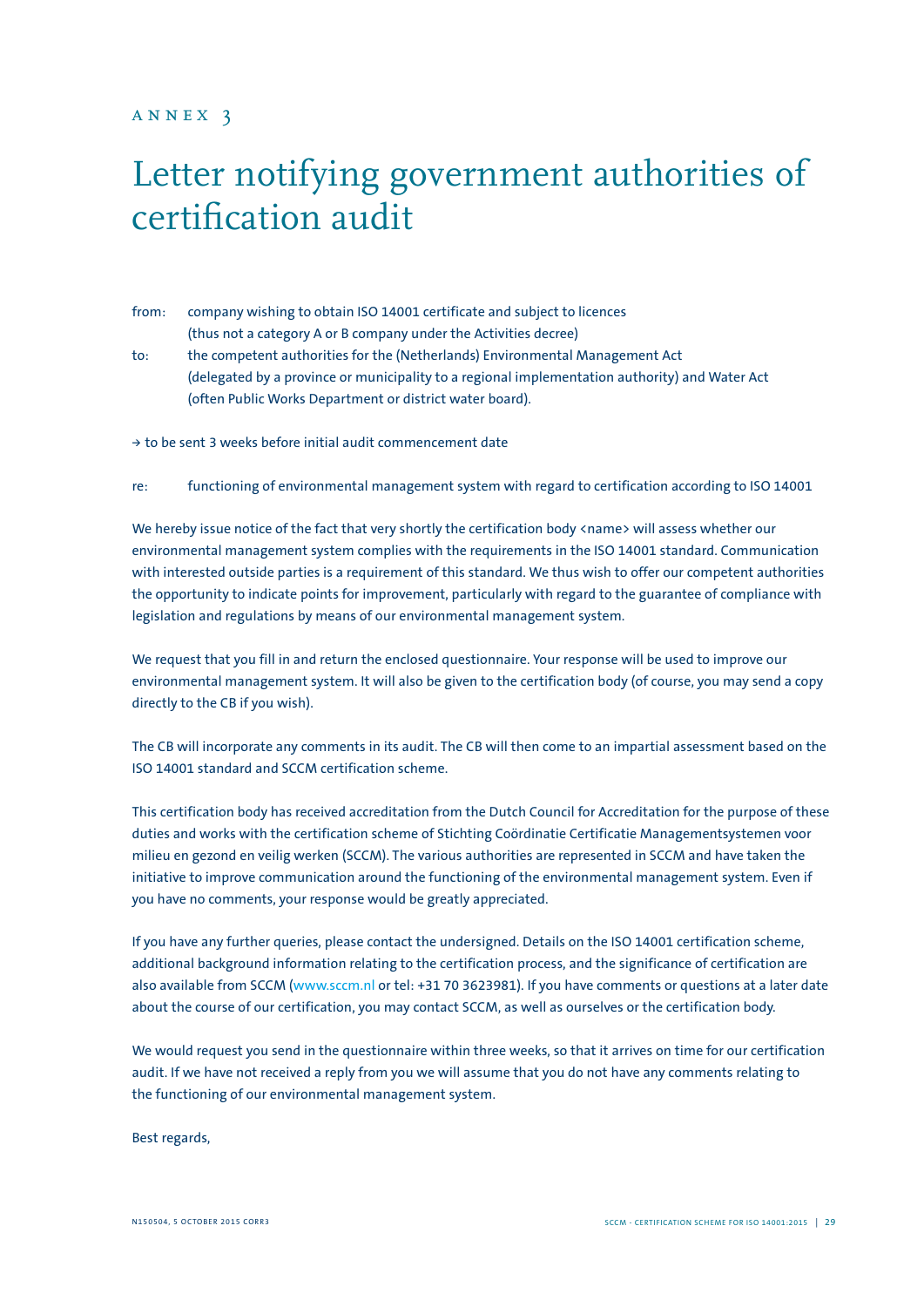Questionnaire with letter of notification to government authorities of certification audit (please return by fax or post; if you wish, with a copy to the certification body)

A certification audit will be conducted at <company name, address, contact person, tel/fax/e-mail > by <name of CB, address, contact person, tel/fax/e-mail>

Please indicate any comments/points for improvement with regard to the company named above

 $\Box$  We currently have no information that gives cause for comment

 $\Box$  We have comments / points for improvement: (please state dates and reference numbers of relevant correspondence with your organization about this point or points)

**<sup>&</sup>gt;** comments regarding compliance with the environmental licence and/or legislation and regulations

**<sup>&</sup>gt;** comments regarding guarantee of compliance by means of the environmental management system.

Name of government authority:

Name of person completing questionnaire:

Date:

l

l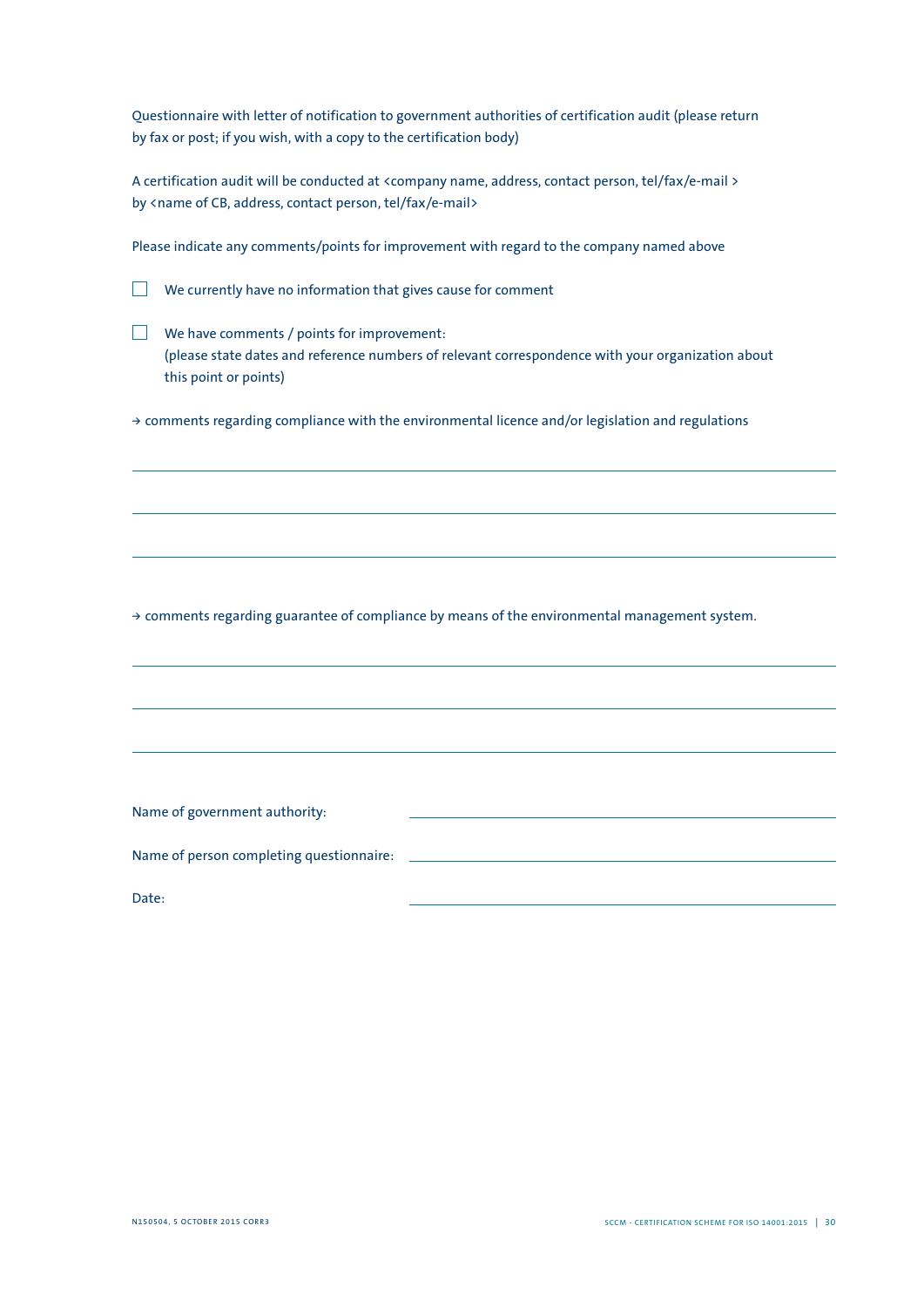## <span id="page-30-0"></span>Definition of 'technical area'

The ISO 17021 uses the term 'technical area'. This is defined as 'an area characterized by commonalities of processes relevant to a specific type of management system'. Thus, a 'technical area' can consist of one or more sectors according to the EA or NACE codes, for which similar competence is necessary (with regard to the environmental aspects of these sectors). A technical area can also consist of a part of a sector. Next, the subjects for a technical area are specified with which officials must be familiar. The classification according to technical areas is separate from the classification according to complexity used to determine time schedules according to IAF MD5:2009.

Criteria in determining the technical areas are the similarity in activities, products and services, as well as the related environmental aspects.

In table 1 SCCM has indicated to what extent sectors can be combined to make up a technical area. SCCM does not allow sectors to be combined more than indicated in table 1. A CB can, however, choose to work out parts of a technical area separately.

| <b>EA-CODE</b> | <b>NACE-CODE</b><br><b>REV. 2**</b>             | <b>SECTOR</b>                                                                                          |
|----------------|-------------------------------------------------|--------------------------------------------------------------------------------------------------------|
| 1              | 01,02                                           | <b>Agriculture and Forestry</b>                                                                        |
| 1              | 03                                              | <b>Fishing and Aquaculture</b>                                                                         |
| $2^*$          | 05, 06, 07, 08, 09                              | Mining and quarrying                                                                                   |
| 3              | 10, 11, 12                                      | Food Products, beverages and tobacco                                                                   |
| 4, 5           | 13.30 en 15.11                                  | Tanning and dying of textiles, fur and leather                                                         |
|                |                                                 | <b>Assemblage oriented industry</b>                                                                    |
| 4              | 13 (min 13.30) en 14                            | Textiles and textile products/washing and (dry) cleaning                                               |
| 5              | 15 (min 15.11)                                  | Leather and leather products / repair                                                                  |
| 6              | 16                                              | Wood and wood products                                                                                 |
| 7              | 17.2                                            | Paper products                                                                                         |
| 18             | 25, 28, 30.4, 33.11, 33.12, 33.2                | Fabricated metal products, machinery and equipment                                                     |
| 19             | 26 (min 26.11, 26.12), 27 (min 27.9), 33.14, 95 | <b>Electrical and optical equipment</b>                                                                |
| 23             | 31, 32, 33.19                                   | Manufacturing not elsewhere specified                                                                  |
| 24             | 38.3                                            | Recycling                                                                                              |
| $7^*$          | 17.1                                            | Manufacture of pulp, paper and paperboard                                                              |
| 9              | 18                                              | <b>Printing companies</b>                                                                              |
| $11*$          | 20.13, 21.20, 24.46, 38.12, 38.22               | Processing of nuclear fuel (including processing                                                       |
|                |                                                 | of radioactive materials and handling radio-active waste)                                              |
| $10*$          | 19.10 en 19.20                                  | Manufacture of coke, refined petroleum products                                                        |
| $12^*$         | 20.x (min 20.13)                                | Manufacture of chemicals and chemical products                                                         |
| $13*$          | 21.x (min 21.20)                                | Manufacture of basic pharmaceutical products and pharmaceutical preparations                           |
| 14             | 22                                              | Manufacture of rubber and plastic products                                                             |
| 15             | 23.x (min 23.50en 23.60)                        | Manufacture of other non-metallic mineral products (exclusive concrete, cement,<br>lime, plaster etc.) |
| 16             | 23.50, 23.60                                    | Manufacture of cement, lime and plaster and products of these materials                                |

Annex 4, table 1: Combining sectors in technical areas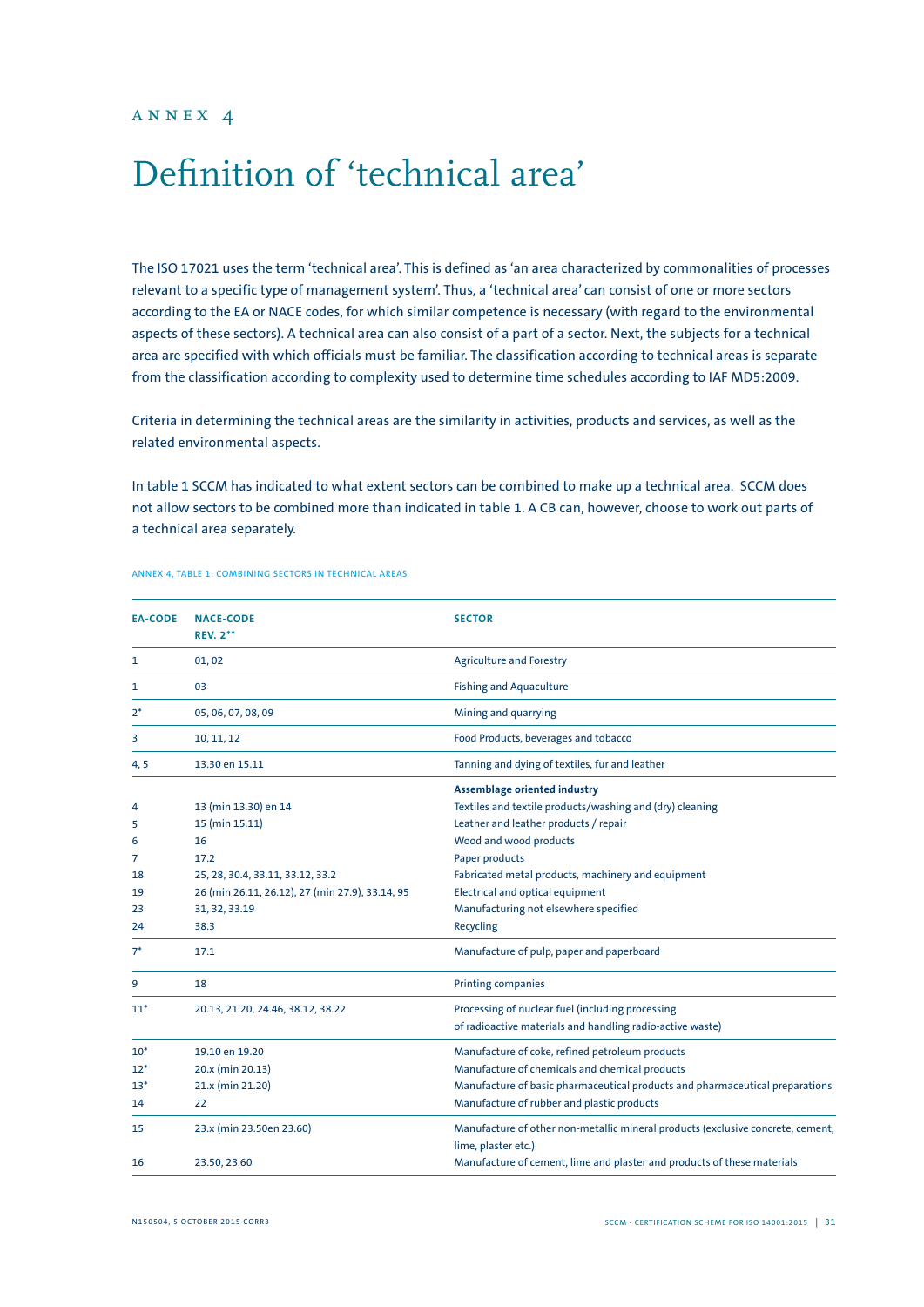| <b>EA-CODE</b> | <b>NACE-CODE</b><br><b>REV. 2**</b>                | <b>SECTOR</b>                                                                                          |  |
|----------------|----------------------------------------------------|--------------------------------------------------------------------------------------------------------|--|
| $17*$          | 24.x (min 24.46)                                   | Manufacture of basic metals (except processing of nuclear fuel)                                        |  |
| $19*$          | 26.11, 26.12, 27.9, 33.13                          | Electrical and optical equipment: electronic valves, tubes and other (micro-)<br>electronic components |  |
| 20             | 30.1, 33.15                                        | Shipbuilding / Repair and maintenance                                                                  |  |
| 21             | 30.3, 33.16                                        | Aerospace / Repair and maintenance of air and spacecraft and related machinery                         |  |
| 22             | 29, 30.2, 30.9, 33.17                              | Other transport equipment                                                                              |  |
| $25*$          | 35.11                                              | Production of electricity                                                                              |  |
| 25, 26         | 35 (min 35.11)                                     | Electricity, gas, steam and air conditioning supply                                                    |  |
| 27             | 36                                                 | Water collection, treatment and supply                                                                 |  |
| 28             | 41, 42, 43                                         | Construction                                                                                           |  |
|                |                                                    | Specific wholesale and retail trade                                                                    |  |
| 29, 31         | 45                                                 | Wholesale and retail trade and repair of motor vehicles and motorcycles                                |  |
|                | 46.71                                              | Wholesale of solid, liquid and gaseous fuels and related products                                      |  |
|                | 46.75                                              | Wholesale of chemical products                                                                         |  |
|                | 46.77                                              | Wholesale of waste and scrap                                                                           |  |
|                | 47.30                                              | Retail sale of automotive fuel in specialised stores                                                   |  |
|                | 49, 50, 51, 52                                     | Transport                                                                                              |  |
|                |                                                    | <b>Trade and Services</b>                                                                              |  |
| 8              | 58.1, 59.2                                         | Publishing of books and music                                                                          |  |
| 29, 30,        | 46 (min 46.71, 46.75, 46.77)                       | <b>Wholesale trade</b>                                                                                 |  |
|                | 47 (min 47.30)                                     | <b>Retail trade</b>                                                                                    |  |
| 30             | 55,56                                              | Accommodation and food service activities                                                              |  |
| 31             | 53,61                                              | Post and telecommunication                                                                             |  |
| 32             | 64, 65, 66                                         | <b>Financial intermediation</b>                                                                        |  |
| 32             | 68                                                 | <b>Real estate</b>                                                                                     |  |
| 32             | 77                                                 | Renting                                                                                                |  |
| 33             | 58.2, 62, 63.1                                     | Information technology                                                                                 |  |
| 35             | 69, 70, 73, 74.2, 74.3, 78, 80, 81 (min 81.29), 82 | Other professional services                                                                            |  |
| 36             | 84                                                 | <b>Public administration</b>                                                                           |  |
| 37             | 85                                                 | Education                                                                                              |  |
| 38             | 75, 86 (min 86.1), 87, 88                          | Health and social work                                                                                 |  |
| 39             | 91 (min 91.01, 91.02), 93                          | Recreational, cultural and sporting activities                                                         |  |
| 39             | 59.1, 60, 63.9, 79, 90, 91.01, 91.02, 92, 94, 96   | Other social services                                                                                  |  |
| 38             | 86.1                                               | <b>Hospital activities</b>                                                                             |  |
| $39*$          | 37, 38 (min 38.12, 38.22, 38.3), 39, 81.29         | Other social services: sewage and refuse disposal and sanitation (except                               |  |
|                |                                                    | "recycling" and "hazardous waste containing radioactive<br>components")                                |  |
|                |                                                    | Services environmental related                                                                         |  |
| 34             | 71, 72, 74 (min 74.2 en 74.3)                      | Engineering services, research and development                                                         |  |

\* Sectors considered 'complex' in connection with necessary knowledge of legislation and regulations (see annex 5, table 1) – basic knowledge is sufficient for the other sectors

\*\* Eurostat: NACE Ref. 2 Statistical classification of economic activities in the European Community 2008, ISBN 978-92-79-04741-1 / ISSN 1977-0375

For every organization to be certified, a CB must evaluate if the activities and processes and the necessary competence correspond with the competence(s) identified for the technical area covering the organization and for which the CB is accredited. It may also be the case that an organization's activities are such that more than one technical area applies.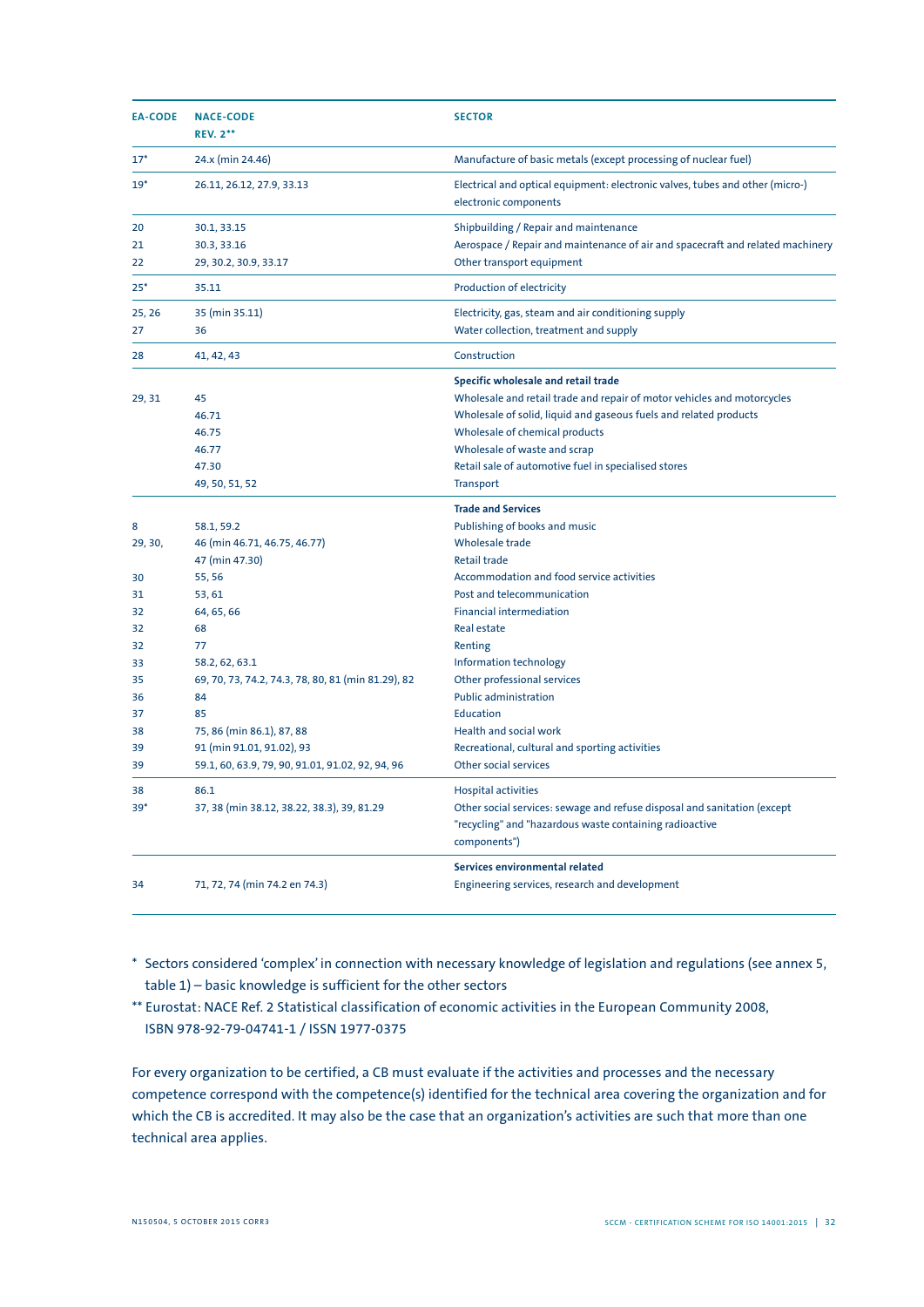## <span id="page-32-0"></span>Knowledge of legislation and regulations in the Netherlands

Table 1 shows the legislation and regulations that can apply to organizations with offices in the Netherlands. Summaries of all the legislation and regulations in the list can be found on [mijn.sccm.nl](https://mijn.sccm.nl/). These summaries give an indication of the depth of knowledge auditors must have. It is assumed that auditors know the essence of the legislation and regulations (aim, for whom, what criteria apply, main implications).

| <b>SUBJECT</b>            | <b>BASIC KNOWLEDGE</b> (for all auditors to some degree)                                                                                                                                                                                                                    | <b>SUPPLEMENTARY</b> (for complex organizations in terms of legal<br>requirements)                                                                                                                                                                   |
|---------------------------|-----------------------------------------------------------------------------------------------------------------------------------------------------------------------------------------------------------------------------------------------------------------------------|------------------------------------------------------------------------------------------------------------------------------------------------------------------------------------------------------------------------------------------------------|
| General                   | → WABO (Gen. Provisions Act)<br>→ BARIM (Activities Decree)<br>→ Wm (Environmental Mgmt Act)<br>→ Nature Conservation Act                                                                                                                                                   | $\rightarrow$ RIE (Industrial Emissions Guideline)/ BREFs<br>$\rightarrow$ MER (EIR)<br>$\rightarrow$ E-PRTR                                                                                                                                         |
| Soil                      | $\rightarrow$ N-NRB / Soil Protection Guidelines and<br><b>Soil Protection Act</b><br>$\rightarrow$ BBK (Soil quality decree)                                                                                                                                               | $\rightarrow$ BBK                                                                                                                                                                                                                                    |
| Air                       | $\rightarrow$ Activities Decree<br>$\rightarrow$ CO <sub>2</sub> - Emissions trading                                                                                                                                                                                        | $\rightarrow$ CO <sub>2</sub> - Emissions trading                                                                                                                                                                                                    |
| Water                     | $\rightarrow$ Water Act                                                                                                                                                                                                                                                     |                                                                                                                                                                                                                                                      |
| Nuisance/<br>nature       | → Noise Abatement Act / Environmental noise<br>regulation (2)                                                                                                                                                                                                               | $\rightarrow$ Nature Conservation Act<br>$\rightarrow$ Noise Abatement Act / Environmental noise regulation                                                                                                                                          |
| Safety                    | $\rightarrow$ Bevi / Revi (external safety)<br>→ PGS (Hazardous substance publication series) 15<br>$\rightarrow$ Building decree - Fire safety<br>→ Carriage of Dangerous Goods Act / ADR / GHS<br>$\rightarrow$ PGS general<br>$\rightarrow$ ATEX<br>→ Nuclear Energy Act | → BRZO/ RRZO/ WRZO<br>$\rightarrow$ PGS 12<br>$\rightarrow$ PGS 3-4<br>$\rightarrow$ PGS 6<br>$\rightarrow$ ATEX<br>$\rightarrow$ PGS 13<br>$\rightarrow$ PGS 29<br>→ Nuclear Energy Act<br>$\rightarrow$ ATEX                                       |
| <b>Waste</b>              | $\rightarrow$ Regulation on hazardous substance list<br>> LAP3 National Waste Management Plan                                                                                                                                                                               | $\rightarrow$ Regulation on reporting waste and hazardous substances<br>→ EVOA (EU rules for waste transport)<br>$\rightarrow$ Recording reports of waste substances<br>$\rightarrow$ LAP3<br>$\rightarrow$ AO/IC (acceptance and processing policy) |
| Raw materials /<br>energy | $\rightarrow$ Energy efficiency in buildings<br>$\rightarrow$ MJA-3                                                                                                                                                                                                         |                                                                                                                                                                                                                                                      |
| Product                   | $\rightarrow$ REACH<br>$\rightarrow$ Regulation of hazardous substances in electrical and<br>electronic equipment                                                                                                                                                           | $\rightarrow$ REACH<br>$\rightarrow$ Regulation of hazardous substances in electrical and electronic<br>equipment                                                                                                                                    |
| <b>Other</b>              | $\rightarrow$ Decree on fluorinated greenhouse gases and substances<br>that deplete the ozone layer<br>$\rightarrow$ Fluoride gasses regulation                                                                                                                             |                                                                                                                                                                                                                                                      |

#### Annex 5, table 1: Environmental legislation and regulations the Netherlands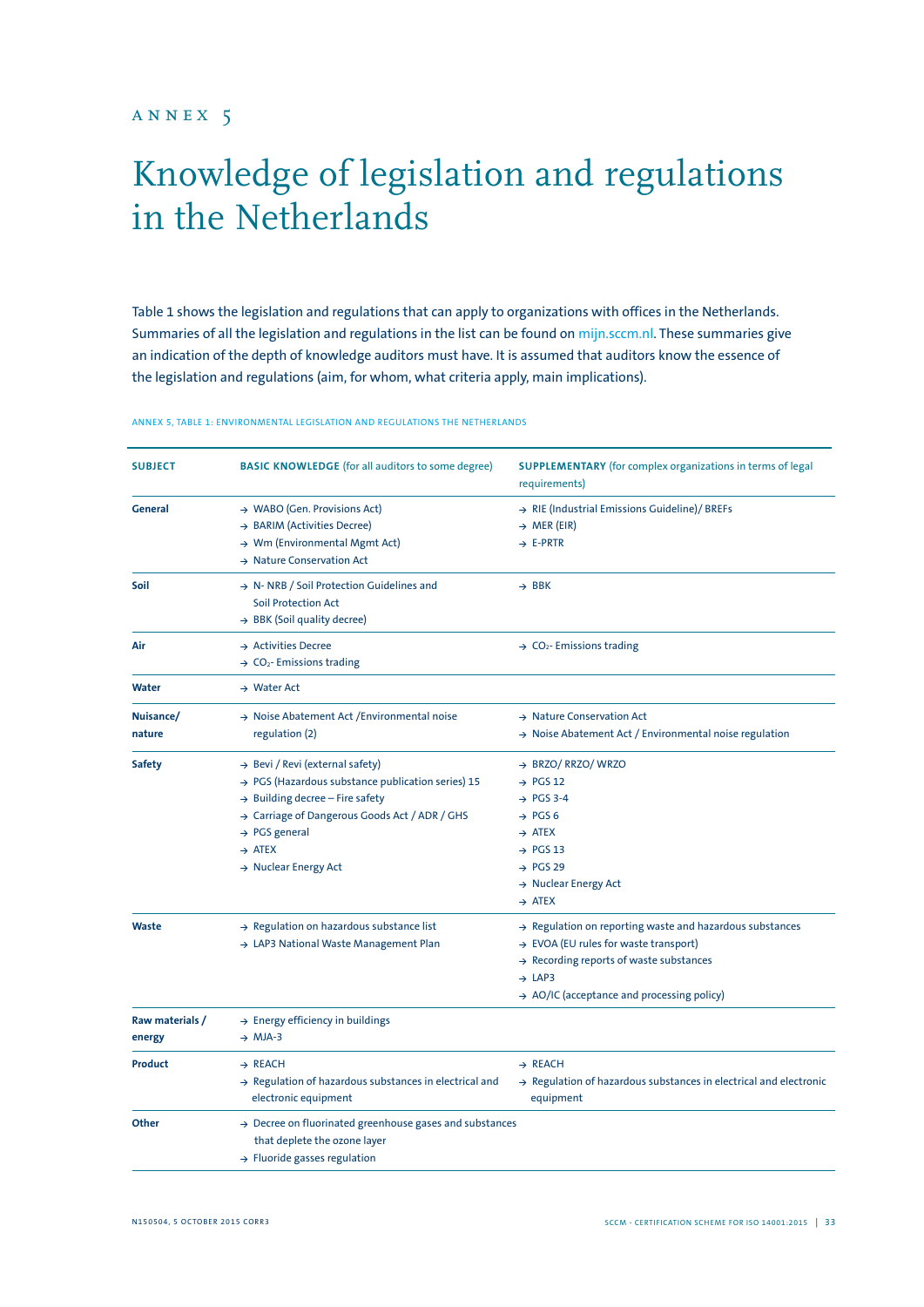Table 1 lists the main legislation and regulations relevant to ISO 14001 certification in the Netherlands. However, this is only a portion of the body of environmental legislation and regulations. It is the responsibility of the CB to evaluate whether, in addition to the legislation and regulations in table 1 there are other legislation or regulations which could affect companies working in the technical areas for which accreditation is being requested.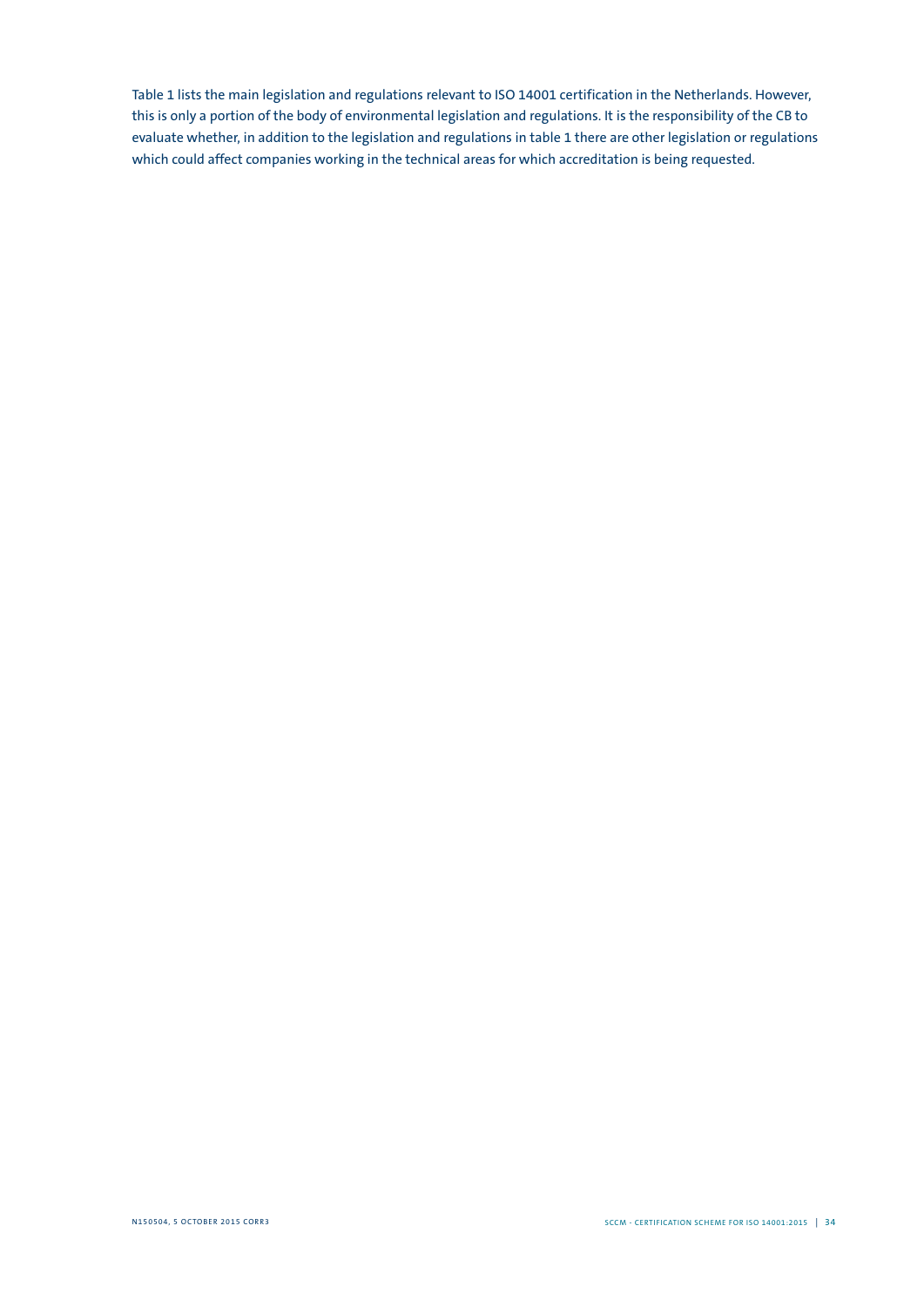## <span id="page-34-0"></span>annex 6

## Use of the ISO 14001 certification scheme abroad

In theory, the substance of the ISO 14001 certification scheme is the same regardless of an organization's place of business. Thus, the interpretation of the ISO 14001 standard, as well as the organization of the CB and the procedures it uses, are the same worldwide. Exceptions to this are:

- **<sup>&</sup>gt;** interpretations and procedures designed for specifically Dutch situations;
- **<sup>&</sup>gt;** points for attention in the organization and procedures having to do with their familiarity with and conditions in the other country/countries.

The following points may be modified.

### **General**

- **<sup>&</sup>gt;** If local translations of the ISO 14001 are used, the English version of the ISO 14001 text shall be binding.
- **<sup>&</sup>gt;** The certification scheme uses the term 'environmental permits and licences'. If there is no permit system, the term should be understood as the system used in the country involved to lay down specific government requirements.
- **<sup>&</sup>gt;** Insofar as procedures for notifying government authorities of non-compliance are necessary, the CB must make its evaluation in the light of prevailing local conditions. It is essential that the organization be able to demonstrate that sufficient corrective action has been taken to repair and prevent further non-compliance.
- **<sup>&</sup>gt;** If adequate legislation and regulations are lacking in the country in question, the organization will have to base objectives and targets on, among other things, the technological options available. These can be derived from any available international guidelines for current technologies. Another possible frame of reference is the usual standard for comparable organizations in the country concerned and, if the organization belongs to an international concern, the usual practice within that concern.

#### **Organization of the certification body**

- **<sup>&</sup>gt;** 3.3.1: In determining the CB's competency, the specific requirements for certification abroad with regard to language, knowledge of local legislation/regulations and the country's environmental policy must be kept in mind. The contract review will provide specific requirements.
- **<sup>&</sup>gt;** 3.3.1: Members of the audit team must have excellent written and spoken command of the primary language used in the organization. In addition, one member of the audit team must have excellent written and spoken command of the language used on the work floor. If necessary, interpreters may be used.
- **<sup>&</sup>gt;** 3.3.1: At least one member of the audit team must be thoroughly acquainted with the relevant local legislation and regulations for the sector concerned and the national environmental policy related to it.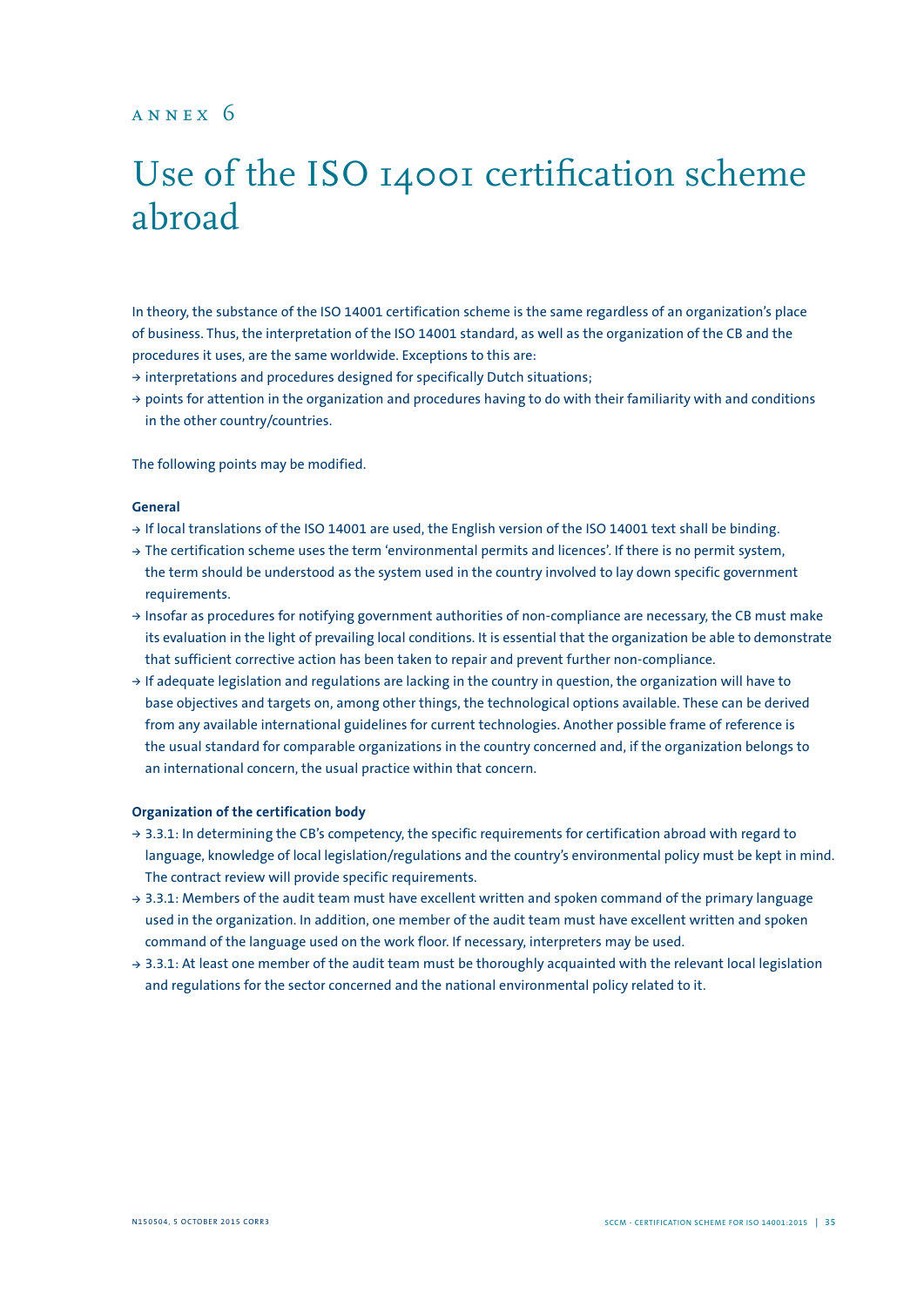### **Procedures used by the certification body**

- **<sup>&</sup>gt;** 4.1.3: The CB is not obliged to inform the organization to be certified of the importance of giving written notice to government authorities of the certification audit.
- **<sup>&</sup>gt;** 4.3.1: Although the audit of compliance with legislative and regulatory requirements and consulting of public sources of information will depend on local conditions, the basic principles and procedures shall still apply.
- **<sup>&</sup>gt;** 4.3.1: The CB's task is to evaluate the functioning of the mechanisms for improvement within the environmental management system. The level of environmental performance and/or objectives is the responsibility of the organization itself. In many countries, this level is safeguarded by legislation and regulations and their enforcement. In countries lacking adequate legislation and regulations the organization itself will have a greater responsibility. In this situation, the issuing of an ISO 14001 certificate can carry extra risks for a CB. There are situations conceivable in which a company's environmental performance is such that a CB will not want its name connected with the company. A CB may set a minimum level for itself, regarding an organization's level of environmental performances and/or objectives.